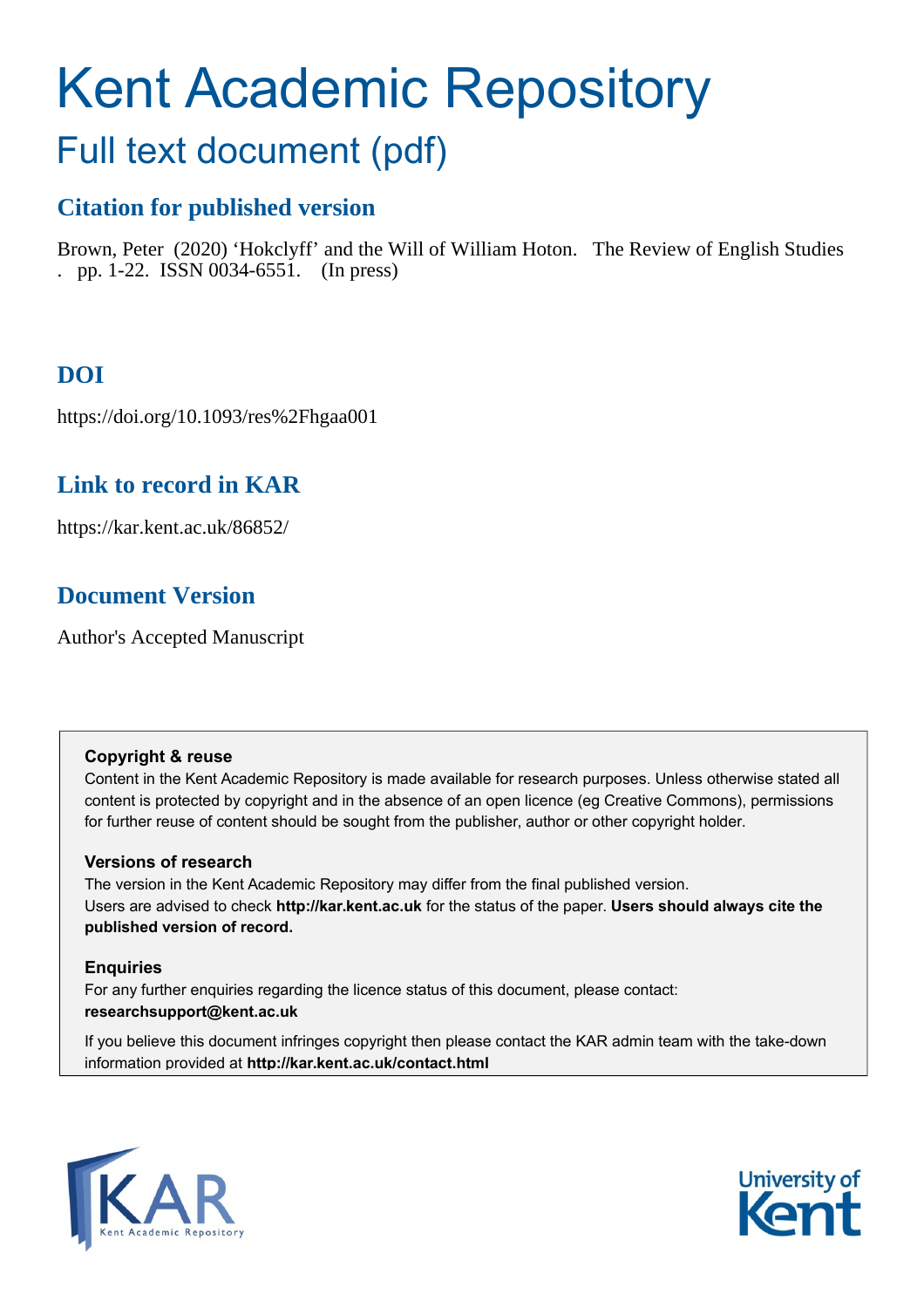#### ''Hokclyff' and the Will of William Hoton

#### Abstract

There are two surviving copies of *La Male Regle* by Thomas Hoccleve, a lively account of his dissolute life as a clerk of the Privy Seal. One is part of an autograph manuscript of Hoccleve's works in the Huntington Library, the other an incomplete version in Canterbury Cathedral Archives. Reference to a third copy survives in the will of William Hoton, proved in 1447. As well as *La Male Regle*, Hoton bequeathed a letter of Pharaoh, chronicles and statutes, together with a mazer and pious donations. This information, coupled with records of Hoton's family members, his burial place and associates, produces a profile of William Hoton linking him with the law and the book trade, and possibly with Neville's Inn, the London town house used by a noble family to whose members Hoccleve addressed some of his poems. Hoton's will also leads to a second individual who owned *La Male Regle* – the person who received it as a bequest, the common attorney and citizen, John Mordon. Neither Hoton nor Mordon has hitherto featured in discussions of the reception of the poem, which was in circulation later than previously thought.

A will in the records of the Commissary Court of London, made by William Hoton in 1445, includes the bequest to John Mordon of a short treatise called 'Hokclyff' beginning with 'O precious tresour incomparabile' ('vnu*s* p*ar*v*us* tractatu*s* vocatu*s* Hokclyff incipiente*s* cu*m* O precious Tresour incomparabile et cetera').<sup>1</sup> The item was identified from its incipit by C. L. Kingsford in 1922 as a copy of *La Male Regle* by Thomas Hoccleve (*c*.1367–1426).<sup>2</sup> Since then, the existence of the bequest has not been entirely overlooked, but its significance has not been grasped. The will provides a series of clues to William Hoton's social status, intellectual interests, religious attitudes, family relations, professional activities and network of friends and associates. It locates him in a particular area of London, connecting him with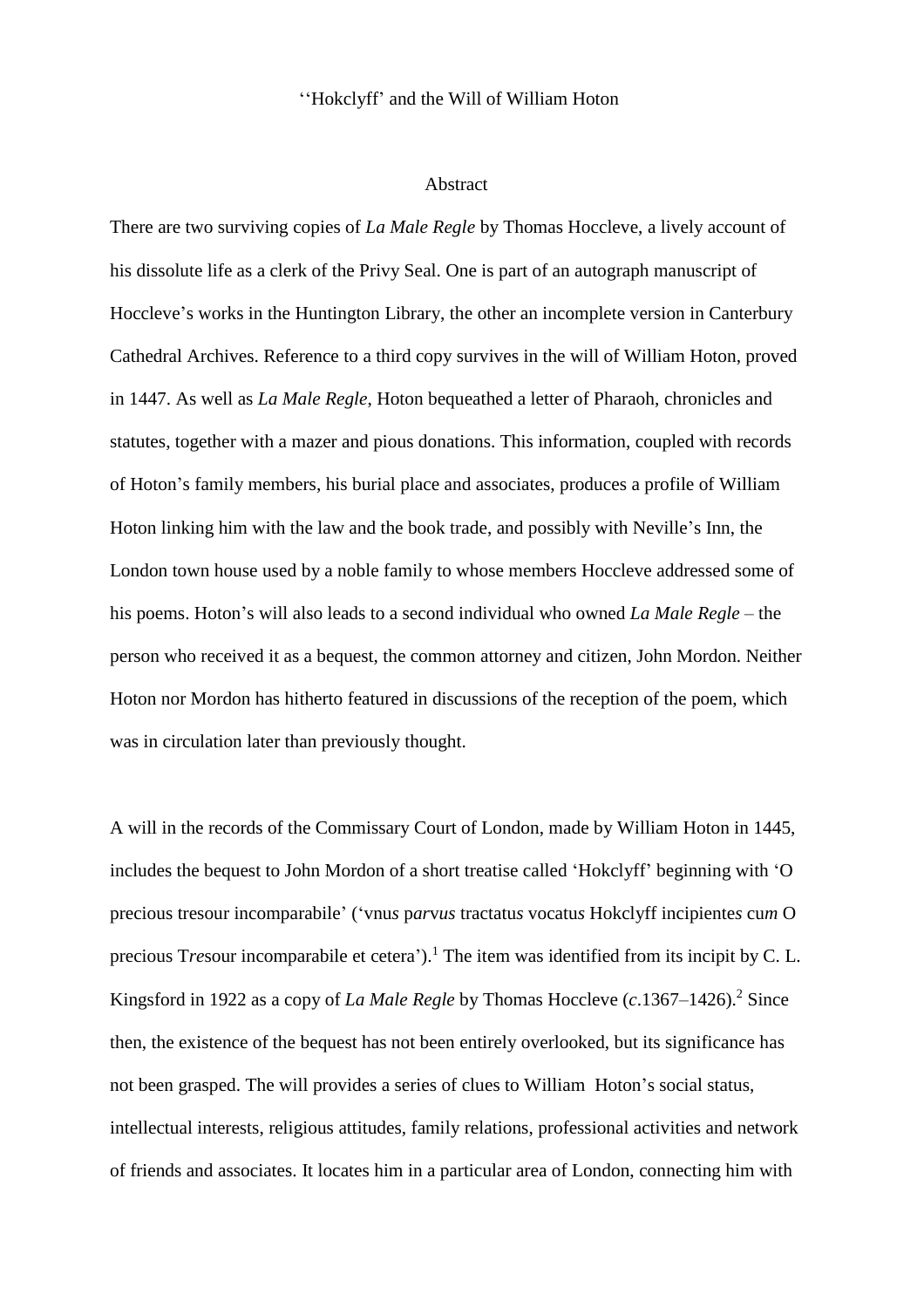a major religious foundation, Greyfriars; with the city's manuscript book trade and legal world; and, possibly, with the town house of the Neville family, two of whose members were the addressees of Hoccleve's poetry. In providing access to such evidence, the will of William Hoton enables us to reconstruct the reception and transmission of *La Male Regle* by and between two owners of the text who have not thus far been the focus of scholarly attention. And it counters the claim that Hoccleve's poem 'rapidly became unintelligible to later fifteenth-century readers'.<sup>3</sup> In what follows I examine first William Hoton's legacy of books, then his other bequests and place of burial, before identifying some of the individuals named in his will. It is then possible to create a profile of William Hoton and to evaluate his place within the reception history of Hoccleve's poem.

*La Male Regle*, composed by 1406, was one of Hoccleve's first substantial poems, running to fifty-six stanzas in ballade form.<sup>4</sup> Part petition for an unpaid annuity, part complaint, Hoccleve used an autobiographical persona to describe his dissolute roistering as a clerk of the Privy Seal at Westminster Hall (where he worked from 1387 until his death) and the need to reform his disordered life.<sup>5</sup> Only one complete copy is known to exist, included as part of the autograph collection of his works that the poet compiled in the last four years of his life. <sup>6</sup> A second copy, retitled 'Balade' and made *circa* 1420, begins at the fifth verse and uses just nine stanzas (two in reverse order), shorn of personal and topographical specificity, to deliver a poem on the perils of excess.<sup>7</sup> Hoton's will therefore provides evidence of a spectral third, and presumably complete, copy of *La Male Regle*, available as an independent text, though probably not with the title Hoccleve gave it in his autograph copy.

William Hoton bequeathed *La Male Regle* alongside other books that he valued and this in itself provides useful information about the intellectual and cultural context within which Hoccleve's poem was owned and received. To Robert Shipton William left a treatise called the Epistle of Pharaoh ('vnu*s* tractatu*s* vocatu*s* pharaoh is pistell'); and to John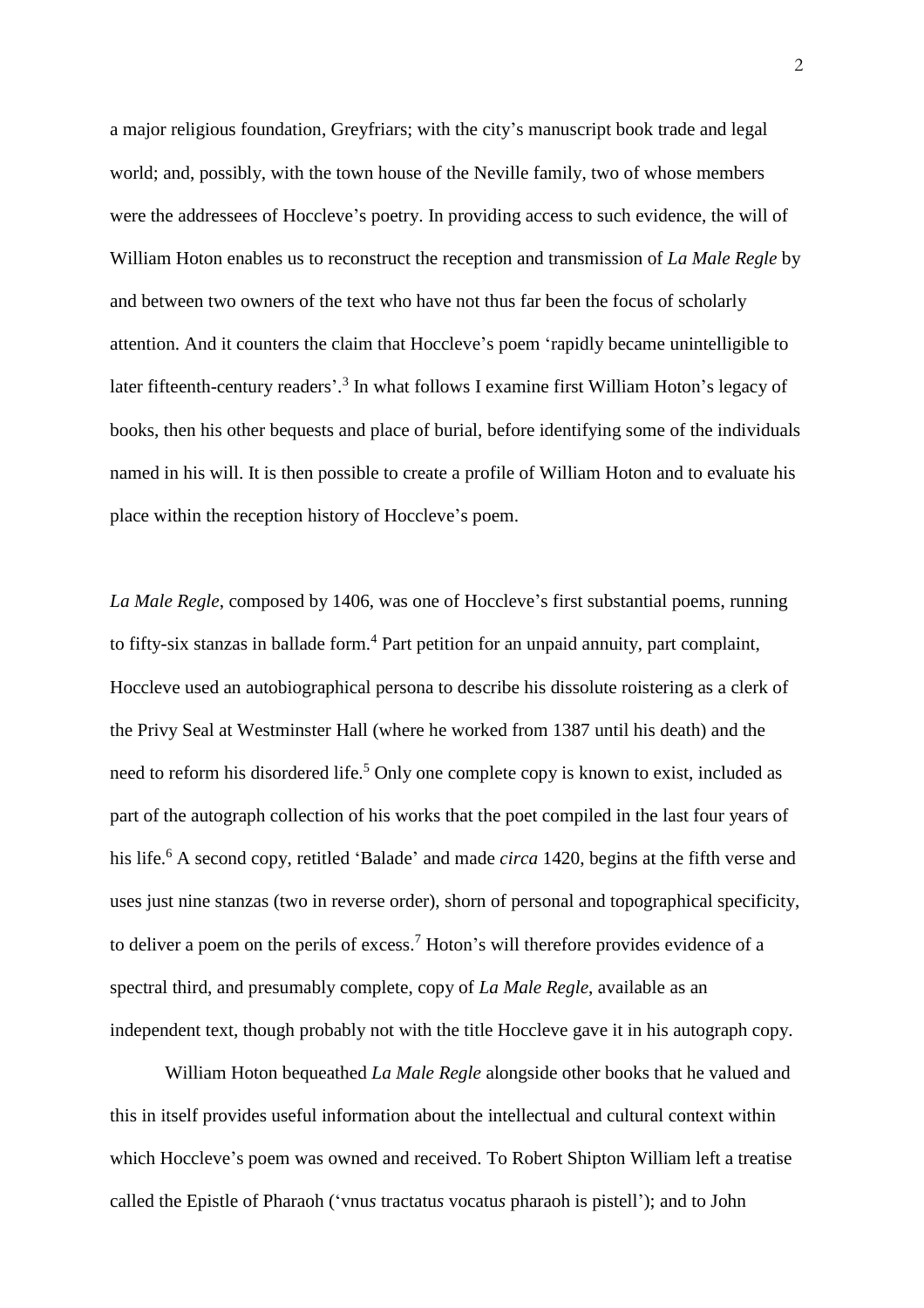Leseuve a book beginning with a chronicle and finishing with some old statutes with several (or many) other statutes included ('vnu*m* librum incipiente*m* cu*m* cronic*is et* finient*em* cu*m* vet*er*ib*us* statut*is* c*um* plurib*us* alijs statut*is* c*om*posit*is*'). The will evinces a clear sense of generic distinction (epistle, chronicle, statutes, 'Hokclyff') and of the physical appearance or bulk of each item (*tractatus*, *librum*, *parvus tractatus*). Whether this order of bookishness is William's, or that of the clerk who made the list, it is impossible to say. It is also worth noting that the bequest is out of the ordinary in having a secular emphasis. Book requests by Londoners at this period are predominantly of pious texts.<sup>8</sup> The texts William accumulated are also unusual in representing a wide range of discourse in prose and poetry – both that of the authoritative, formal statutes and of the more demotic *Male Regle*, which uses the language of complaint – and of language: the English of Hoccleve alongside the law French of the statutes and (possibly) the Latin of the chronicle.<sup>9</sup>

The possible exception to William Hoton's secular taste in books is the letter of Pharaoh, its title suggesting a religious, or at least a biblical, orientation. I have been unable to identify this item and instead offer some speculative observations. First, the Pharaoh of Exodus and Kings was not known for his letter-writing, preferring to communicate orally or through intermediaries. It is other protagonists, such as courtiers and clerks, who demonstrate literacy – notably Joseph, as a reader of dreams. <sup>10</sup> For its part the *Middle English Metrical Paraphrase*, which expands the biblical source, depicts Pharaoh surrounded by 'cunnand clerks', but they are advisers and magicians rather than scribes.<sup>11</sup> However, the York Hosiers' Play of *Moses and Pharaoh*, while borrowing its narrative from the *Paraphrase*, adds an emphasis on the diabolical nature of Pharaoh.<sup>12</sup> The idea that Pharaoh is an agent of Satan, or analogous to him, is present also in *The Five Wiles of Pharaoh*, a short text often associated with the *Gilte Legende*. A number of the surviving copies date from the mid fifteenth century. It is a work of religious instruction, alluding to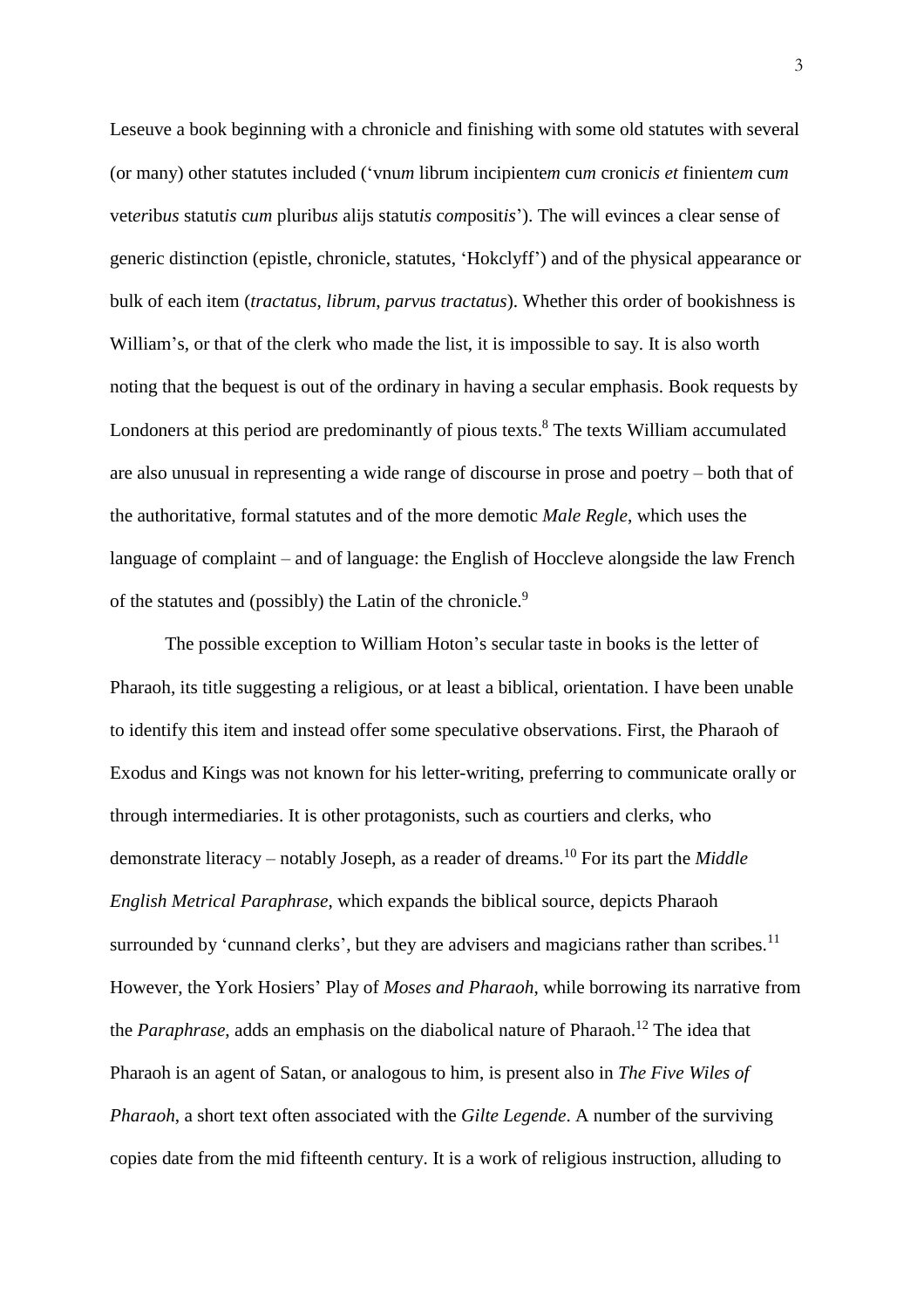the biblical Pharaoh to show how he devised a series of ingenious stratagems to ensure that his Christian enemies stay ever more rooted in the place of sin.<sup>13</sup>

Such a figure brings to mind the Satan of the anticlerical satire 'Epistola Sathanae ad Cleros', deriving from a text composed by Peter Ceffons in 1352, that emerged in Wycliffite circles.<sup>14</sup> Its conceit is that the devil writes to his creatures, the prelates and officers of the church, urging them to continue their excellent work in resisting the ideals of virtuous poverty set by Christ. A version of Ceffons's letter appears in Huntington HM114, a mid fifteenth-century manuscript, containing in the same hand copies of other Middle English texts, including *Piers Plowman*, *Troilus and Criseyde* and the *Pistil of Susannah*. <sup>15</sup> The scribe was also responsible for texts in Lambeth Palace Library, MS 491, which include a copy of *Brut*. Both manuscripts feature compositions with an oriental content.<sup>16</sup> The scribe's work has recently been further expanded to cover a wide range of legal documents.<sup>17</sup> Therefore, were 'pharao is pistell' in the Ceffons tradition, it would not have been without parallel: the range of Hoton's textual bequests – literary, satirical, legal, historical, oriental – is encompassed by that of the HM114 scribe.<sup>18</sup>

Second, it may be worth considering another aspect of the apocryphal Pharaoh. Chronicles on the origin of Scotland claim that the kingdom was founded by Scotia, daughter of the Pharaoh, who had been exiled from Egypt in the aftermath of Exodus. She brought with her a new 'tablet of the law', the Stone of Scone.<sup>19</sup> Having defeated the Scots in 1296, Edward I appropriated the Stone, token of Scottish sovereignty, and took it to Westminster where it was installed under the coronation throne. But Anglo-Scottish animosities continued to flare up and the first half of the fifteenth century saw regular hostilities.<sup>20</sup> In such a context a letter from Pharaoh, father of Scotia, would have been a potent intervention. Distant as the Scottish borderlands were from Westminster, disturbances there had an immediate import on the northern counties, the governance of the marches and the stability of the kingdom.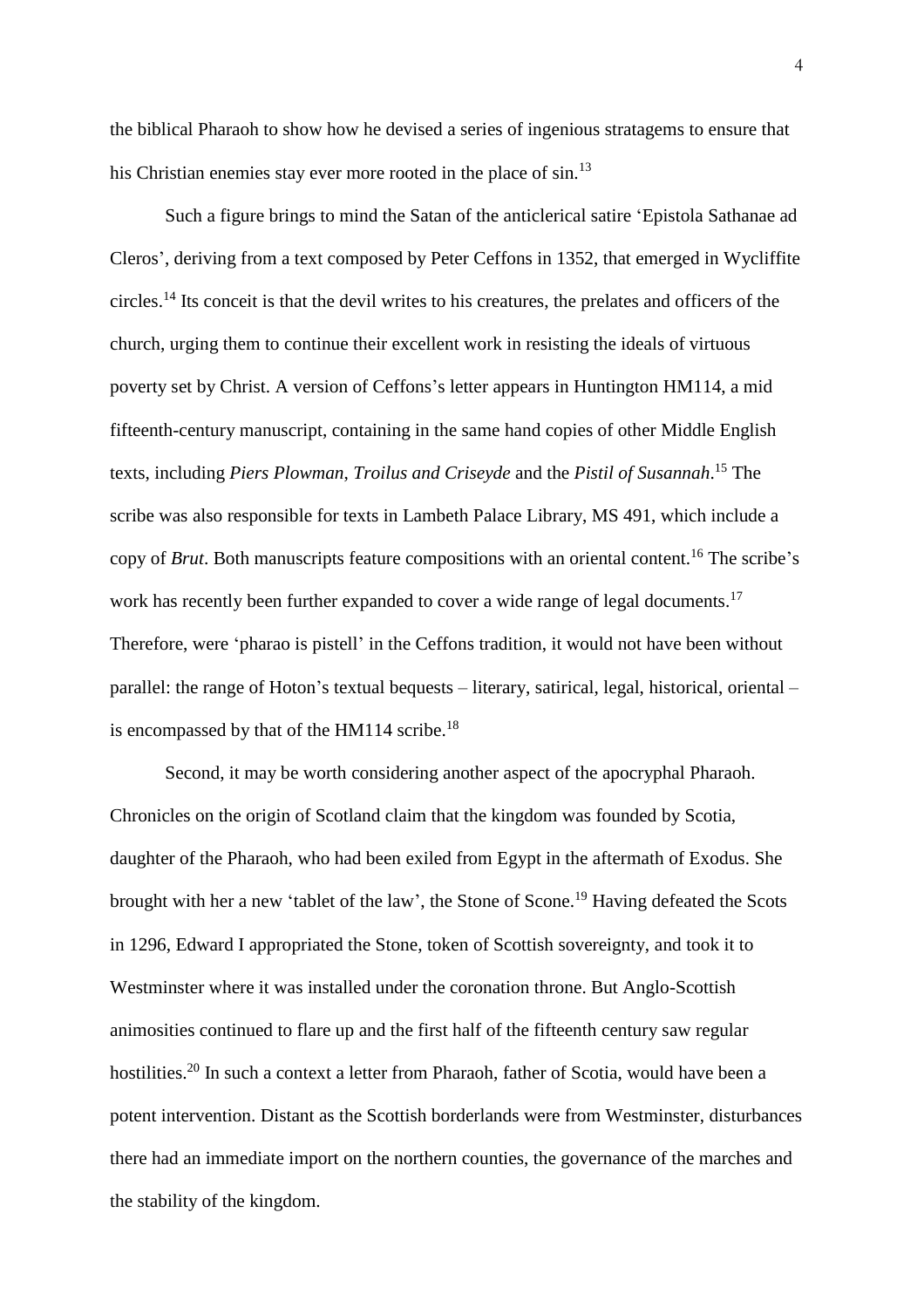Finally, it is worth noting that the letter form is one with which Hoccleve himself was very familiar. His *Formulary* of 1423–5, much of which is in his own hand, is a compendious volume created for fellow clerks in the office of the Privy Seal. It is a compilation of model writs, letters and verbal conventions, organised by type of addressee, as used in official communications and petitions of one sort and another.<sup>21</sup> The documents, dating back to the reign of Edward III, are instruments of government, by means of which the office of the Privy Seal enacted the decisions of the king's council. It is highly unlikely that 'pharao is pistill' was in a similar mould, but the presence in Hoton's bequests of a letter, alongside a copy of a poem by Hoccleve, displays a certain consanguinity of interest: an appreciation of the documentary form that was the poet's daily fare and which, through its petitionary element, infiltrated *La Male Regle*.

The above hypotheses are open to objection. If 'pharao is pistill' was a composition in the Ceffons tradition, then Pharaoh would be acting out of character, having mysteriously acquired a skill absent from his biblical or apocryphal roles: literacy. If the letter related to Scottish sovereignty, it would be a rarity: there is no precedent for a letter from Pharaoh as the father of the Scotland's mythical founder. Finally, it is important to bear in mind that 'pharao is pistill', unlike Hoccleve's letters for the Privy Seal, was not a letter as such but is designated in Hoton's will as a treatise or *tractatus*, a body of thought structured by a polemical argument using the letter form as a rhetorical device, as in the case of the 'Epistola Sathanae'. <sup>22</sup> Alternatively, the 'pistill' might not be any kind of letter at all but rather a 'written legend or story' (*MED* s.v. *epistel*, 4) in the manner of the *Pistil of Susannah* contained in HM 114 *–* although this meaning is relatively rare. Regrettably, therefore, the true nature of 'pharao is pistill' must remain a matter of conjecture until such time as further evidence comes to light.

In the case of William Hoton's chronicle the ground is somewhat surer. Although the will does not name the text in his possession, several were available in whole or in part. One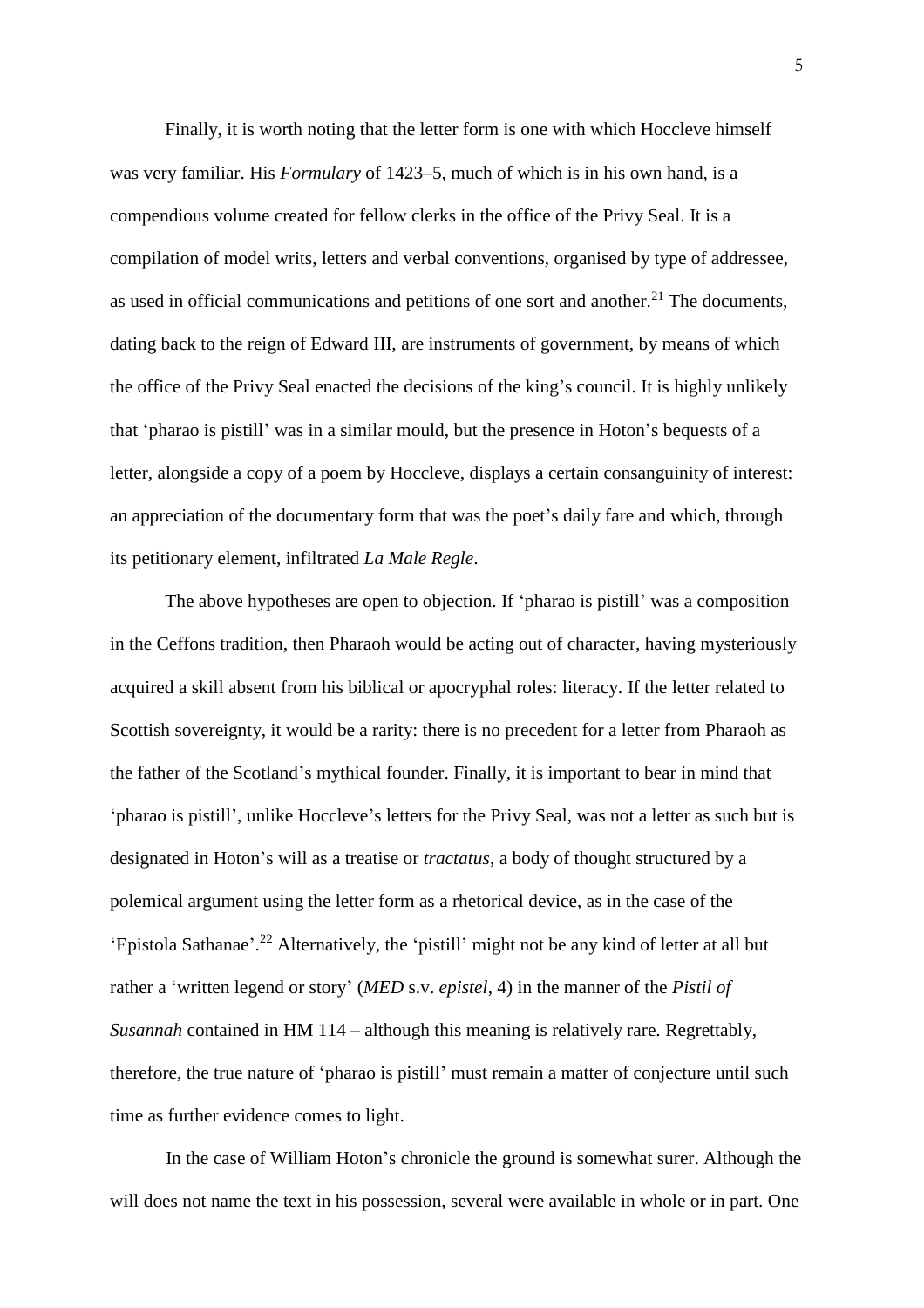possibility, if a relatively remote one, is the Latin *Polychronicon* of the Benedictine monk, Ranulph Higden (*fl*.1299–*c*.1360). 135 copies survive of this universal and encyclopedic history, which exists in various recensions initiated by Higden himself.<sup>23</sup> Its primary appeal to members of religious orders, and university educated secular clergy, let alone its bulk and costliness, makes it an unlikely candidate.<sup>24</sup> Most copies appear in institutional collections, although the geographical section was occasionally excerpted and anthologized, and so circulated more widely. The English translation by John Trevisa, surviving in a further sixteen manuscripts, was completed by 1385, and was more accessible to a London lay audience.<sup>25</sup> For example, in 1468 the wealthy mercer Robert Skrayningham bequeathed 'to Thomas Thirland marchaunt my grete English booke called pollycronycon', but this is an isolated case. 26

A more promising candidate for ownership by William Hoton is one of the numerous manuscripts of the *Brut* chronicle, whether in Latin, French or English (three-quarters of the surviving 160 manuscripts are in English). $27$  Intended for those with chivalric values, or aspirations towards them, it was a highly adaptable text, as its many continuations show.<sup>28</sup> There is some evidence that the text was so much in demand in fifteenth-century London that it was commercially produced there on a speculative basis, and for different levels of affluence.<sup>29</sup> One kind of continuation that the *Brut* accommodated was the work now known as the London chronicle, usually in English.<sup>30</sup> Structured by a chronological sequence of mayors and sheriffs, it had a strong civic and secular focus and was elaborated to a greater or lesser extent by accounts of significant individuals and key incidents affecting the city and its inhabitants, such as the king and events at court, Joan of Arc, John Cade, trials, extreme weather, pageants, war, treaties, rebellion and disorder, treason, heresy, plague and harvest dearth.<sup>31</sup> The London chronicles also exist independently of the *Brut*, either alone or in commonplace books, are anonymous, secular, and are individually often the work of their owners, written for personal and household use. Their authors were merchants, clerks or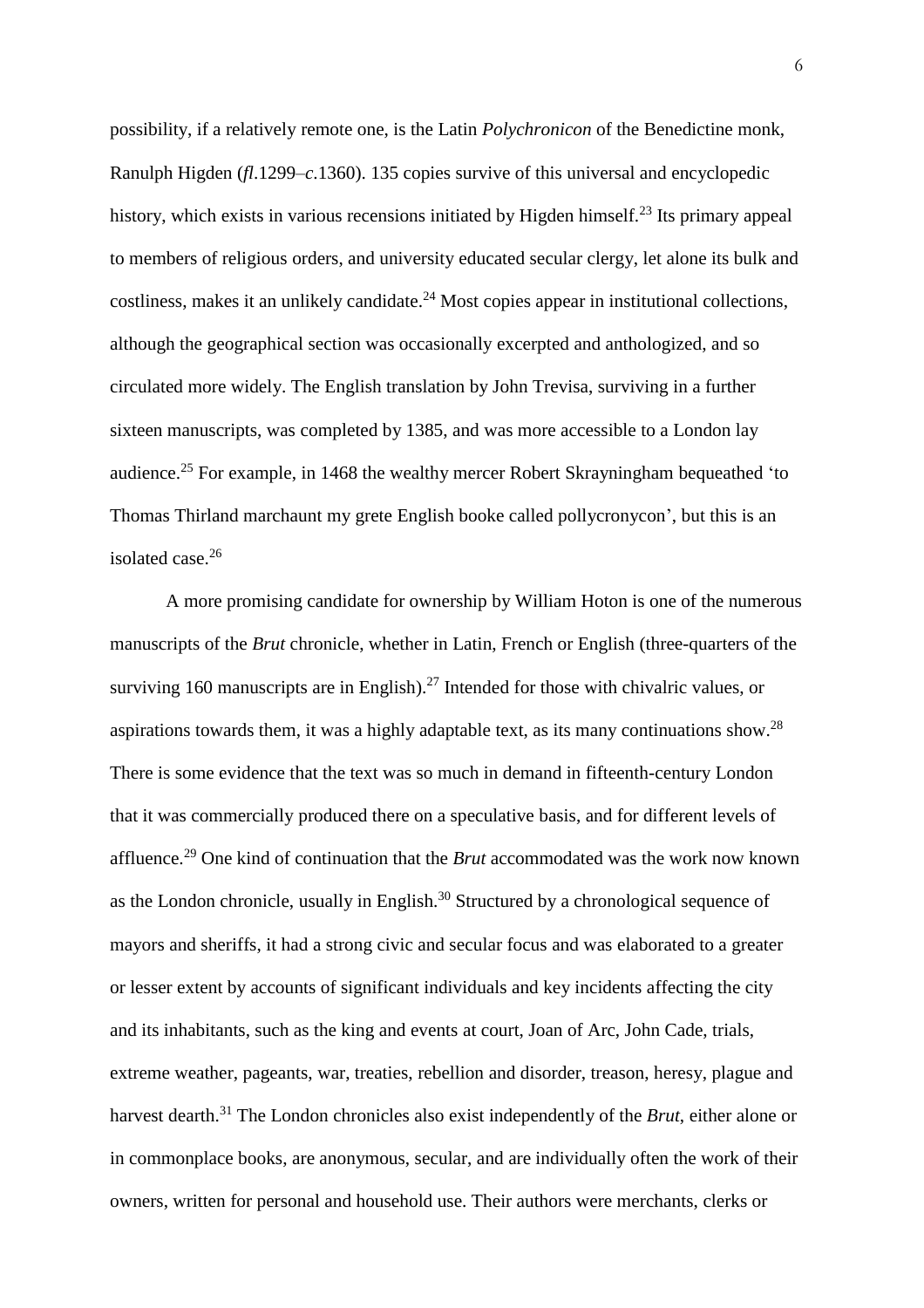lawyers with a stake in the political and economic success of the city and who lent their work an eyewitness credibility and a novel sense of linear history.<sup>32</sup> Yorkist and anti-Lollard, the London chronicles, of which some fifty examples survive, were at the height of their popularity at the time of William Hoton's death. As well as enabling their authors to engage with and reflect on significant events, they also provided an opportunity to collect copies of key documents affecting the city including official letters, ordinances and statutes. Thus the presence of a letter and statutes alongside William Hoton's chronicle and, in the case of the statutes, bound together with it, suggest that his chronicle was most likely of the London variety.<sup>33</sup>

The statutes, bound with the chronicle in William's bequest, were a characteristically London production of the manuscript book trade, with their own cachet.<sup>34</sup> They have been described as 'among the most common secular reading in late medieval England' and were in high demand in the 1330s and 1340s: more than a quarter of the surviving manuscripts date from those decades; and the regnal year of 23 Henry VI, when William Hoton drew up his will, is the terminal year of no fewer than fifteen copies.<sup>35</sup> The laws of the realm, recorded in law French, were of especial interest to the mayor, aldermen and citizens of the city as the legal instruments that enshrined key rights and privileges and that regulated their relationship with the court at Westminster and with the city populace at large. Copies of statutes were kept in the Guildhall library for consultation by officials. A sequence in the *Liber albus*, a wide-ranging compilation by the town clerk, John Carpenter, illustrates the importance of statutes to the governance of the city: they concern the management of waterways, crucial to London's economic success.<sup>36</sup> Presumably the statutes owned by William likewise reflected his preoccupations both professionally and as an inhabitant of the city. They must have amounted to a considerable collection since they are differentiated as 'old' and 'other', indicating that the latter were newer or *Nova statuta*, those issued from the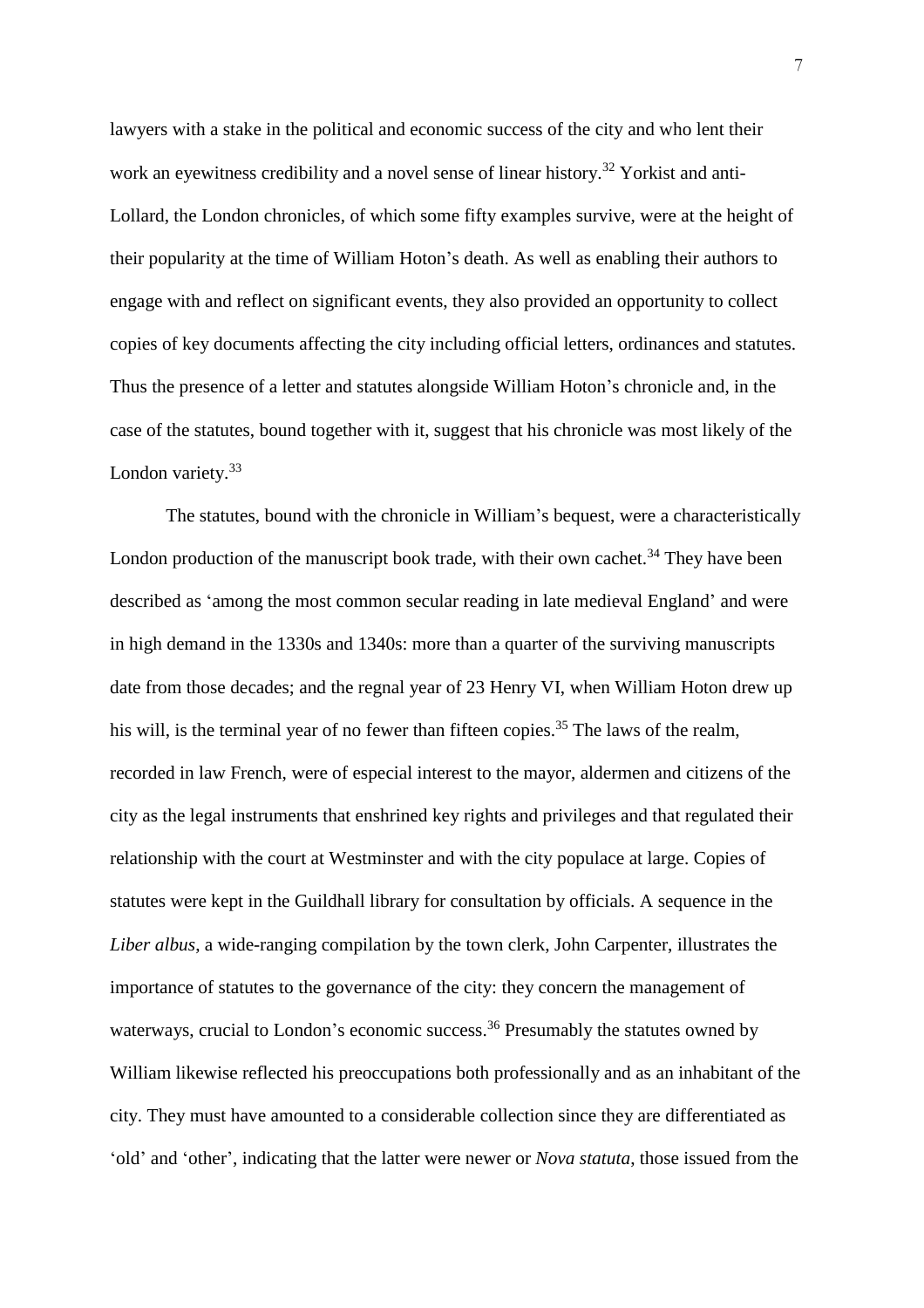first year of Edward III's reign (1327), whereas the *Vetera statuta* were those issued in the regnal years of Henry II, Edward I and Edward II.<sup>37</sup>

What kind of book was the one referred to in William Hoton's will as 'Hokclyff'? Comparison with two other books, in circulation at the same time, may help to provide an answer. HM 744, two-thirds of which contains predominantly religious verse by Hoccleve, in his own hand, was owned by the Fyler family. Individuals of that name were associated with the London Mercers' company and appear in the city's testamentary records. From 1424 to 1473 they used their book to record family births and deaths, and for inventories of their possessions.<sup>38</sup> Its mercantile, devotional and familial aspects are quite unlike those of 'Hokclyff'; nor is Hoccleve material within it directly attributed to him. Nevertheless, the Fyler volume does raise the possibility that William Hoton's 'Hokclyff' was likewise a compilation, a collection of items that happened to begin with *La Male Regle* and which may or may not have included other works by Hoccleve. That possibility seems to be reinforced by another book, called 'Hocclef', which appears in the 1443 bequest of the Norfolk squire Robert Norwich to the priest Nicholas Frenge. Intriguingly, Norwich's interests were not dissimilar from Hoton's: Norwich left to others a book of new statutes and 'one little quire of paper with the kings of England versifed'. <sup>39</sup> His bequest also of 'a paper book of the Household of the Duke of York' leads Watt to conclude that 'Hocclef' is none other than HM 111, containing *La Male Regle*, a book made for the Duke of York.<sup>40</sup>

While Norwich's 'Hocclef' is categorically a book, the same is not true of Hoton's 'Hokclyff', described as *parvus tractatus* – as distinct from the *tractatus* that is 'pharaoh is pistell', and his *librum* of chronicles and statutes. It seems likely, therefore, that Hoton's 'Hokclyff' is not a bulky compilation like HM 111, but rather a single item. The fact that Hoton's bequest is attributed to Hoccleve need not of itself indicate a large volume, since Hoccleve names himself within *La Male Regle* (line 351). If Hoton's *Male Regle* was similar in layout to that of *La Male Regle* in HM 111, with three stanzas to a side, Hoton's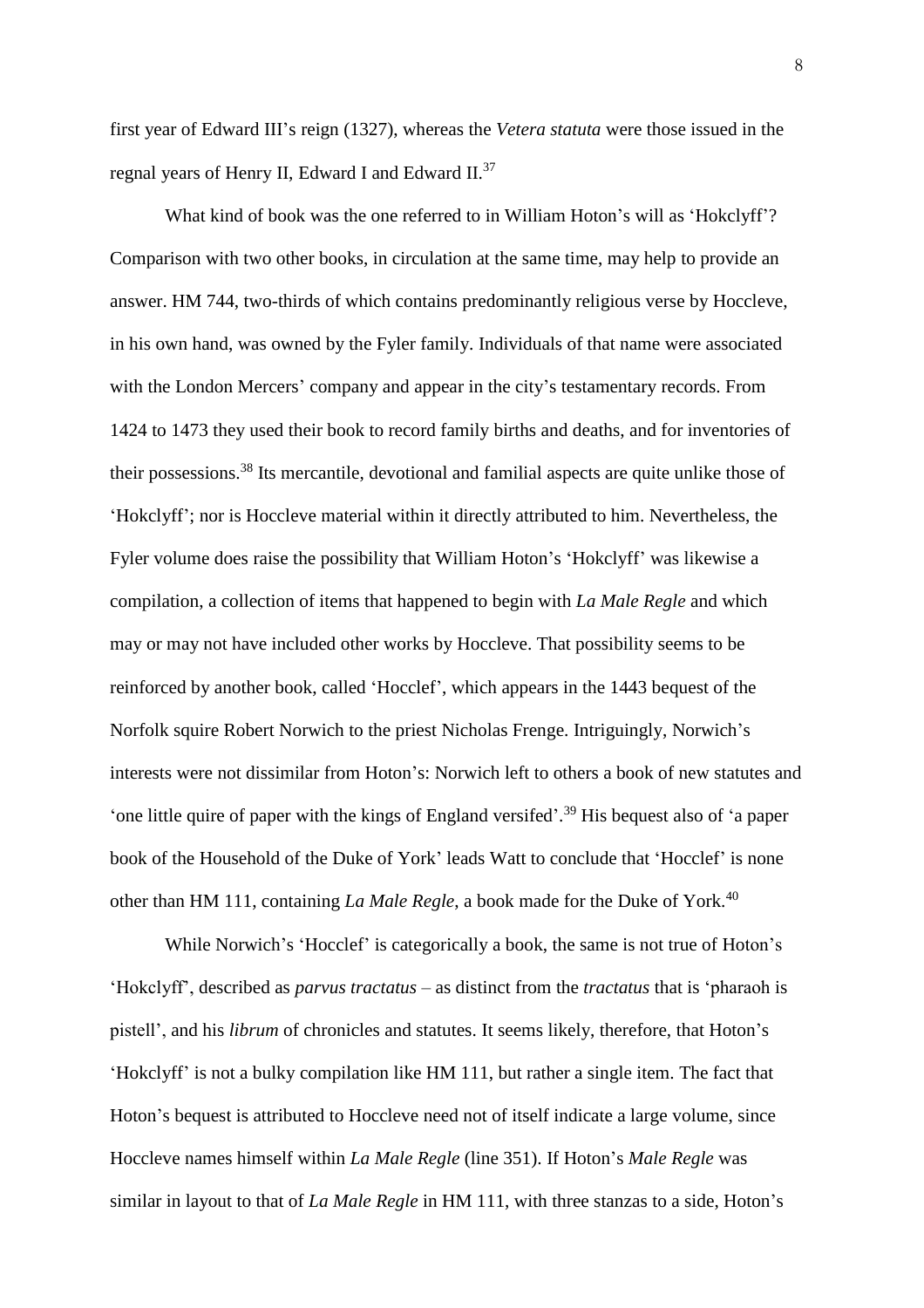copy would have required a quire of ten leaves. Hoccleve favoured pamphlet publication: his works in HM 744 are a series of pamphlets bound together.<sup>41</sup> If Hoton's 'parvus tractatus vocatus Hokclyff' was indeed a pamphlet, the question arises as to why he should have included such a relatively slight item in his bequest. That it was not unprecedented to do so is clear from Norwich's will with its 'one little quire of paper'. The inclusion by William of *La Male Regle*, alongside larger items, may also indicate that the poem had a special significance for its owner.

William left to his wife's mother, who leads the sequence of personal beneficiaries, a particularly valuable item, his mazer, adorned with an image of the head of Saint John the Baptist ('meam maseram cu*m* ymagini*is* capit*is* sancti Joh*anni*s Bapt*is*te in medio'). Mazers found in other London wills of this period belong to individuals of substance and standing.<sup>42</sup> A mazer or communal drinking bowl is the kind of object that allowed the owner – typically a merchant or citizen – conspicuously to display his or her wealth and social prestige in a social setting. The bowl itself was usually made of maple burl adorned with a deep metalwork rim, in gold or silver-gilt, sometimes with a base-band in the same metal and including a metalwork boss at the bottom of the inner surface of the bowl.<sup>43</sup> So the image of the head of John the Baptist on William's mazer, a recurrent motif on mazers of the period,<sup>44</sup> would have been part of the metalwork design and quite possibly (and appropriately) the design for the inner boss – referring, gruesomely, to the serving vessel in which Salome requested that John's head be given to her. The vessel is named as a 'dish' in the Wycliffite Bible (Matthew 14:8 and 11; Mark 6:25 and 27–8), translating the Vulgate's *discus*. <sup>45</sup> As a disc-shaped object, a mazer would pass muster as the serving vessel used for supporting 'in medio' the severed head of the saint.<sup>46</sup>

The rector of St Anne's, which must have been William's parish church (i.e. the church of St Anne and St Agnes, near Aldersgate), received a modest 3s. 4d. for ten masses and 6s. 8d for the fabric.<sup>47</sup> For the expenses connected with his tomb and for the sisters who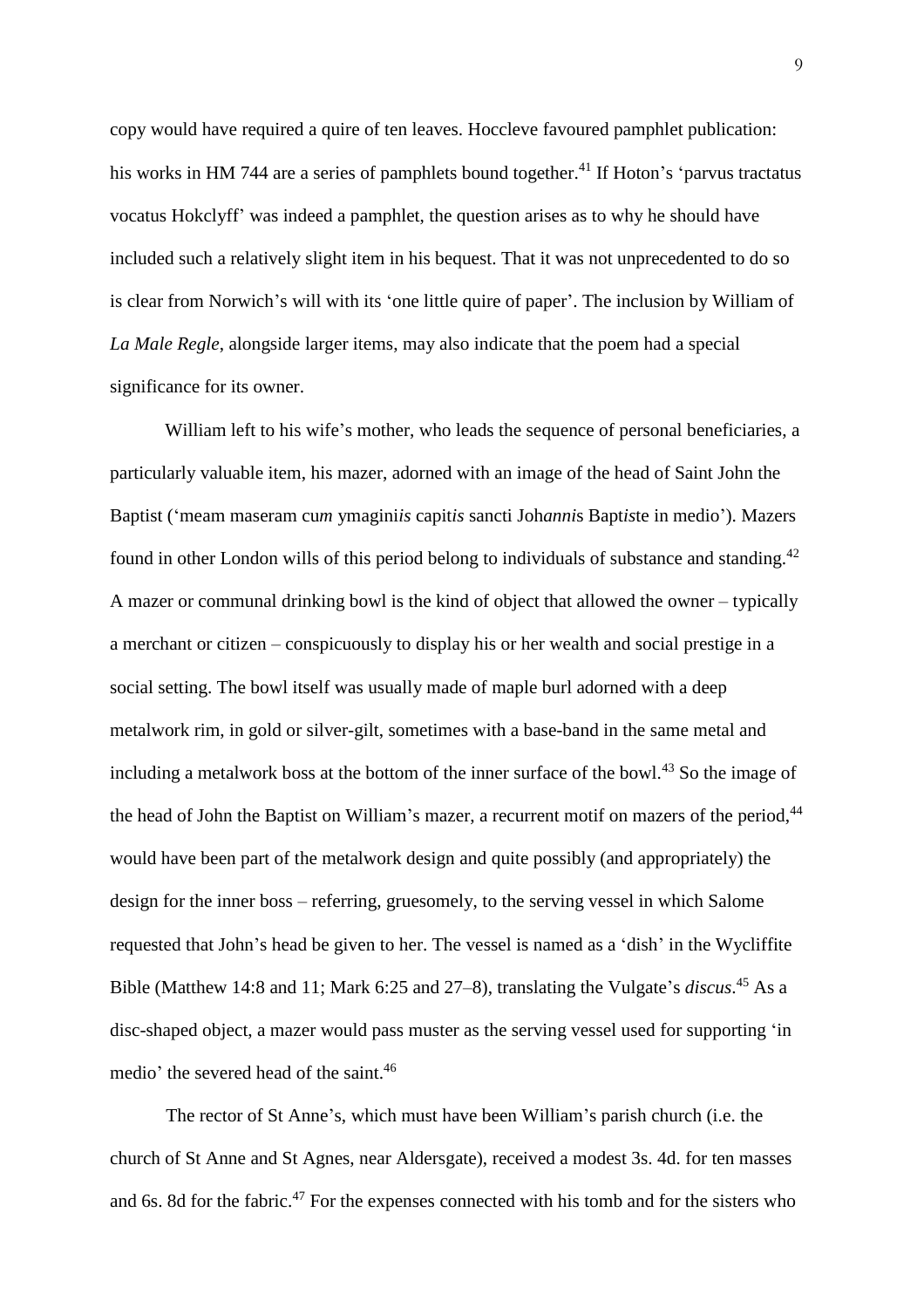were dependent upon the Franciscan brothers he bequeathed  $20s$ ;<sup>48</sup> then to the Dominicans, Augustinians and Carmelites he left 3s. 4d. each.<sup>49</sup> Finally, there were benefits of a more general and social kind: 20s. for improving the communal road and the same amount for invalid paupers.<sup>50</sup> These are fairly routine provisions by the standards of the day.

William requested that he be buried next to his wife, near the images of the blessed Mary and Saint James.<sup>51</sup> The church housed several statues of Mary and accommodated a fraternity dedicated to her.<sup>52</sup> For William was not requesting burial in his parish church but at Greyfriars, no ordinary church.<sup>53</sup> It had been founded in the Faringdon Within ward of the city in 1225 when, at the behest of Francis himself, members of the Friars Minor came to England to establish footholds, initially in Canterbury, London and Oxford. As mendicants, with no access to tithes, lands and rents, the Franciscans depended entirely on charity, primarily from lay patrons.<sup>54</sup> In London, from the outset, they were generously supported by leading citizens, perhaps because Francis himself was the son of a wealthy merchant.<sup>55</sup> The range and extent of that support is indicated by the donors of the thirty-six windows at Greyfriars. They included Edward III; the Drapers' Company; John, Lord Cobham; the alderman Simon Parys; Richard Bryton, citizen and mayor; Sir Robert Launde, goldsmith, knighted for his part in the defeat of Wat Tyler; and the Vintners' Company.<sup>56</sup> By the time of William Hoton's death in 1447 Greyfriars, one of London's largest monastic institutions, was a large and imposing establishment, second only to St Paul's in size and 'probably the largest Mendicant church in England', measuring 300 feet from east to west and 89 feet wide.<sup>57</sup> It dominated the north-west corner of the city and extended over four parishes.<sup>58</sup>

Whilst funding a window displayed visible evidence of the donor's pious generosity, for all to admire, individuals could also elect to be buried at Greyfriars and, through bequests, benefit from the ministrations of the brothers in securing them an easier passage to the afterlife by intercession in the form of prayers, masses and commemoration.<sup>59</sup> The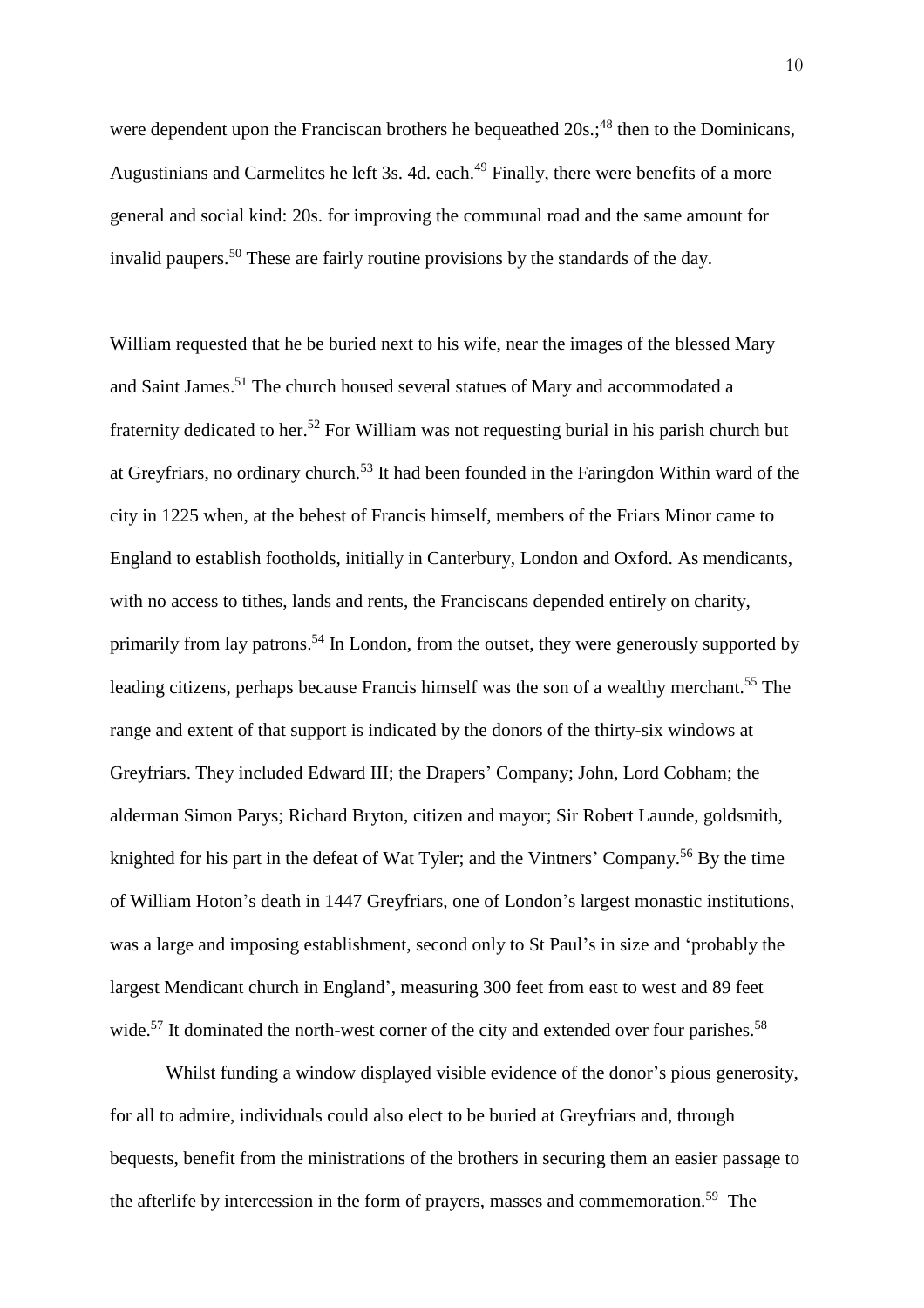church rapidly became a burial place of choice for people of rank, including prominent craftsmen and retailers, strangers and outsiders.<sup>60</sup> By the mid-fifteenth century Greyfriars was a mausoleum of the good and the great, including four queens and one king, crammed with raised alabaster and marble tombs, some with effigies, and commemorative stone slabs incised with images, decorations and lettering.<sup>61</sup> Of the 765 interments at Greyfriars, 302 belong to the  $1400s$ , of which half were in the nave.<sup>62</sup>

The funerary monuments were destroyed in 1547 and the stone sold for  $£50<sup>63</sup>$  but not before the Franciscans made an inventory, 'De monumentis' (*c*.1526), in a register that still survives.<sup>64</sup> From this evidence the antiquarian E. B. S. Shepherd devised a plan of burial places within the church, the accuracy of which has subsequently been checked and endorsed.<sup>65</sup> The plan is important for present purposes because in graphic form it shows not only the exact location of William's burial but also suggests something of his social standing relative to others buried within Greyfriars. For the organisation of the tombs was on a hierarchical or 'zoned' basis.<sup>66</sup> Burial in the choir was reserved for royalty, other people of high rank, prominent benefactors and senior members of the convent; next came those buried in the four chapels either side of the choir; then individuals in two transverse sections of the building, the ambulatory and altars; and finally those buried in the nave, where the north aisle was especially populous.<sup>67</sup> The position of the Hoton tomb was in the third bay of the north aisle and reasonably close to areas of the church reserved for those of higher rank, indicating that William was by no means least among those of the middling sort interred at Greyfriars. Additionally, the occupations of those among whom William was buried provide some pointers to his own calling and social group. The church had long-term associations with lawyers, and the burial records reveal that it was also favoured by stationers. The designation 'citizen' regularly occurs.<sup>68</sup> The majority were probably lesser citizens rather than merchants.<sup>69</sup>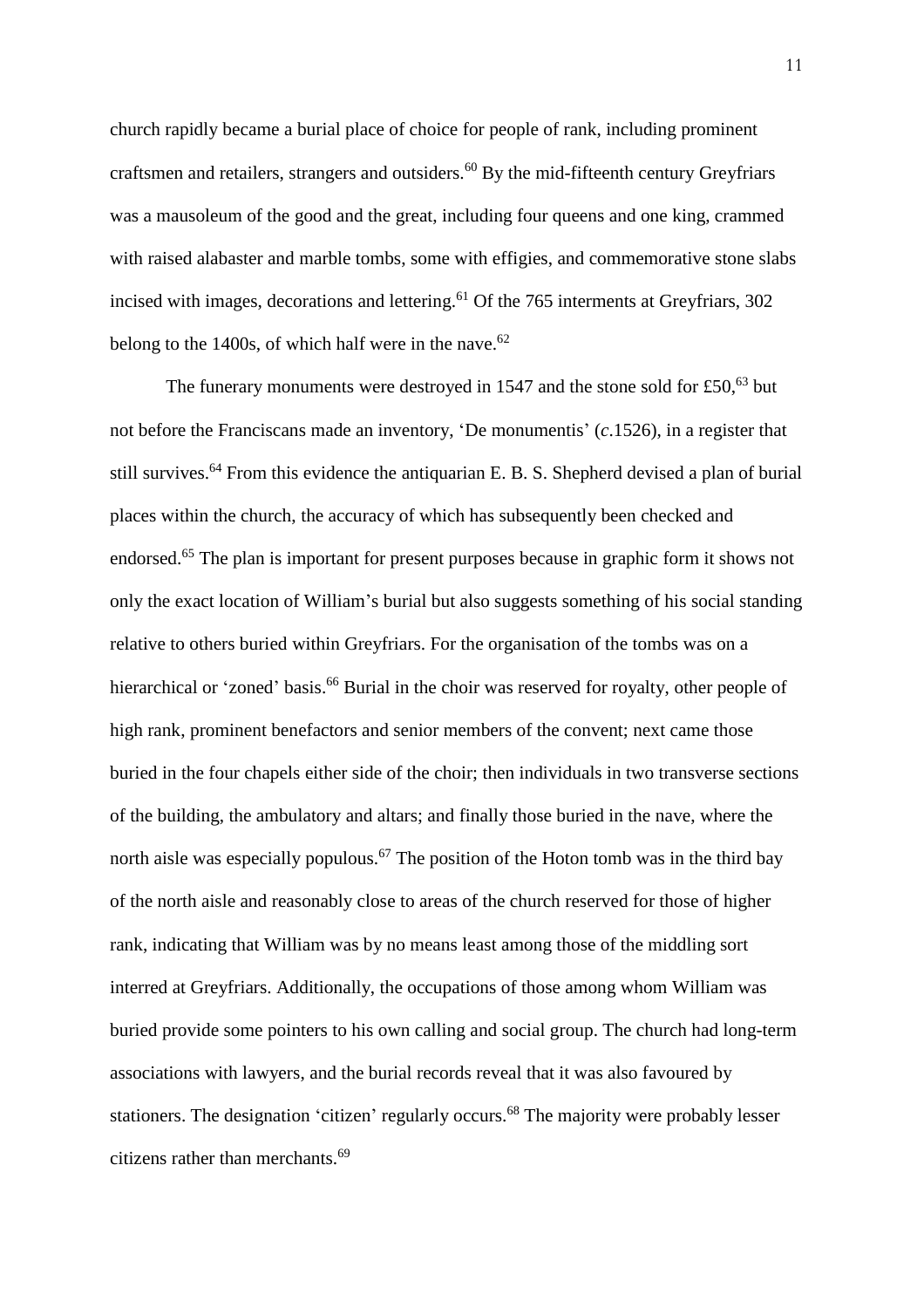As one of the chief conventual schools of the English province Greyfriars had a distinguished reputation for learning. It housed a library that was given a significant boost by the convent's Guardian, Thomas Wynchelsey, when in 1411 he persuaded Richard Whittington, serial mayor of London, to provide £400 for a new and larger library building.<sup>70</sup> Although access to the library by laypersons would not have been the norm, it may have been a factor in attracting book-owning testators to consider the Franciscans' church as a burial place, just as the reputation of the Franciscans for book-learning and intellectual curiosity may have attracted them to Greyfriars in the first instance. Its library covered theology, canon law and ecclesiastical history but it also included Higden's *Polychronicon* as well as a London chronicle that is part of London, British Library, MS Cotton Vitellius F. xii, the manuscript containing 'De monumentis'.<sup>71</sup>

For the wider testamentary evidence from Greyfriars indicates that William Hoton's legacy of books, while unusual in relation to the standard book bequests of Londoners more generally, is less so when seen alongside other book bequests by other lay persons buried at Greyfriars.<sup>72</sup> He was laid to rest among people of similar inclinations. Some ten years earlier, in 1436, Elias Stoke had bequeathed to John Rowe of Exeter College, Oxford (where Rowe had been Rector from 1391 to 1393) a bible, *De sermonibus Januensis*, a glossed psalter and a book of medicine.<sup>73</sup> In 1443 the son of Henry Asshebourne, citizen and surgeon, was the recipient of what his father termed 'vij libros meos principales', the latter word indicating that his library was actually more extensive. The bequest was of medical books including works by John of Arderne, Teodorico dei Borgognoni, Lanfranc of Milan and Nicholas of Salerno. Henry also had a care for the fate of his principal books once his son died, requesting that they then be left to Charterhouse.<sup>74</sup> One final example reveals a form of meditative piety reflected in a 'remarkable' library for a layman that, again, included a significant proportion of secular texts, including legal ones. In 1474 Stephyn Preston, of Stylton in Dorset, bequeathed: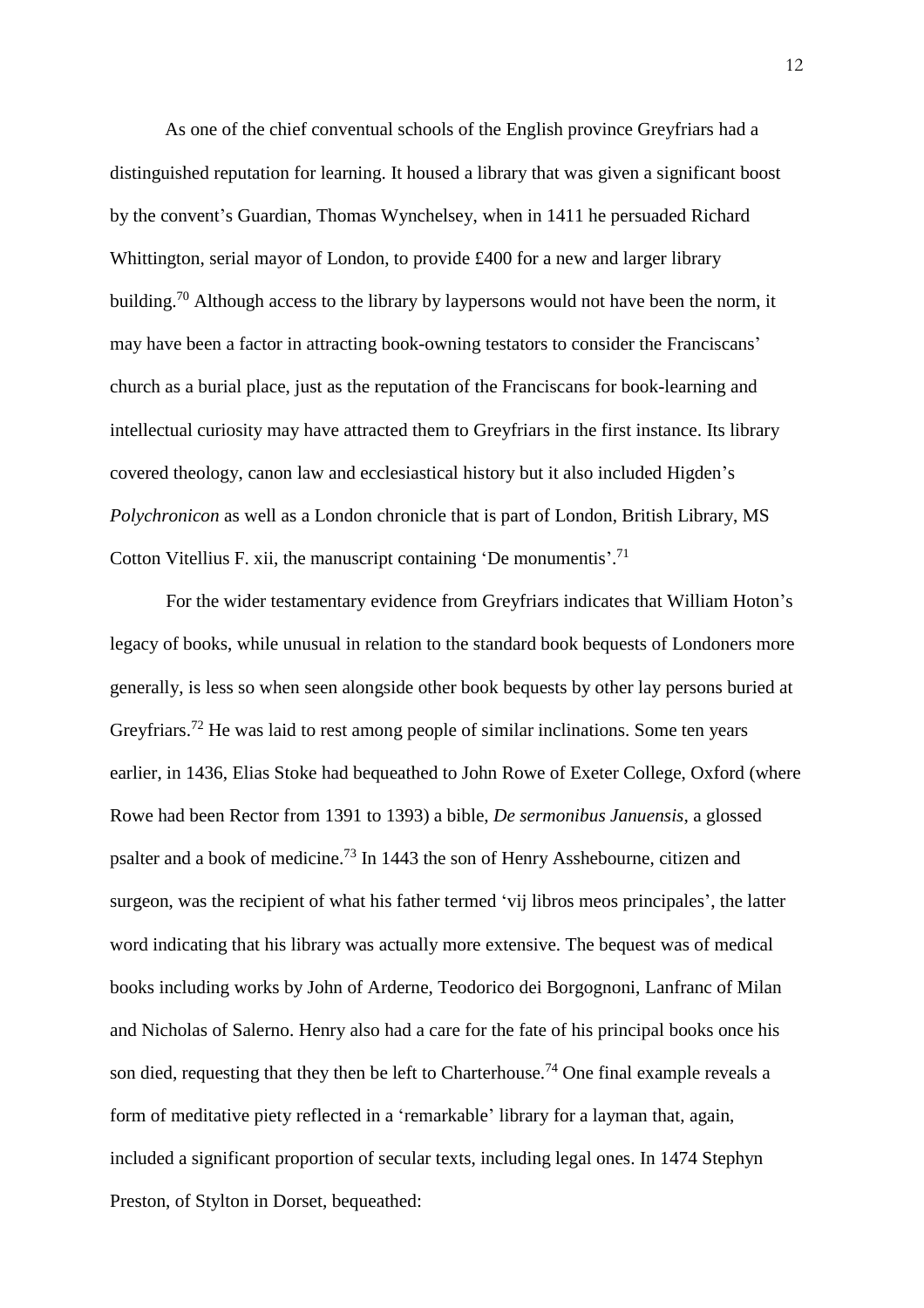my byble, my boke called Bonaventure, my boke called the Pater noster, my boke called Boys de consolatione philosophie, my ii bokes called every of them Stimulus consciencie, and all my other bokes of grammar, sophistry, logyk, and lawe.<sup>75</sup>

The transfer of William's assets was proved by Robert Church, 'ciuis et Textwryter', on 7 September 1447. Church, or Chirche, acting in an official capacity, was not necessarily known personally to Hoton, but he was a prominent member of the London book trade. He was sworn in as Master of the Mistery of Stationers in 1441 and on five separate occasions between 1441 and 1450 provided surety for foreign craftsmen entering the Mistery. In 1450 he was named as a witness in a legal document involving a property transaction for Peter Bylton, Warden of the Mistery of Textwriters and Limners, and textwriter John Taillor. He is styled 'stationer and textwriter' in his will of  $1459$ .<sup>76</sup> Hoton's personal familiarity with another individual centrally involved in the book trade is more certain. Although neither the recipient of a book, nor an executor, outside of pious and family bequests Robert Quadryng heads the list of Hoton's beneficiaries and received the relatively generous sum of 6s 8d. Quadryng too is designated *civis*. <sup>77</sup> He was a citizen who had no need of books. In his will of 1452 he is termed citizen and stationer. He lived in the same parish as Hoton, St Agnes and St Anne, in which parish church he and his wife, Dionisia, were interred in 1452 and 1453 respectively.<sup>78</sup>

The recipient of *La Male Regle*, and one of the executors of William Hoton's will, was John Mordon. Court records provide evidence of a John Mordon who on different occasions is named as gentleman, auditor, attorney and citizen. In 1421 he stood surety in the Court of Common Pleas for the defendant Robert Coventre, citizen grocer, in a case of debt pursued by the executor of a will.<sup>79</sup> In a case of housebreaking before the same court in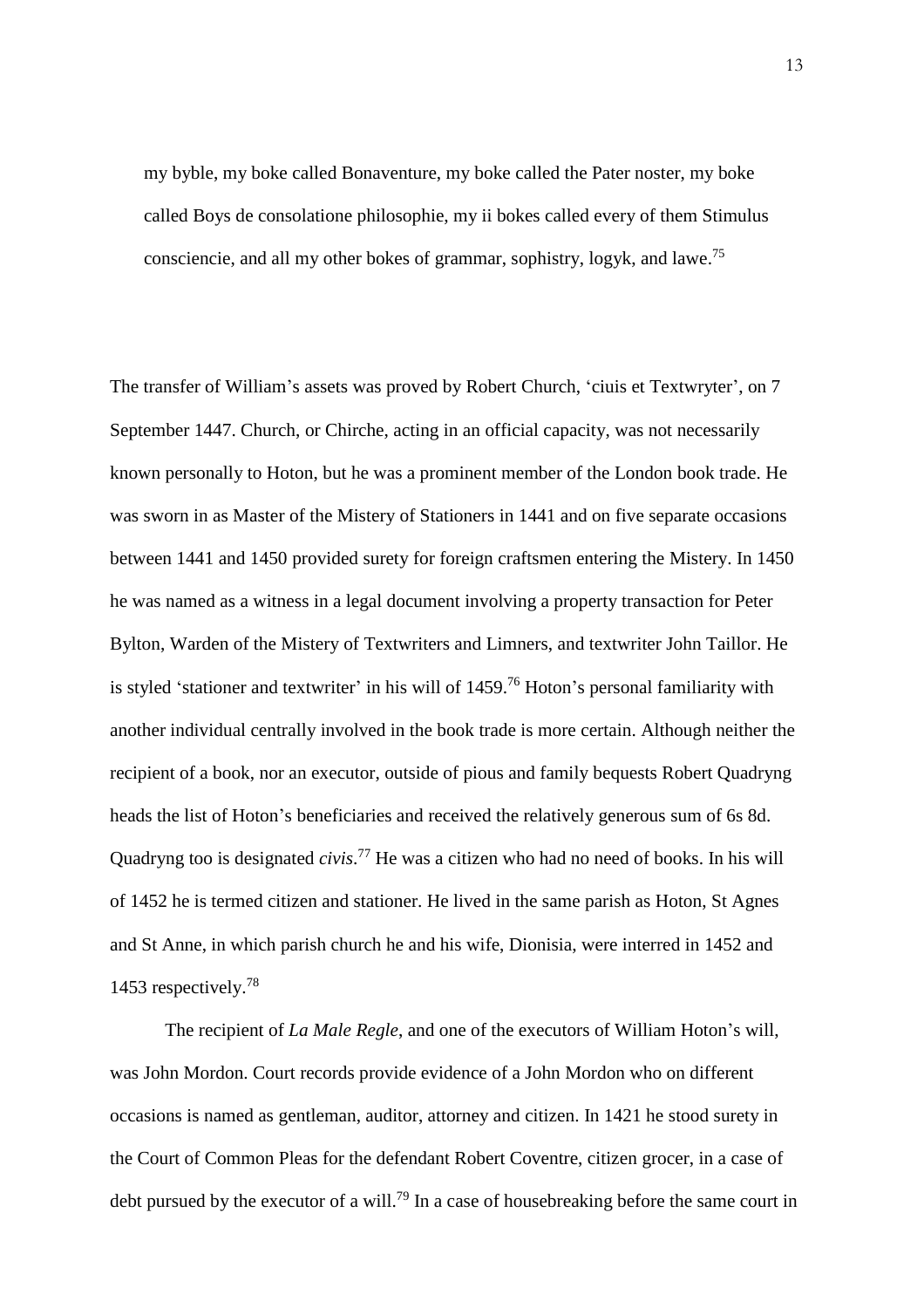1428 he provided surety for the defendant William Westryn, chaplain, accused of stealing four books and two iron keys from St John Zachary church in Aldersgate ward.<sup>80</sup> In 1448 he was himself the defendant in a case brought by John Santon, in which he stood accused with others of trespass, embracery (illegal influencing of a jury, in this case through bribes) and breach of the statute 38 Edward III (1364) concerning the corruption of jurors.<sup>81</sup> Later the same year the roles were reversed when he pursued the same John Santon, 'amerced for many defaults', for the recovery of a debt of £20 due to him and another citizen, recently deceased. On this occasion, Mordon showed the bond in court.<sup>82</sup> Other records, including those of the Court of Husting, held at Guildhall, illustrate Mordon's activities as a common attorney from 1413 until 1449 when he represented heads of religious houses as much as secular clients in cases concerning disputes over tenements, land and rents.<sup>83</sup>

It is no accident that the cases in which John Mordon took part regularly involved the ward of Aldersgate. In 1451, in the Husting of Common Pleas, Mordon represented Robert Cawode in a further complaint against John Santon concerning two messuages in the parish of St Botolph without Aldersgate.<sup>84</sup> That was the parish where Mordon lived and where all three men were members of a moderately affluent Fraternity, that of the Holy Trinity and Saints Fabian and Sebastian. Cawode, Clerk of the Pipe in the Exchequer, was one of its founders, and Mordon was its warden from 1438–41 – as Santon had been before him, in 1415.<sup>85</sup> A number of members of the fraternity were themselves wardens of their craft guilds, though few were wealthy (Cawode was an exception).<sup>86</sup> Brewing was the dominant craft among members of the fraternity; the Brewers' hall was in Cripplegate ward, adjoining Aldersgate.<sup>87</sup> Mordon's role as warden included the keeping of accounts, negotiating property transactions and bequests of benefit to the fraternity, and resolving disputes between its brothers.<sup>88</sup> The process of arbitration could include the close examination of key documents, described in one proceeding as 'chartres, evidences, muniments and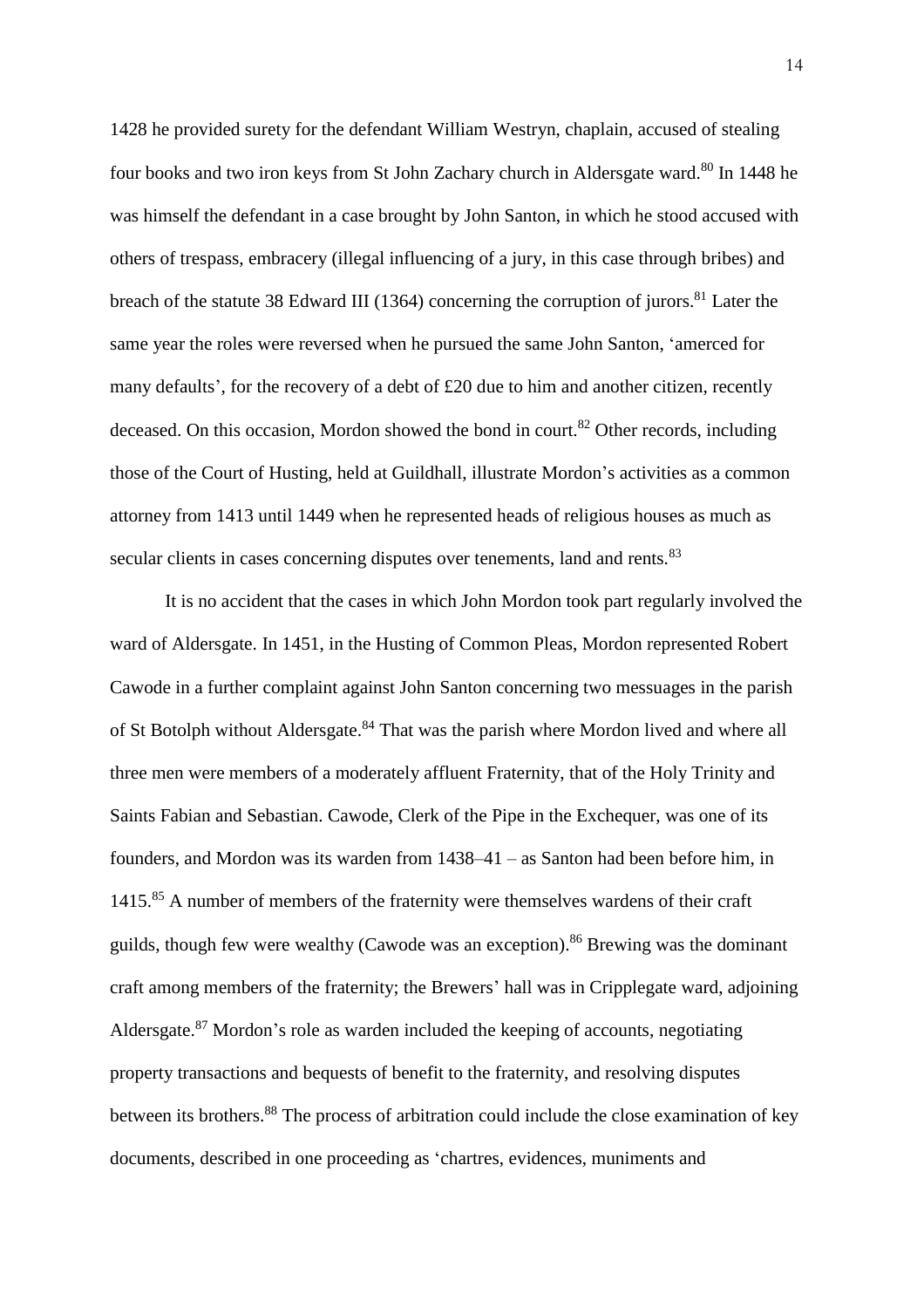endentures'.<sup>89</sup> In 1447 Mordon was himself a disputant within the fraternity, along with some associates, including Cawode, against the ubiquitous John Santon.<sup>90</sup>

It is reasonable to surmise that the John Mordon of Hoton's will and John Mordon, common attorney and fraternity warden, are one and the same person. If so, it is probable that he and William Hoton were close associates, if not outright friends. John Mordon the common attorney would have been an apt choice as an executor of William Hoton's will. He was adept at navigating his way through the litigious waters of mid fifteenth-century London, familiar with the process of probate and disputes arising from it, with the correct allocation of property including books, with the role of statutes in determining law, and he was used to dealing with religious houses.<sup>91</sup> Mordon would have enjoyed some standing within his local community and he lived in the same ward as Hoton, in an adjacent parish. He was also an apt recipient of *La Male Regle*. Like Hoccleve, he was immersed in documentary culture, keenly aware of the importance of rules, their tendency to be neglected or infringed, the procedures for enforcing them or securing redress, lapses in the payment of money and the petitionary processes necessary to its recovery. It is also a poem that vividly captures work and after-work culture in and around Westminster Hall, where Hoccleve was a clerk in the Privy Seal, and where Mordon attended the Court of Common Pleas.

Who was William Hoton? Quite possibly, he was not a Londoner born and bred, for he was not a citizen, and was buried at Greyfriars. He lived in the northwestern part of the city, in the parish of St Anne and St Agnes in Aldersgate ward. Greyfriars was located to the west, chiefly occupying the adjacent parish of St Nicholas.<sup>92</sup> In 1445, when he drew up his will, William was a widower and had no surviving children (a not unusual state).<sup>93</sup> His wife's mother was still alive so it is possible that William died relatively young.<sup>94</sup> Family relationships appear to have been close. William held the memory of Margaret, his wife, dear and requested burial in the north aisle of Greyfriars alongside her, in the space left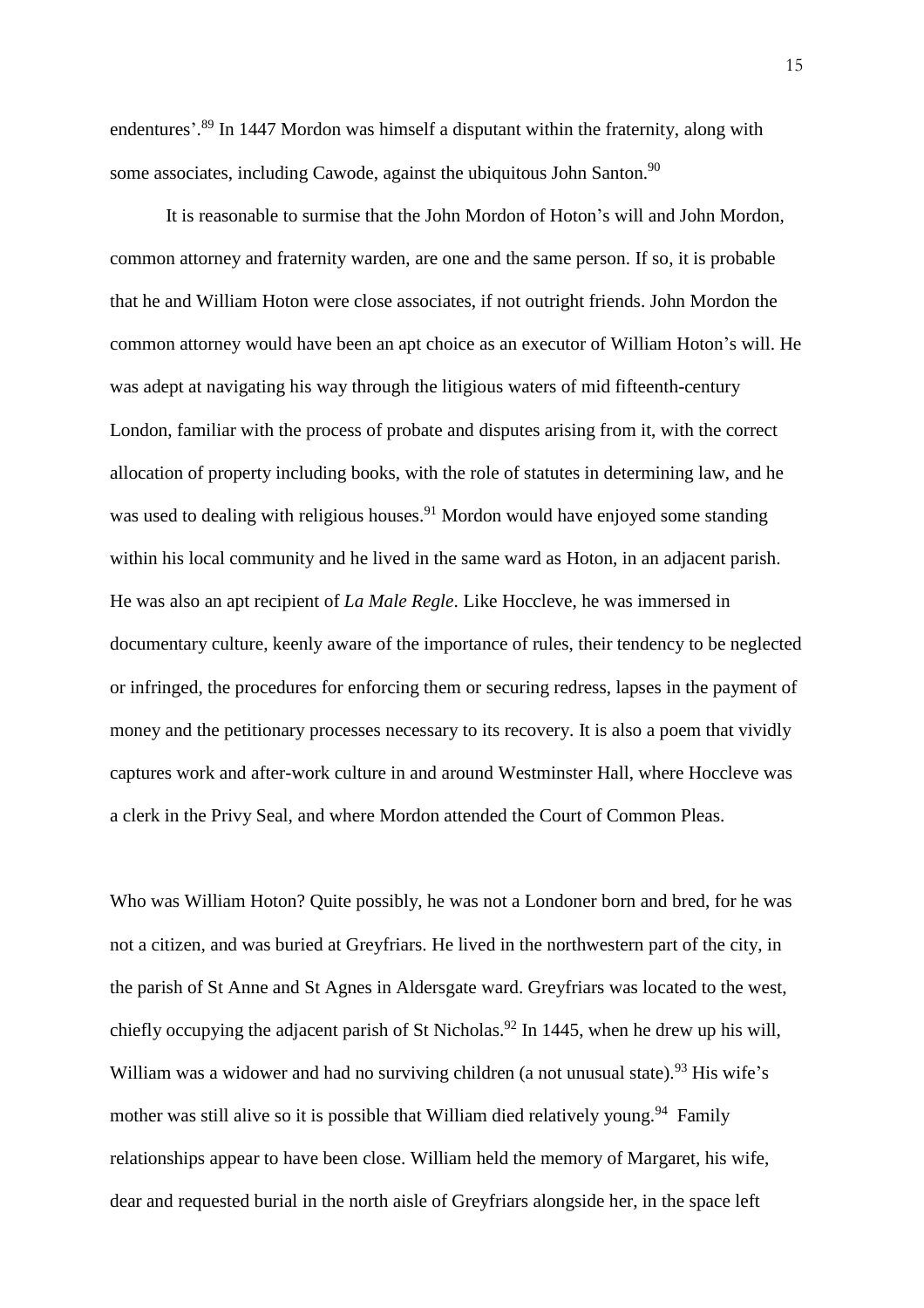vacant for that purpose. In due course his brother, Robert, asked to be interred where the body of William lay. <sup>95</sup> And William bequeathed to his mother-in-law, who leads the sequence of personal beneficiaries, a particularly valuable item, his mazer.

Other individuals named in the will indicate that William belonged to wider social networks that have two dominant strands: the book trade and the law. That in turn indicates that he enjoyed a high level of literacy, an inference corroborated by the books he bequeathed. William was polyglot, reading English, law French, and possibly Latin; he was acquainted with a variety of discourses – those of complaint, petition, chronicle, letter and statute – whether in verse or prose; and was familiar with the range of forms in which those discourses occurred (composite book, single treatise, pamphlet) and therefore of manuscript culture more widely. It is perhaps not surprising that William was drawn to the Franciscans, with their reputation for intellectual endeavour. Collectively, William's books suggest an owner with a lively and independent intelligence that was secular in emphasis and focused on topics relevant to London.

Unusually for a Londoner with his accomplishments William left no religious books. He could not use the books he bequeathed in the way that his fellow Londoners did, for pious charity.<sup>96</sup> He was thus somewhat different from most other book-owning testators, who more readily advertised their pious practice. William's piety was less in evidence, more low-key, pragmatically designed to secure the spiritual benefits that charity could bestow.<sup>97</sup> He made bequests – if modest ones – to his parish church, to the friars in general and especially the Franciscans and minoresses, not neglecting also provision for the common good and the poor. His request that he be buried next to his wife, near the images of the blessed Mary and Saint James, may indicate some special devotion to the named saints on the part of William and his family. Greyfriars was also supported by an association of *amici spirituales* – the kind of group to which William might conceivably have belonged.<sup>98</sup>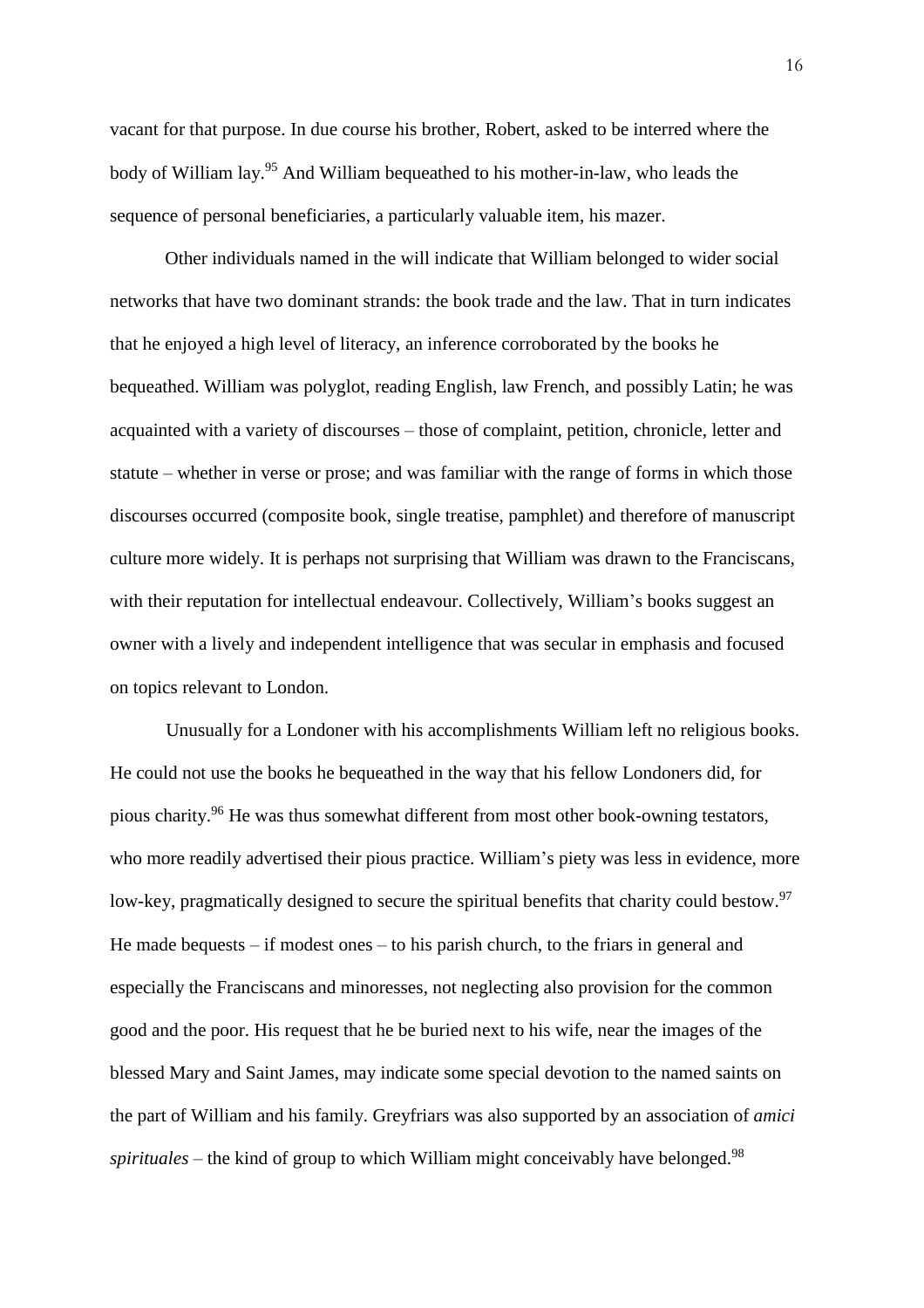William Hoton was a relatively wealthy individual. He owned books, though probably of modest monetary worth, and a precious mazer, and could afford the expense of a commemorative slab at Greyfriars.<sup>99</sup> Although modest by comparison with other funerary monuments in the church, and referred to as small in 'De monumentis' (it records that he and his brother are buried 'sub parvo lapide'), $100$  a memorial of this sort was well beyond the reach of most people. Then again, the standard burial fee at Greyfriars was 6s 8d whereas William set aside 20s, which could have covered the cost of extras such as prayers, candles and tapers, or of an incised stone or brass inlay.<sup>101</sup> This allowance is in turn put into perspective by the total sum William bequeathed to various individuals, religious groups and causes  $-$  £4.13s 4d – and it in turn by contemporary standards of expenditure. Wealthy individuals laid out anything from £4 to £50, the higher amount allowing for sumptuous ceremony.<sup>102</sup> So William's projected expenditure is hardly excessive.

William's settled and extended family, his wider networks, affiliation with Greyfriars, and wealth, indicate someone of established social status of the middling sort. Individuals associated with him in the will – Robert Church, Robert Quadryng, John Mordon, were all citizens. William was not styled *civis*, although he was buried among Londoners who were.<sup>103</sup> It is appropriate therefore to think of him as a householder, who thereby had a voice – though a less influential one than that of a citizen – at wardmote meetings.<sup>104</sup> His books add to the impression that William was someone who identified closely with the city and who had a stake in its reputation, prosperity and success as expressed through its influence, good governance and economic and political prowess.

What did William Hoton do? His interest in statutes old and new, in chronicle material and historical precedent, in rules *male* or otherwise, in the Egyptian king who was the chief adversary of God's lawgiver, suggest familiarity with legal matters.<sup>105</sup> That impression is borne out by his close link with the common attorney John Mordon, and burial at Greyfriars – in the company of lawyers. It is especially his possession of the statutes that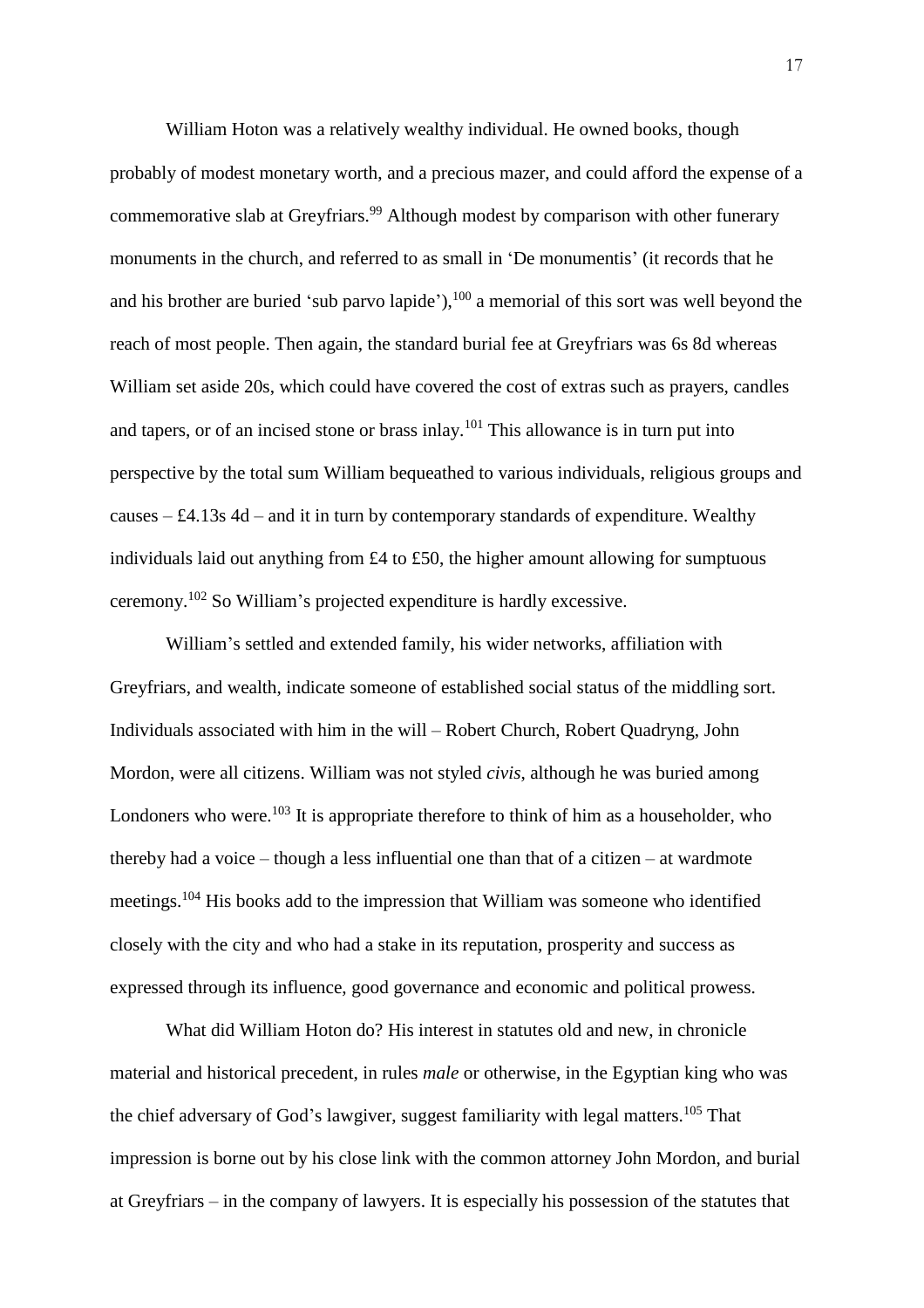allies William with the legal profession.<sup>106</sup> Law French, the peculiar language in which the statutes were written, was intelligible only to someone who had received the appropriate training, as for a common lawyer.<sup>107</sup> If William had received such instruction it would have been in the ambit of the Inns of Chancery and Inns of Court, situated in Holborn and Chancery Lane, the other side of Newgate, westwards from where William lived and just beyond the city wall abutted by Greyfriars.<sup>108</sup> However, William was not necessarily an attorney, notary or scrivener.<sup>109</sup> He could have belonged to that substantial group of individuals versed in the common law as a means of defending rights and property during a lengthy period of chaotic central government, and who served the gentry and ruling élite.<sup>110</sup>

Looking for William Hoton elsewhere in the London records produces only thin pickings.<sup>111</sup> Between 1426 and 1432 Chancery records mention a William Hoton as the plaintiff in a case concerning the destruction of hedges and corn, and other riots, at Brampton in Cumbria. In the same records a William Hoton is the plaintiff in a suit about hindering a plaint of debt at the Manor Court of Moreton Hampstead (Devon).<sup>112</sup> Some of the surviving records probably refer to another William Hoton, the man who was Steward of Durham Priory from 1437 to 1446 (the year of his death). As head of the prior's lay servants, the steward's principal responsibility was the management of the priory's estates. He administered short-term leases of land and property to tenants throughout the county, and presided over the prior's manorial court. Working closely with the prior as his 'most valued link with the non-religious world', he acted as courier and messenger to the local nobility and visited London on monastic business.<sup>113</sup> He was a respected, affluent and influential member of gentry society in the county. The Durham William Hoton's tomb and memorial brass are at Sedgefield church, eighteen miles south-east of Durham, where he also endowed a chantry chapel.

Although the existence of two William Hotons at opposite ends of the country, both of whom died at the same time, seems like an odd coincidence, it may be more than that. If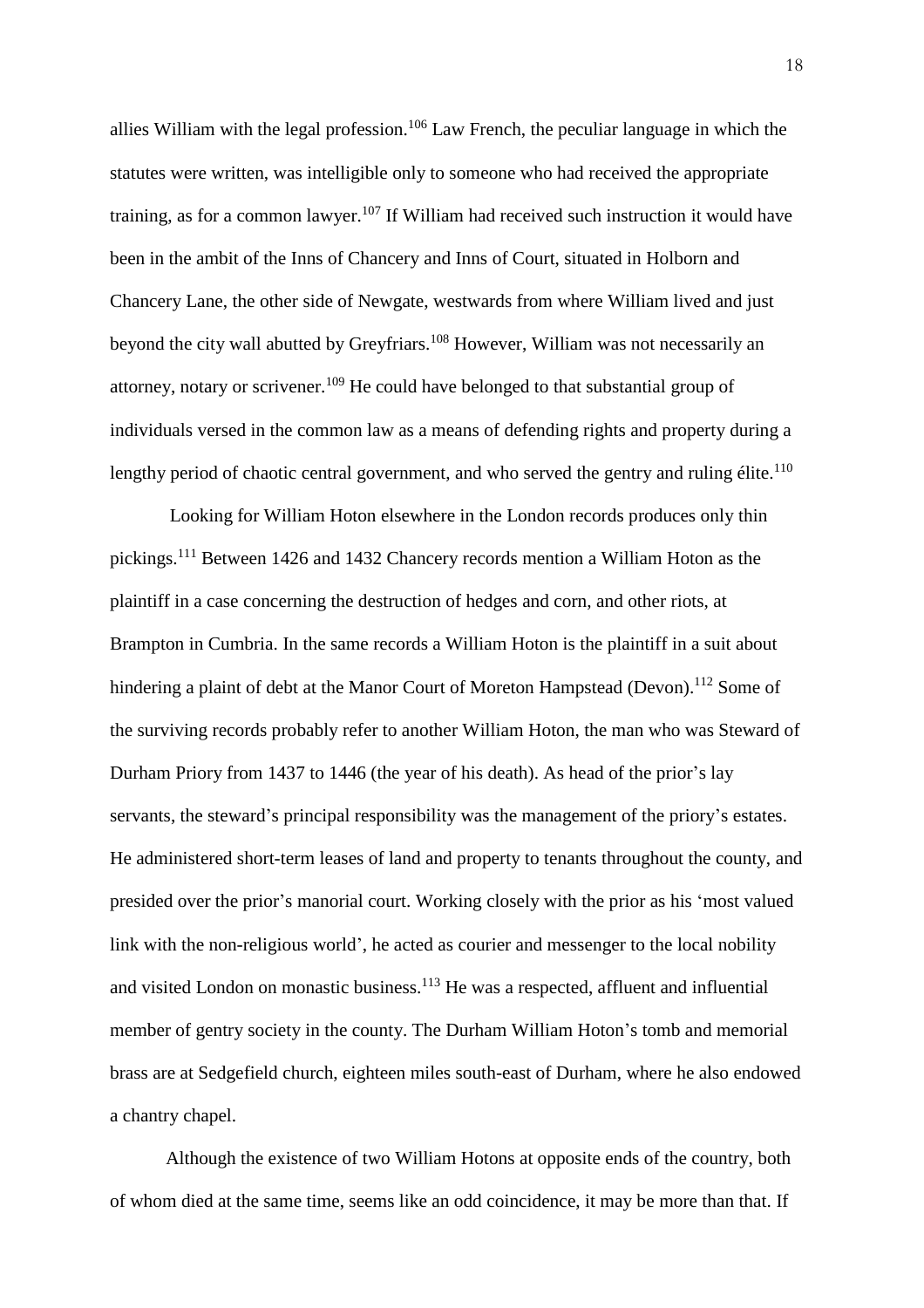Hoton is not a common name in the London records, it occurs with greater frequency in northern counties.<sup>114</sup> The London William Hoton may therefore have had some family connections with the Hotons of the north. If so, it would have brought him closer to networks within which Hoccleve's poetry circulated. For the William Hoton buried at Sedgefield, steward of Durham Priory, had previously served as steward an even greater landlord: Thomas Neville, second earl of Westmorland. At the time of his appointment to the Priory, senior members of the family wrote glowing recommendations.<sup>115</sup> The earl's predecessor, Ralph Neville (1364–1425), first earl, married as his second wife Chaucer's niece, Joan Beaufort (*c*.1379–1440), legitimated daughter of John of Gaunt and Katherine Swynford. Joan had marked literary interests and was the dedicatee of a holograph volume of Hoccleve's *Series* (Durham, University Library, MS Cosin V.iii.9).<sup>116</sup> Nor was she the only member of the Neville family with whom Hoccleve had an association, literary or otherwise. The addressee of *La Male Regle*, from whom Hoccleve craves his unpaid annuity, is 'my lord the Fourneval  $\ldots$  | My noble lord that now is tresoreer' (417–18), that is Lord Furnival, Thomas Neville (1366–1407), younger brother of Ralph. As treasurer between 1404 and his death, Thomas was a member of the king's council, whose decisions were implemented by the office of the Privy Seal where Hoccleve worked.<sup>117</sup> In that capacity, Hoccleve would have had some professional awareness also of Ralph, first earl of Westmorland. He had offered significant support to Henry in his bid to oust Richard II, and was himself a member of Henry IV's council between 1399 and 1404.<sup>118</sup>

The Neville family was a political force to be reckoned with. After Ralph Neville's key roles in the defeat of the Percy rebellion of 1403 and the Percy–Scrope rebellion of 1405, the Nevilles, whose power base was in county Durham, consolidated their control of the northern marches, policing the border and resisting invasion by the Scots.<sup>119</sup> But they also continued to enjoy a strong presence in London where, since the mid fourteenth century, they had maintained a grand, stone-built town house. Known as Neville's Inn, or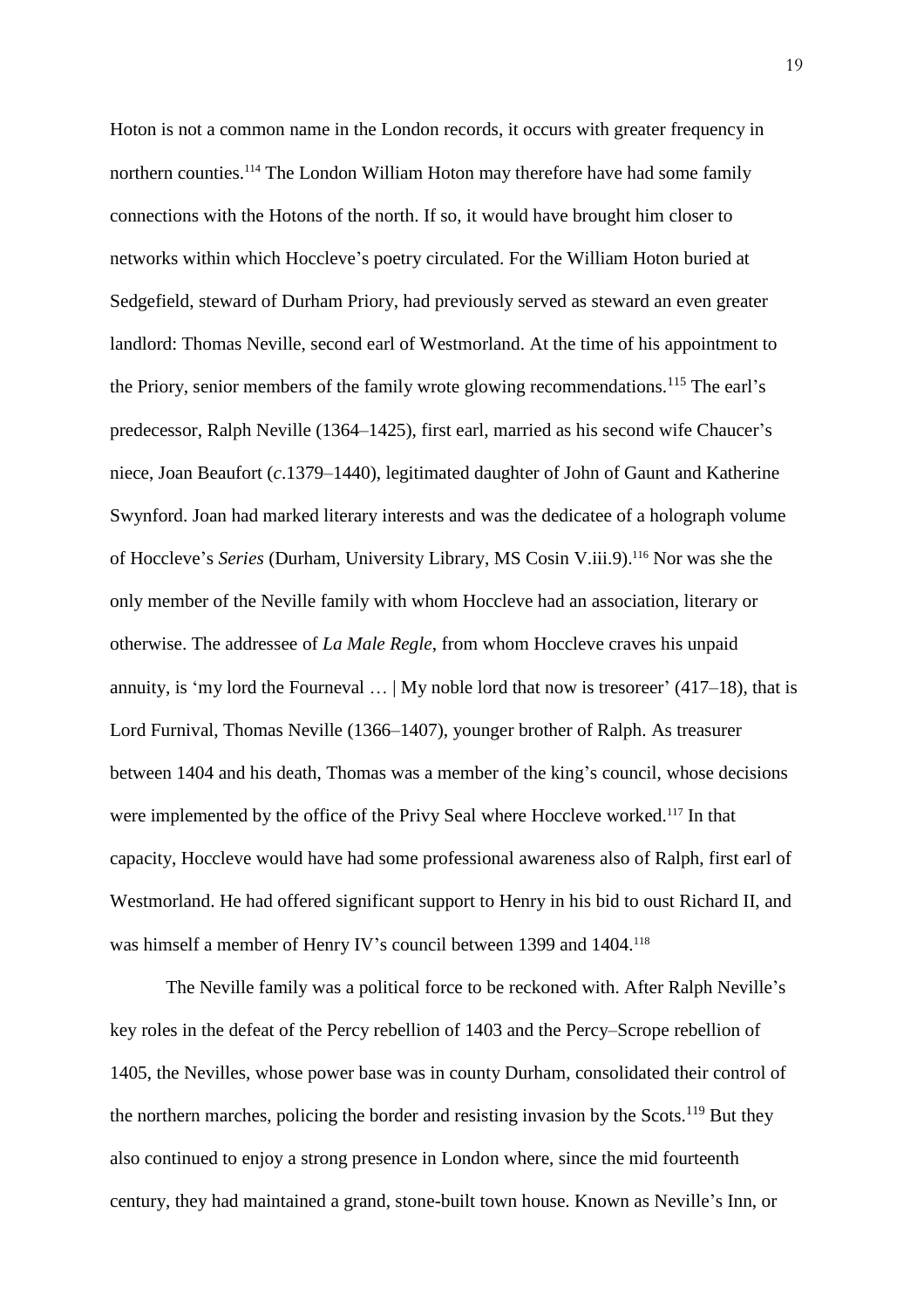Westmorland Place, it was adjacent to the parish of St Anne and St Agnes, a short walk north-east of where William Hoton, owner of 'Hokclyff', lived.<sup>120</sup> If he and his Durham namesake with Neville connections were related (as cousins?), *La Male Regle* could have come into the possession of the London William Hoton from a family network, and without necessarily having to travel a circuitous route to the north and back.

A more audacious hypothesis is that William himself worked in a supportive, administrative capacity as a clerk for the Nevilles at their London base. He would have been a good fit: multilingual, secular, with established London and possibly Durham family networks, savvy about legal and historical precedent. It would help to explain how he came to be the owner of a poem addressed to a distinguished member of the Neville family and – if 'Pharaoh is pistill' was of that ilk – a treatise relating to a Scottish foundation myth. If William did have such a role, then there were precedents from an earlier generation: William Massy and John Picard. In their cases, Hoccleve was in direct contact, naming them in poems where he flattered their literary acumen and exhorted them to act as intermediaries with their noble lords, in order to ease the reception his poetry. Massy, addressed in a balade as being 'of fructuous intelligence', was steward, receiver general and general attorney to John of Lancaster, third son of Henry IV, who from 1403 until 1413 was, like the Nevilles, instrumental in policing the northern border. For John Hoccleve intended an autograph copy of the *Regiment of Princes*. 121 Picard, of whom Hoccleve wrote 'vndir his correccioun stand y', was possibly John Picard, a clerk of the chapel royal, who in 1394 had power of attorney for Edward, duke of York and was probably responsible for his household accounts. Edward was the dedicatee of a set of Hoccleve's balades<sup>122</sup>

What would have been the appeal of *La Male Regle* to William Hoton? If he was connected in a direct or indirect way with the Neville family, then *La Male Regle*, addressed to one of its members, would have had enduring value. Leaving aside that conjecture, as an inhabitant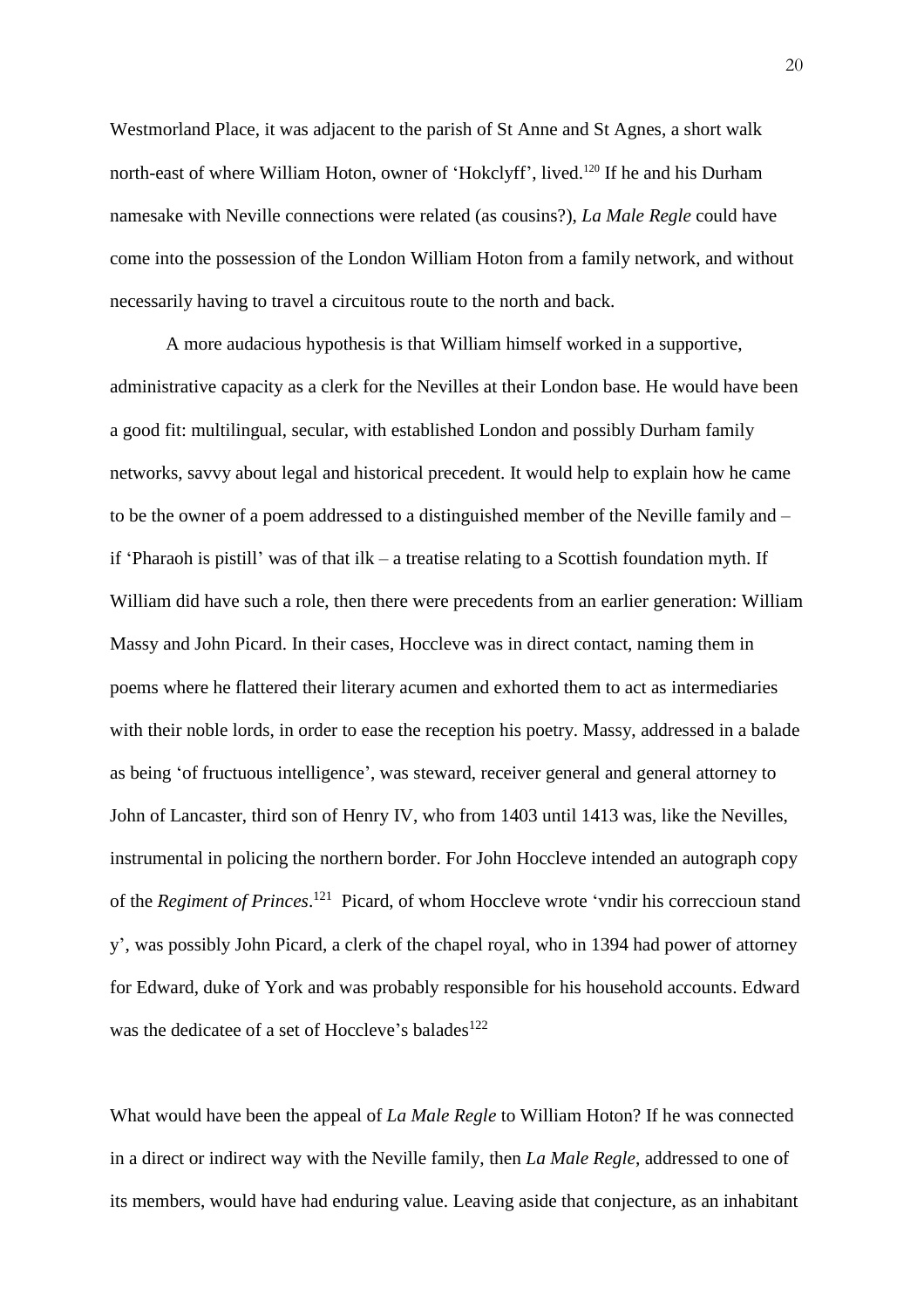of London William might have appreciated the poem's vivid description of lowlife shenanigans in the city's taverns and the extent to which Hoccleve name-checks familiar places. As someone who left money in his will for the upkeep of the city's roads, William might have recognised Hoccleve's difficulties in moving around the city in winter.<sup>123</sup> While not a member of a guild, William may nevertheless have espoused the city's prevailing ethos, outlined by Sylvia Thrupp as typical of the merchant *mentalité*: self-control, discretion, the prudent use of money, moderation in recreational activities, reservations about unnecessary expense.<sup>124</sup> All of these qualities are sadly lacking in Hoccleve's alter ego in *La Male Regle*, but his mindfulness about the opinion of others, a recognition that he is on the road to perdition, and desire to amend his ways, provide exemplary morals that could have played well to a receptive reader. William's mazer, with its head of John the Baptist surfacing through the wine, shares with Hoccleve's poem a warning against excess: Herod was feasting and drinking when, against his better judgement, he agreed to Salome's request that she be given the head of John the Baptist, then languishing in Herod's gaol. With his legal frame of reference, William might have responded well to the petitionary element in the poem, to the documentary conventions and discursive practices it evokes, and to its focus on rues and governance, whether personal or civic.<sup>125</sup>

In some respects it is not surprising that a copy of *La Male Regle* found its way to William Hoton, whether or not he worked for the Nevilles. Since he moved in legal circles, William could have known Hoccleve and have acquired the poem directly from him or from an intermediary: Hoccleve's lodgings were in Holborn, where William might have attended the inns of court; and his training or practice could have taken him to Westminster Hall, where Hoccleve worked. Or William might have bought a copy of *La Male Regle*: as a highly literate individual of some social standing who lived in the parish of St Anne and St Agnes, he was a few minutes away from the north side of St Paul's, the hub of the manuscript book trade in London, with which he had personal connections.<sup>126</sup> The parish of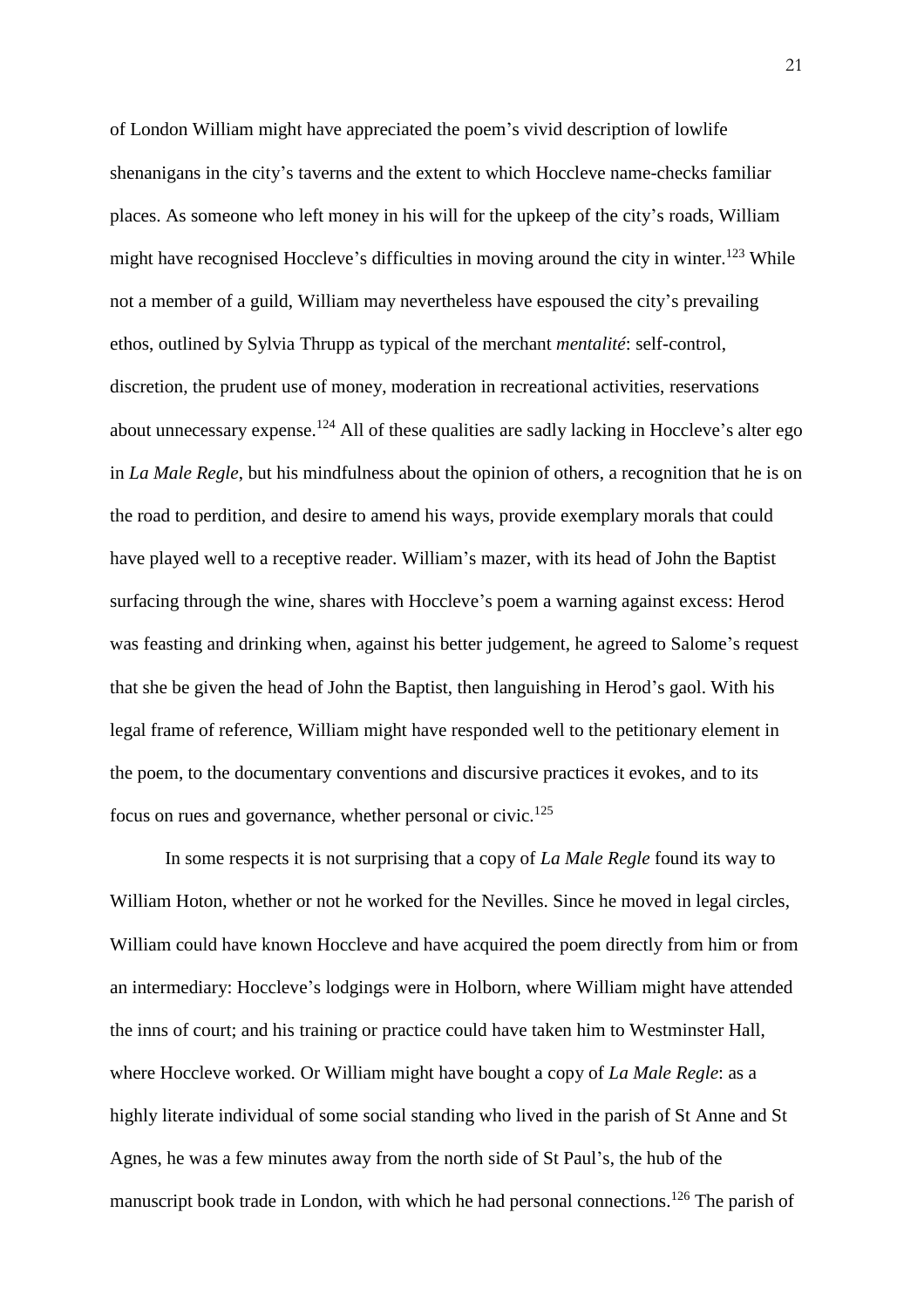St Nicholas in the Shambles, where Greyfriars had been founded, itself had a high concentration of book artisans.<sup>127</sup> Just to the north of Greyfriars was Smithfield, 'the most active centre of book production in London after St Paul's'.<sup>128</sup> There, in rented accommodation at the hospital of St Bartholomew's, the prolific scribe John Shirley was active between 1420 and the mid 1440s, producing texts 'designed for circulation, perhaps in the form of booklets'. <sup>129</sup> His copies included Hoccleve's first long poem, the *Letter of Cupid* (translated from Christine de Pisan's *Epistre au Dieu d'Amours*) as well as his most celebrated composition, the *Regiment of Princes*. Shirley enjoyed a wide network of contacts with the mercantile élite. $130$ 

Hoccleve himself knew the manuscript book trade at first hand. As well as producing documents at the Privy Seal and composing his own poems, he worked as a jobbing scribe. In that capacity he helped to produce a copy of John Gower's *Confessio Amantis*, and possibly had some involvement in the production of the Hengwrt and Ellesmere copies of the *Canterbury Tales*. <sup>131</sup> He also wrote religious verse for Thomas Marlburgh, a prominent textwriter and stationer, who was warden of the mistery of Limners and Textwriters from 1391 to 1429.<sup>132</sup> Hoccleve's involvement in the London book trade no doubt helped him to promote, preserve and transmit his own poetry.<sup>133</sup> One of his favoured forms of circulation was through booklets, a form particularly well suited to *La Male Regle*. <sup>134</sup> In William Hoton it found a ready and receptive reader.

William Hoton's will adds a further dimension to the existing picture of the audience for *La Male Regle*. In HM 111, the autograph manuscript that includes it, Hoccleve frequently prefaces a poem with a note about its intended recipient, dedicatee, or the person who commissioned it, but not so in the case of *La Male Regle*.<sup>135</sup> Instead, internal evidence indicates that his intended audience was twofold. First, the poem was for fellow clerks at the Privy Seal, such as the 'Prentys and Arondel' (321) he names – individuals who subsequently made careers first as clerks of the Chapel Royal and then respectively as Dean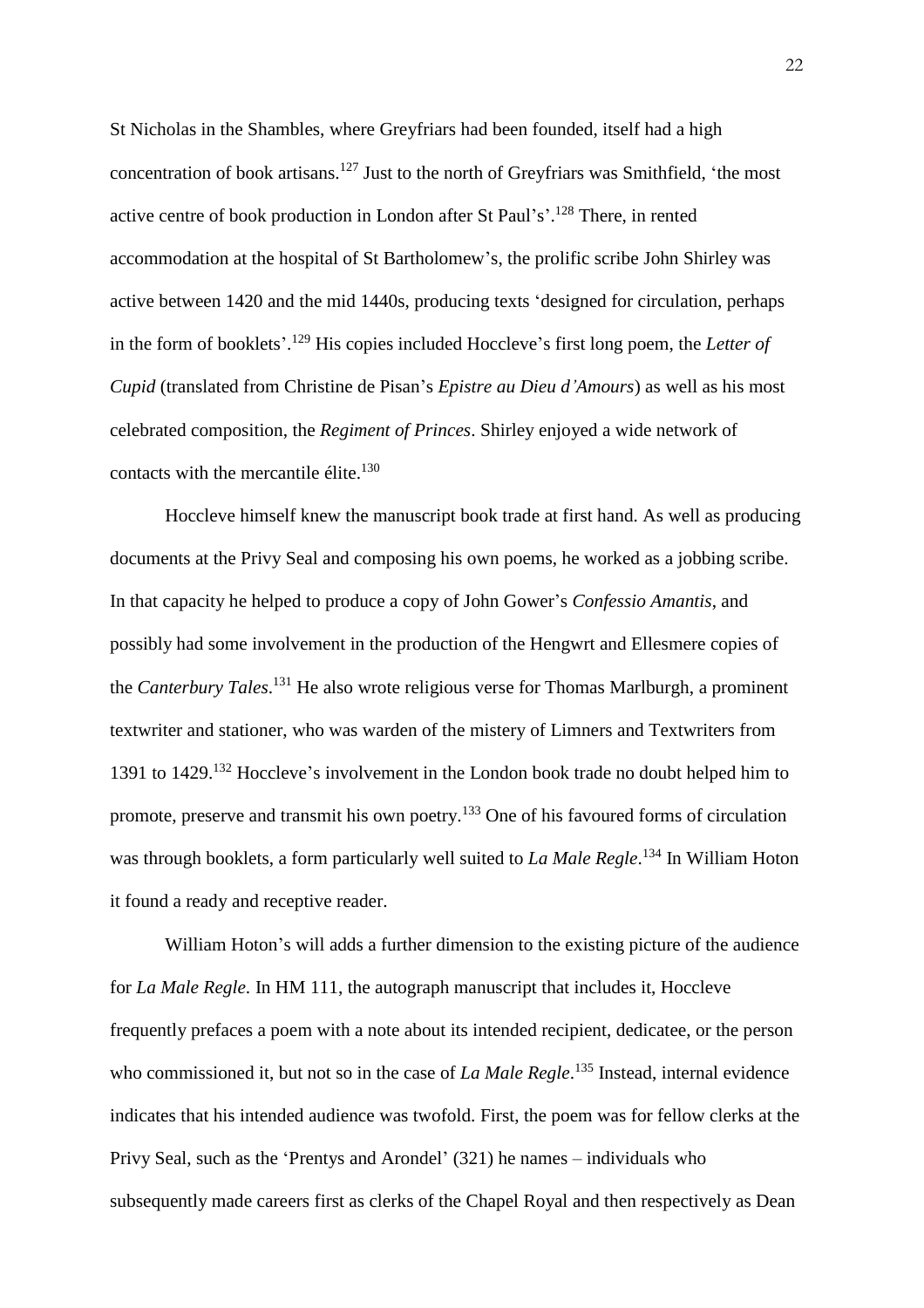of St Stephen's Westminster and Dean of St George's, Windsor.<sup>136</sup> Second, the petitionary element of the poem is aimed at Henry IV's Lord Chancellor, Thomas Neville, Lord Furnival, who held the strings to the purse containing Hoccleve's delayed annuity.<sup>137</sup> Thereafter, the poem found a third audience in Canterbury, *c*.1420. A monk of Christ Church, reflecting communal anxiety about institutional excess at a time when Henry V was threatening the Benedictines with reform, extracted from *La Male Regle* certain stanzas that spoke to their predicament.<sup>138</sup> William Hoton's will shows that the poem also continued to be in circulation over two decades later, and in complete form, in Hoccleve's home city. Its complex layering of topography, graphic warnings against excess, and awareness of the instrumentality of writing, spoke to those who, like William Hoton and John Mordon, operated within frameworks regulated by laws enshrined in documents. Moreover, the will goes further than previous evidence in identifying two actual owners, seriatim, of a copy of *La Male Regle*. They point to the existence of a London lay audience for Hoccleve's poem later than previous thought. It was one interested in powerful overlords, including individuals in service to them, and therefore in the parliamentary and historical framework that conditioned social relations, and in rules of governance both legal and personal and the consequences of ignoring them.

<sup>1</sup> London, Metropolitan Archives, MS DL/C/B/004/MS09171/4 (formerly London, Guildhall Library, MS. 9171/4), f. 220r. Mark Fitch, *Index to Testamentary Records in the Commissary Court of London*, vol. 1: *1374–1488* (London, 1969), 100.

 $\overline{a}$ 

<sup>2</sup> C. L. Kingsford, 'Additional material for the history of the Grey Friars, London', in C. L. Kingsford, C. Cotton, M. Deanseley, J. P. Gilson, M. R. James and A. G. Little (eds) *Collecteanea Franciscana*, vol. 1 (Manchester, 1922), 96–7.

<sup>3</sup> Sarah Tolmie, 'The professional: Thomas Hoccleve', *Studies in the Age of Chaucer* 29 (2007), 345; see also Ethan Knapp, *The Bureaucratic Muse: Thomas Hoccleve and the*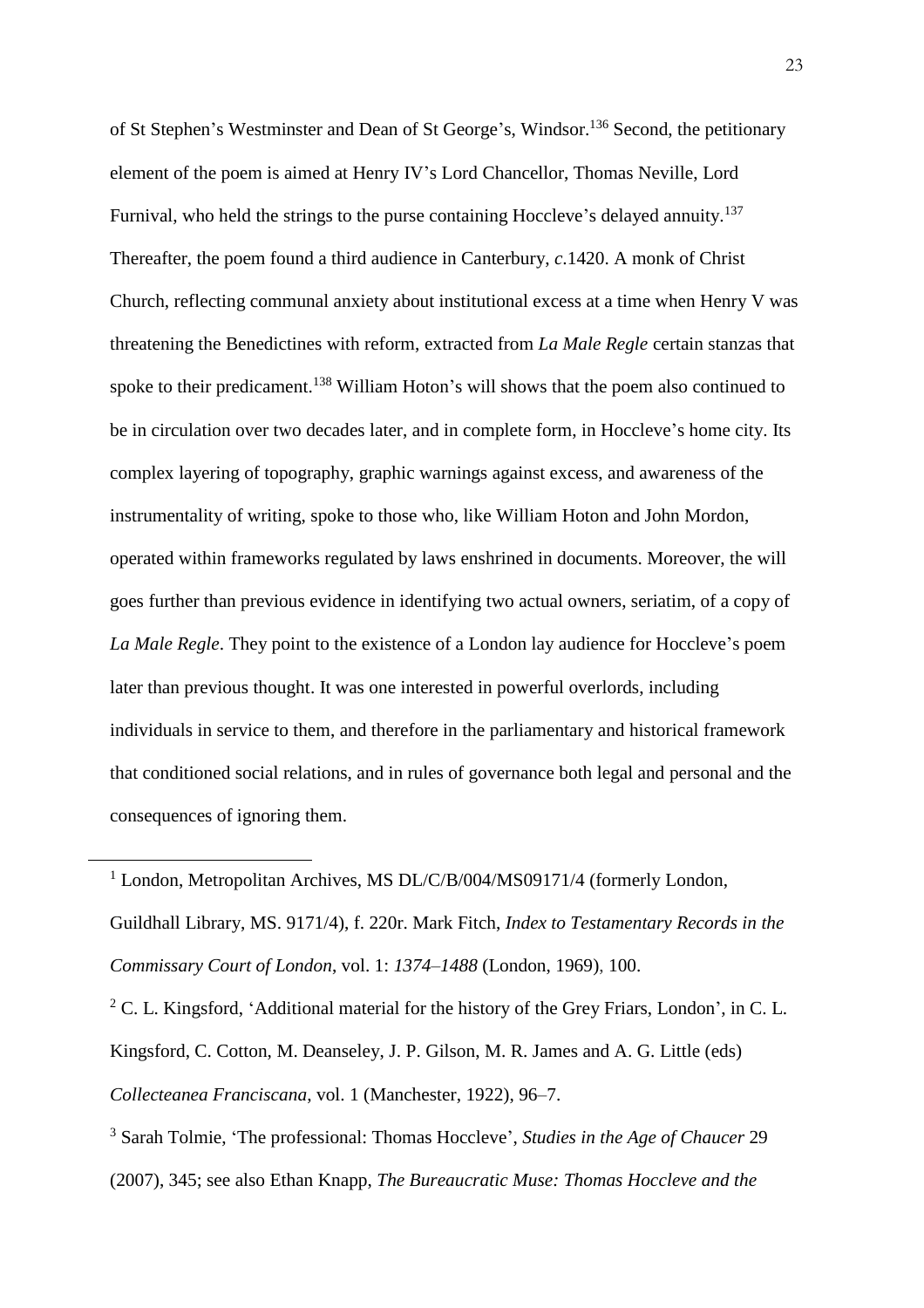*Literature of Late Medieval England* (University Park, Pa., 2001), 11, n. 28. On the wide and continuing circulation of Hoccleve's other poetry in the fifteenth century, see John J. Thompson, 'Thomas Hoccleve and manuscript culture', in *Nation, Court and Culture: New Essays on Fifteenth-Century English Poetry* (Dublin, 2001), 82, 86–9.

 $\overline{a}$ 

<sup>4</sup> For a recent edition of *La Male Regle* see '*My Compleinte*' *and Other Poems by Thomas Hoccleve*, ed. Roger Ellis (Exeter, 2001), 64–78. Subsequent references are to this version. <sup>5</sup> On reform, in its various applications, as one of Hoccleve's continuing preoccupations, see David Watt, *The Making of Thomas Hoccleve's 'Series'* (Exeter, 2013), 8–15. <sup>6</sup> San Marino, California, Huntington Library, MS HM 111, ff. 16v–26r. See *Thomas*

*Hoccleve: A Facsimile of the Autograph Verse Manuscripts*, intro. J. A. Burrow and A. I. Doyle, EETS ss 19 (2002).

<sup>7</sup> Canterbury, Cathedral Archives, Register O, ff. 406v–407r. For transcriptions and commentaries see Peter Brown, 'Hoccleve in Canterbury', in *New Directions in Medieval Manuscript Studies and Reading Practices: Essays in Honor of Derek Pearsall*, ed. Kathryn Kerby Fulton, John J. Thompson and Sarah Baechle (Notre Dame, Ind., 2014), 406–24; Rory G. Critten, '"Her heed they caste awry": the transmission and reception of Thomas Hoccleve's personal poetry', *RES* 64 (2013), 4–8, 23–4; David Watt, 'Thomas Hoccleve's *La Male Regle* in the Canterbury Cathedral Archives', *Opuscula* 2 (2012), 1–11; Watt,his *Making*, 62–4; Marian Trudgill and J. A. Burrow, 'A Hocclevean balade', *N&Q* 243 (1998), 178–80.

<sup>8</sup> In a will of 1449, Augustine Hawkyns, citizen and grocer, left a missal, primer and bible; Robert Markele, skinner and citizen, bequeathed two psalters in a will of 1420; books left by Eleanor Purdelay, widow, in 1443, included the story of Joseph, St Patrick's Purgatory and a sermon of 'altquyne'; in the same year Thomas Roos, citizen and mercer, left two primers, *Stimulus consciencie*, and *Piers Plowman*; John Springthorp, clerk, left a bible, psalter and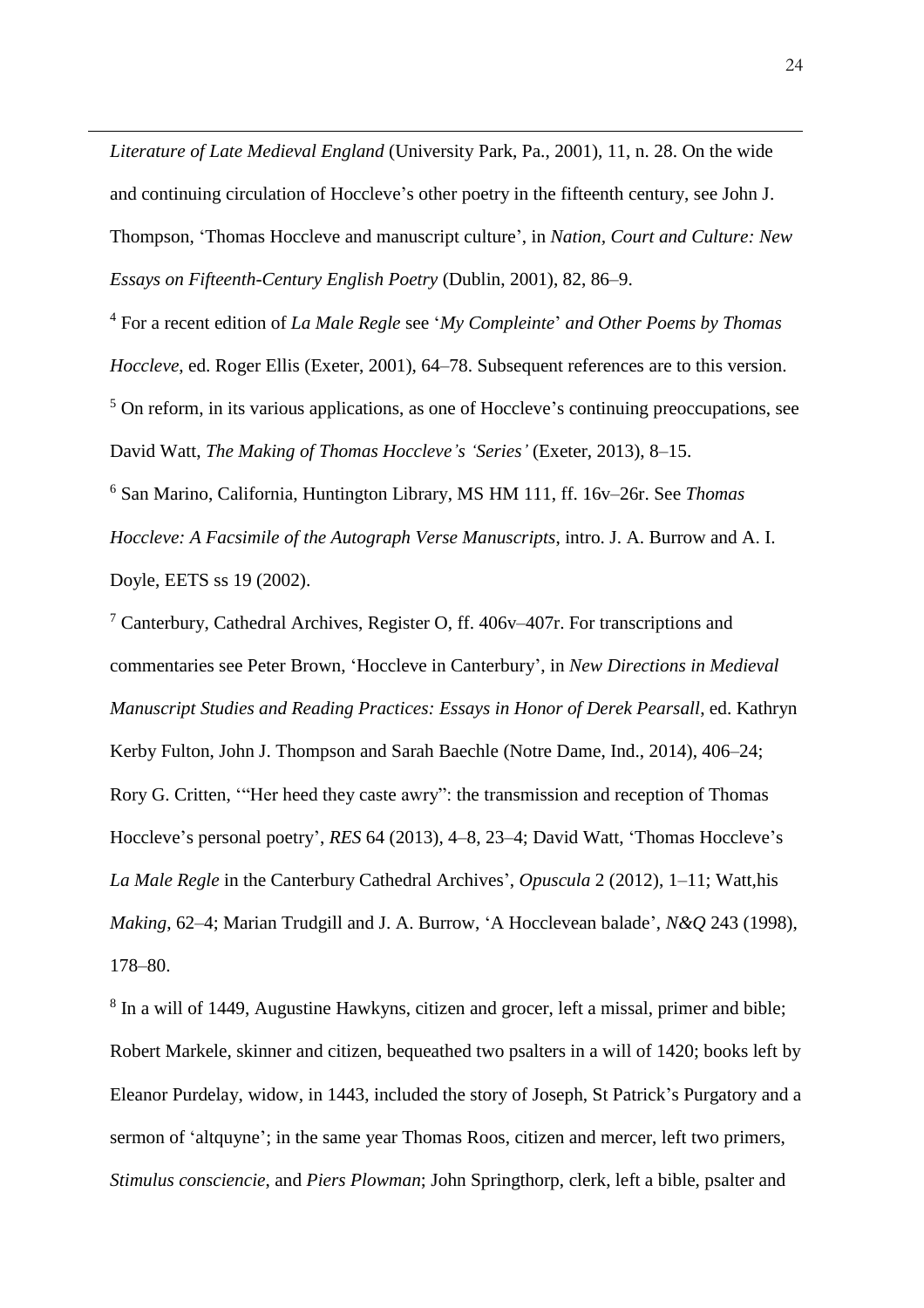portiphorium in 1424; in 1432 John Ulthorp, tailor, left and antiphoner and gradual; and in 1402 Thomas Walyngton, draper, left no fewer that fourteen devotional items, most of them contained in two volumes referred to as 'bibl*i*oteca*m* mea*m*'. See Susan Hagen Cavanaugh, 'A Study of Books Privately Owned in England: 1300–1450', PhD diss. University of Pennsylvania, 1980: 404, 571, 673, 749–50, 802, 891, 903. However, the evidence from merchant *inventories* reveals a balancing interest in secular works among this elite group: Caroline Barron, 'What did medieval London merchants read?', in Martin Allen and Matthew Davies (eds), *Medieval Merchants and Money: Essays in Honour of James L. Bolton* (London, 2016), 44–9.

 $\overline{a}$ 

<sup>9</sup> Sheila Lindenbaum, 'London texts and literate practice', in David Wallace (ed.), *The Cambridge History of Medieval English Literature* (Cambridge, 1999), 289–90, 299–300. Hoccleve himself, of course, was not averse to producing both normative and demotic discourse as occasion demanded.

 $10$  Josephus elaborated the biblical stories but generally through eloquent speeches. There are no acts of writing, although sacred scribes skilled in accurately predicting the future (presumably in part through book-learning) are part of the action and one such scribe announces to Pharaoh the birth of Moses. Josephus, *Jewish Antiquities*, ed. and trans. H. St J. Thackeray, vol. 1 (London, 1930), 171ff., 229, 253.

<sup>11</sup> Herbert Kalén (ed.), *A Middle English Metrical Paraphrase of the Old Testament* (Gothenburg, 1923), 46, 51. The Middle English paraphrase follows its Anglo-Norman source closely: Richard Beadle, 'The origins of Abraham's preamble in the York play of *Abraham and Isaac*', *Yearbook of English Studies* 11 (1981), 178–87.

<sup>12</sup> Richard Beadle, 'The York Hosiers' play of *Moses and Pharaoh*: a Middle English dramatist at work', *Poetica* 19 (1984), 8–9, 11, 20–1.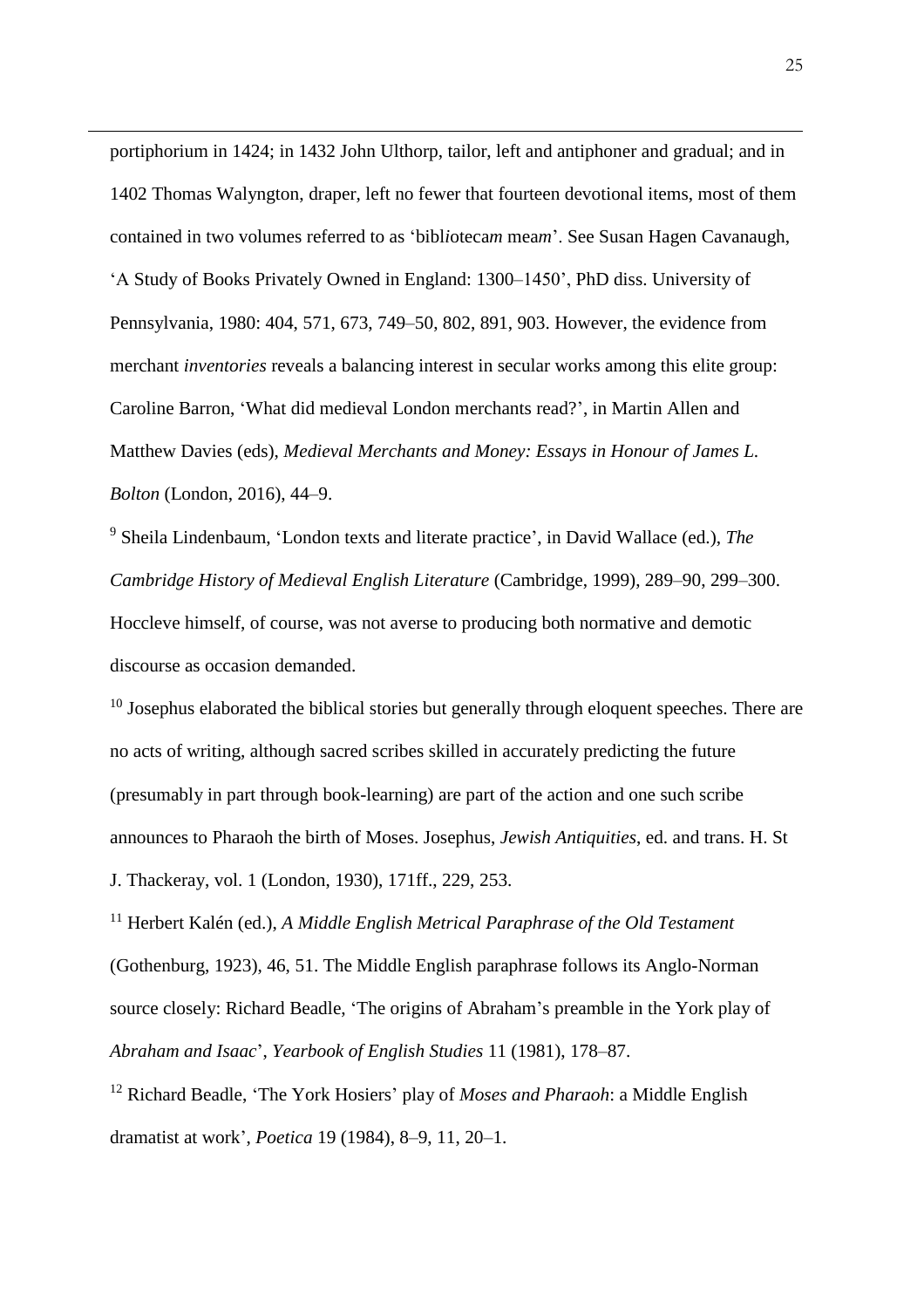<sup>13</sup> Albert E. Hartung (gen. ed.), *A Manual of the Writings in Middle English*, vol. 7 (New Haven, 1986), 2365–6, item 222.

 $\overline{a}$ 

<sup>14</sup> Anne Hudson (ed.), *Selections from English English Wycliffite Writings* (Cambridge, 1978), 89–93.

<sup>15</sup> C. W. Dutschke, with the assistance of R. H. Rouse et al., *Guide to Medieval and Renaissance Manuscripts in the Huntington Library*, vol. 1 (San Marino, 1989), 150–2 and see Ralph Hanna, 'The Scribe of Huntington HM 114', *Studies in Bibliography* 42 (1989), 121–33. For an edition of the HM114 text, see Robert R. Raymo, 'A Middle English Version of the *Epistola Luciferi ad Cleros*', in D. A. Pearsall and R. A. Waldron (eds), *Medieval Literature and Civilization: Studies in Memory of G. N. Garmonsway*, (London, 1969), 233–48.

<sup>16</sup> In HM 114 *Mandeville's Travels*, *Susannah* and excerpt from *Three Kings of Cologne*; in Lambeth 491 *Siege of Jerusalem* and *Three Kings of Cologne*.

<sup>17</sup> Lawrence Warner, *Chaucer's Scribes: London Textual Production, 1384–1432* (Cambridge, 2018), 78–84.

 $18$  Controversially identified by Linne Mooney and Estelle Stubbs as the Guildhall attorney and chamber clerk, Ralph Osbarn, a claim contested by Lawrence Warner in favour of an unnamed clerk associated both with Guildhall and Goldsmith's Hall: Linne R. Mooney and Estelle Stubbs, *Scribes and the City: London Guildhall Clerks and the Dissemination of Middle English Literature, 1375–1425* (York, 2013), ch. 2; Warner, *Chaucer's Scribes*, ch. 4.

<sup>19</sup> *Scotichronicon*, bk I, 11–21; vol. 1 ed. John and Winifred MacQueen (Aberdeen, 1993), 30–53; Wendy R. Childs (ed.), *Vita Edwardi Secundi/The Life of Edward II* (Oxford, 2005), 224–7. And see Ralph Hanna, *London Literature, 1300–1380* (Cambridge, 2005), 91–4.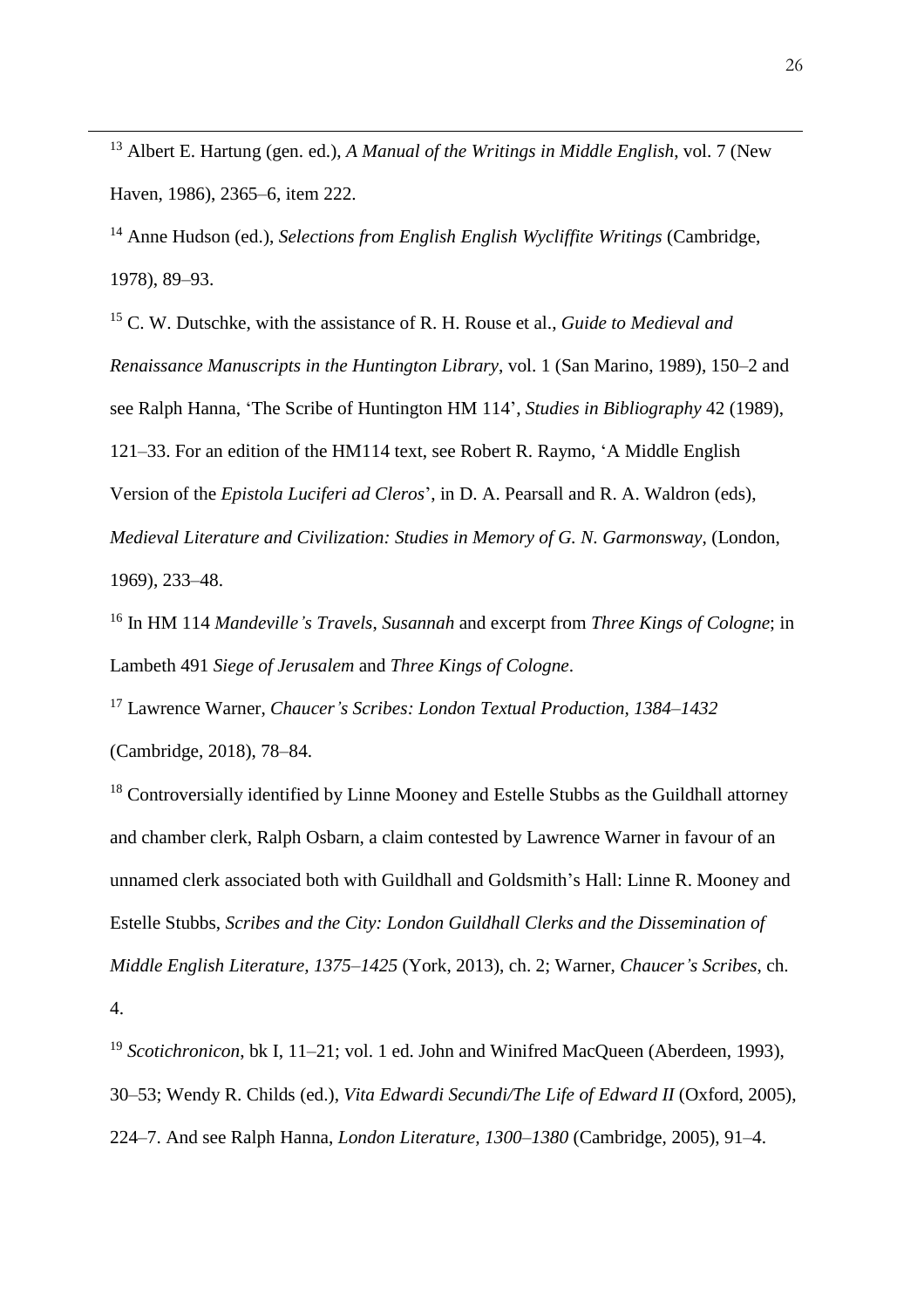<sup>20</sup> For the background see Bruce Webster, *Medieval Scotland: The Making of an Identity* (Basingstoke, 1997), 96–112.

 $\overline{a}$ 

<sup>21</sup> 'The Formulary of Thomas Hoccleve', ed. Elna-Jean Young Bentley, PhD diss. Emory University, 1965. On some of its literary ramifications see Knapp, *Bureaucratic Muse*, ch. 1; Watt, *Making*, 160–5.

 $22$  That in turn may rule out another possibility, that the title 'pharao is pistill' is a convenient fiction designed to cloak an actual and notorious letter from a duplicitous and hostile sender. From the standpoint of a London resident, 'Pharao' could be code for the king at Westminster, insofar as his rule might restrict the freedom of the 'Israelites', the Londoners over whom from time to time he claimed sovereignty but who had their own codes of law – a situation that created periodic tension and gave rise to royal letters. For the genre of royal letters as sent to the citizens of London see Malcolm Richardson, *Middle-Class Writing in Late Medieval London* (London, 2011), 70–2.

<sup>23</sup> Antonia Gransden, *Historical Writing in England*, vol. 2: c*.1307 to the Early Sixteenth Century* (London, 1982) 43–57.

<sup>24</sup> John Taylor, *The 'Universal Chronicle*' *of Ranulf Higden* (London, 1966), 16, 144–5. <sup>25</sup> Taylor, *'Universal Chronicle'*, 138–9. Another, anonymous and unique, English translation of extracts of the *Polychronicon* exists in a manuscript compiled in the late fifteenth century and probably for mercantile use: Julia Boffey and Carol M. Meale, 'Selecting the text: Rawlinson C. 86 and some other books for London readers', in Felicity Riddy (ed.), *Regionalism in Late Medieval Manuscripts and Texts: Essays Celebrating the Publication of* A Lingusitic Atlas of Late Medieval English (Cambridge, 1991), 143–69. For the circulation of the *Polychronicon* within London, see James Freeman, 'The Manuscript Dissemination and Readership of the *Polychronicon* of Ranulph Higden, c.1350–c.1500', diss. University of Cambridge, 2013, 83–4, 85–6, 90, 93, 94, 96, 122, 130–1, 133, 134.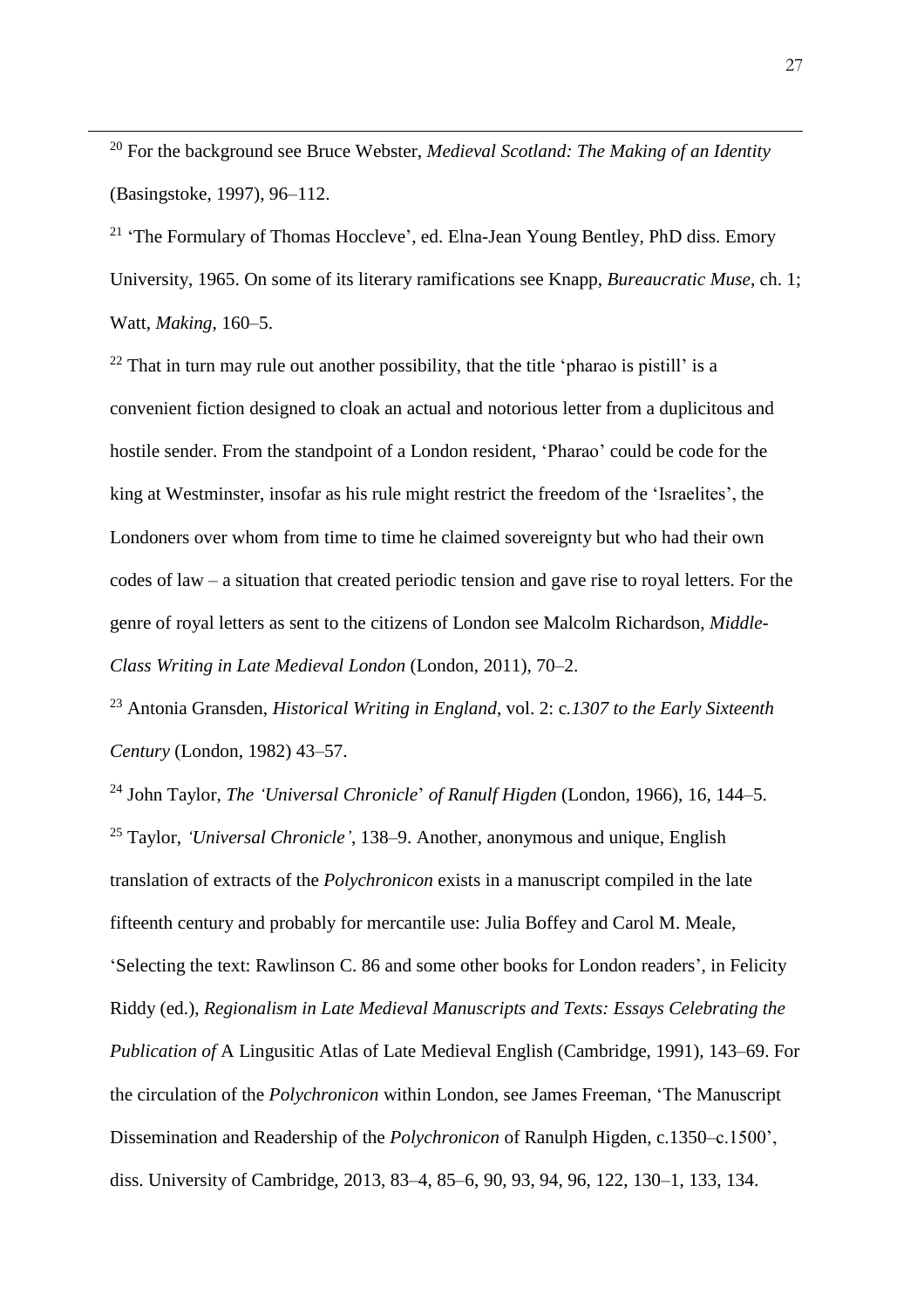<sup>26</sup> Carole Meale, '*The Libelle of Englyshe Polycye* and mercantile literary culture in latemedieval London', in Julia Boffey and Pamela King (eds), *London and Europe in the Later Middle Ages* (London, 1995), 198; A. S. G. Edwards, 'The influence and audience of the *Polychronicon*: some observations', in *Proceedings of the Leeds Philosophical and Literary Society: Literary and Historical Section*, 17 (1980), 115, citing C. L. Kingsford, *Prejudice and Promise in the Fifteenth Century* (Oxford, 1925), 41. Note also the *Polychronicon*, language unspecified, held at the parish church of St Peter Cornhill in the fourteenth century: Fiona Kisby, 'Books in London parish churches before 1603: some preliminary observations', in Caroline M. Barron and Jenny Stratford (eds), *The Church and Learning in Late Medieval Society: Studies in Honour of Professor R. B. Dobson* (Donington, 2002) 311, 312.

<sup>27</sup> Gransden, *Historical Writing*, 2. 73–7. On the availability of the *Brut* and *Polychronicon* to a London audience see Julia Boffey, *Manuscript and Print in London c.1475–1530* (London, 2012), 60, 64–5.

<sup>28</sup> Gransden, *Historical Writing*, 2. 220–7.

 $\overline{a}$ 

 $29$  Carole Meale, 'Patrons, buyers and owners: book production and social state', in Jeremy Griffiths and Derek Pearsall (eds), *Book Production and Publishing in Britain 1375–1475* (Cambridge, 1989), 215–16; and her '*Libelle of Englyshe Polycye*', 200–2.

<sup>30</sup> Lister M. Matheson, *The Prose 'Brut': The Development of a Middle English Chronicle* (Tempe, 1998) 133–66.

<sup>31</sup> Barron, 'What did medieval London merchants read?', 52–5; Gransden, *Historical Writing*, 2. 227–48; C. L. Kingsford, *English Historical Literature in the Fifteenth Century* (Oxford, 1913), 70–112. For a comprehensive study of a London chronicle, see Mary-Rose McLaren, *The London Chronicles of the Fifteenth Century* (Cambridge, 2002). For further examples see *The Great Chronicle of London*, ed. Arthur H. Thomas and Isobel D. Thornley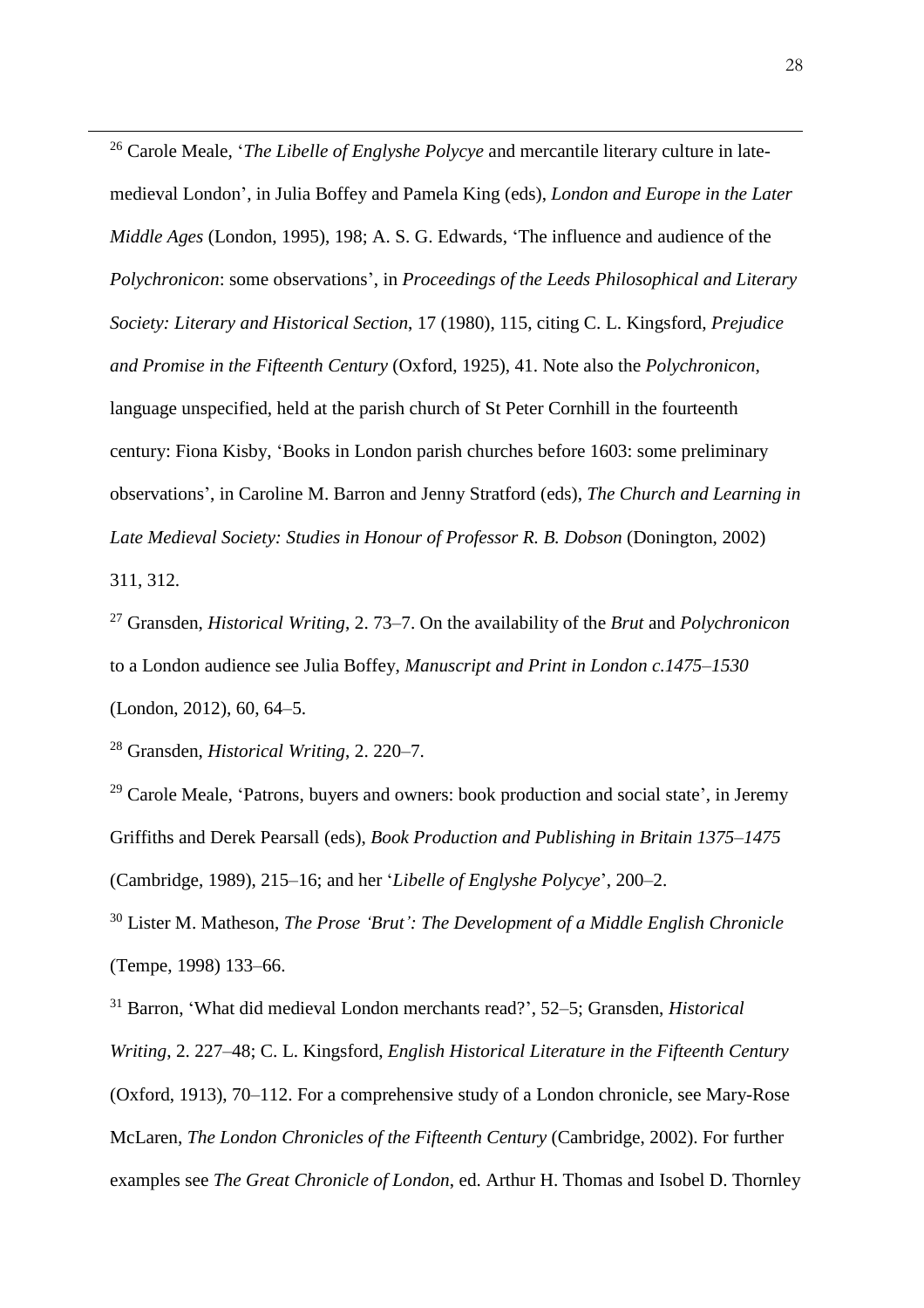(London, 1938), esp. pp. xxiv–xxxix; *A Chronicle of London, from 1089 to 1483*, ed. N. H. Nicolas and E. Tyrell (London, 1827).

<sup>32</sup> McLaren, *London Chronicles*, 108, 142.

 $\overline{a}$ 

<sup>33</sup> McLaren, *London Chronicles*, 41–2, 116, 235–7 for further instances as well as for the inclusion of letters. Chronicle and statute also co-exist in the bequest of one of the Paston family's lawyers, Sir Roger Townshend: C. E. Moreton, 'The "library" of a late fifteenthcentury lawyer', *The Library*, 6th ser. 13 (1991), 338–46. Gransden, *Historical Writing*, 2. 240, notes an instance of a London chronicle that includes 'details of the parliamentary statute of 1439 relating to the domicile and trading of alien merchants'. See also Lindenbaum, 'London Texts', 296, 308.

<sup>34</sup> Boffey, *Manuscript and Print*, 21, 136; Cavanaugh, 'Books privately owned', 441.

<sup>35</sup> Don C. Skemer, 'Reading the law: statute books and the private transmission of legal knowledge in late medieval England', in Jonathan A. Bush and Alain Wijffels (eds), *Learning the Law: Teaching and the Transmission of Law in England 1150–1900* (London, 1999), 113, 129. For examples of mid fifteenth-century copies of the statutes see J. Conway Davies, *Catalogue of Manuscripts in the Library of the Honourable Society of the Inner Temple*, vol. 1 (London, 1972), 176–80, Petyt MSS 505 and 506.

<sup>36</sup> William Kellaway, 'John Carpenter's *Liber albus*', *Guildhall Studies in London History*, 3 (1978), 73, 82; Henry Thomas Riley (ed. and trans.), *Liber Albus: The White Book of the City of London, Compiled A.D. 1419 by John Carpenter, Common Clerk, and Richard Whittington, Mayor*, 3 vols (London, 1861) 1. 543–9, 3. 197–11. See also Mooney and Stubbs, *Scribes and the City*, 10–15; Cavanaugh, 'Books Privately Owned', 441. Other interest groups collected statutes relevant to their activities: London, British Library, MS Cotton Vespasian B. XII is a collection of maritime documents that includes statutes affecting the Admiralty; Oxford, Bodleian Library, MS Douce 335 features *The Master of*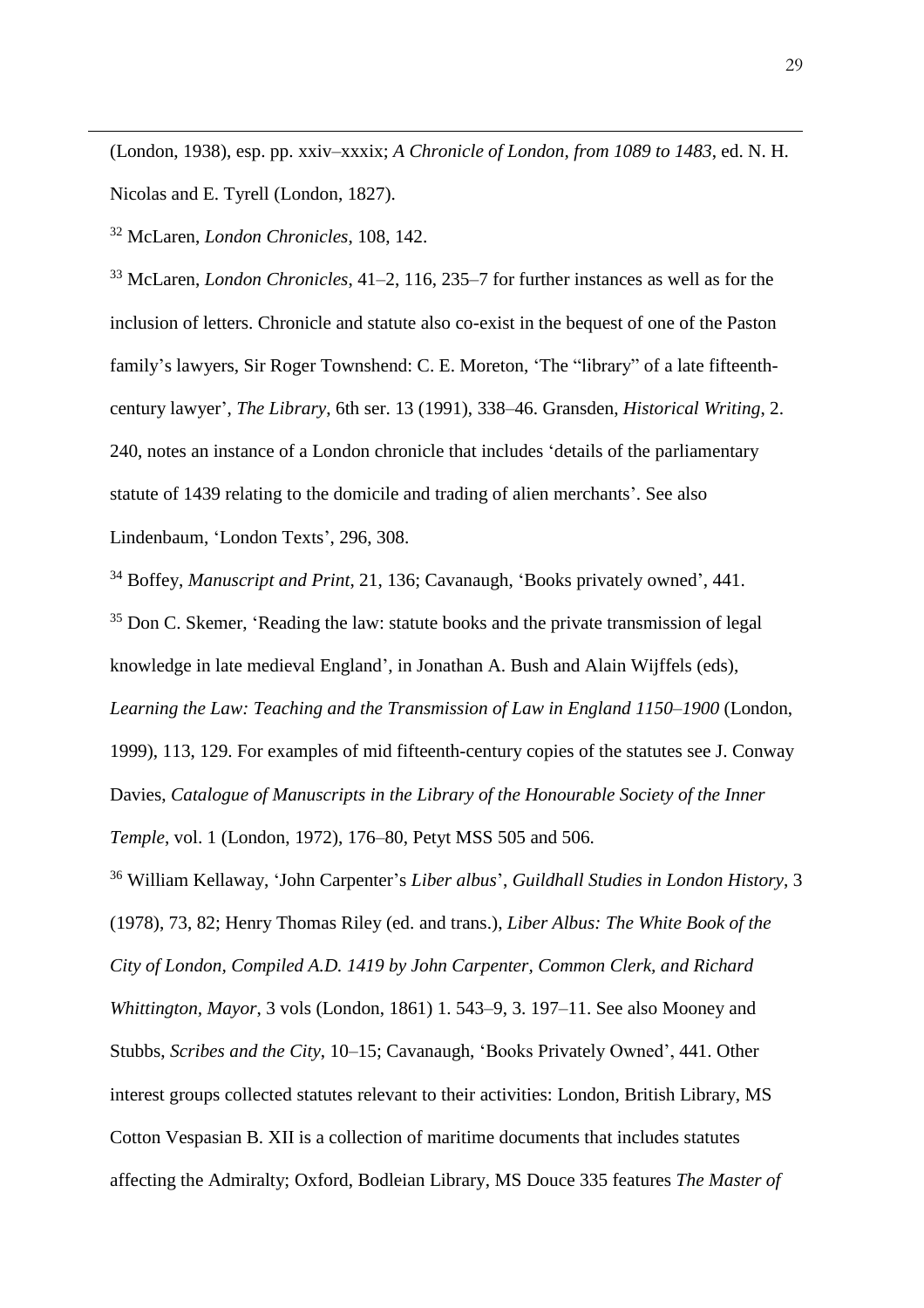*Game* with the statutes and laws of the king's forests: Kathleen L. Scott, *Later Gothic Manuscripts, 1390–1490*, vol. 2: *Catalogue and Indexes* (London, 1996), items 53, 122. For the earlier background see Hanna, *London Literature*, 44–73.

<sup>37</sup> Kathleen L. Scott, 'A late fifteenth-century group of *Nova statuta* manuscripts', in A. C. de la Mare and B. C. Barker-Benfield (eds), *Manuscripts at Oxford: An Exhibition in Memory of Richard William Hunt (1908–1979)* (Oxford, 1980), 103–5; Katharine F. Pantzer, 'Printing the English Statutes, 1484–1640: some historical implications', in Kenneth E. Carpenter (ed.), *Books and Society in History* (New York, 1983), 70. Linne R. Mooney, 'A new manuscript of the Hammond scribe discovered by Jeremy Griffiths', in Edwards et al. (eds), *English Medieval Book*, 114, lists London, British Library MS Harley 4999 as a copy of the *Nova statuta* to 1440, one of a group of manuscripts produced by the Hammond scribe and related to London's governance. For another example of new and old statutes appearing together see Scott, *Later Gothic Manuscripts*, vol. 2, item 20. On the miscellaneous nature of the *Vetera statuta* see William Holdsworth, *A History of English Law*, 4th edn (London, 1936), 2. 222–3.

<sup>38</sup> Dutschke, *Guide*, 251; Burrow and Doyle, *Facsimile*, xxiii, xxvi. On the wealth and status of the family, see Anne F. Sutton, 'The acquisition and disposal of books for worship and pleasure by mercers of London in the later Middle Ages', in Emma Cayley and Susan Powell (eds) *Manuscripts and Books Printed in Europe 1350–1550: Packaging, Presentation and Consumption* (Liverpool, 2013), 113–14; and on its religious outlook Watt, *Making*, 68–70. See also Anne Sutton, 'Alice Claver, Silkwoman (d. 1489)', in

Caroline M. Barron and Anne F. Sutton (eds), *Medieval London Widows 1300–1500*

(London, 1994), 135–6 and notes.

<sup>39</sup> Thrupp, *Merchant Class*, 248; Cavanaugh, 'Books', 625.

<sup>40</sup> Watt, *Making*, 50–1.

 $\overline{a}$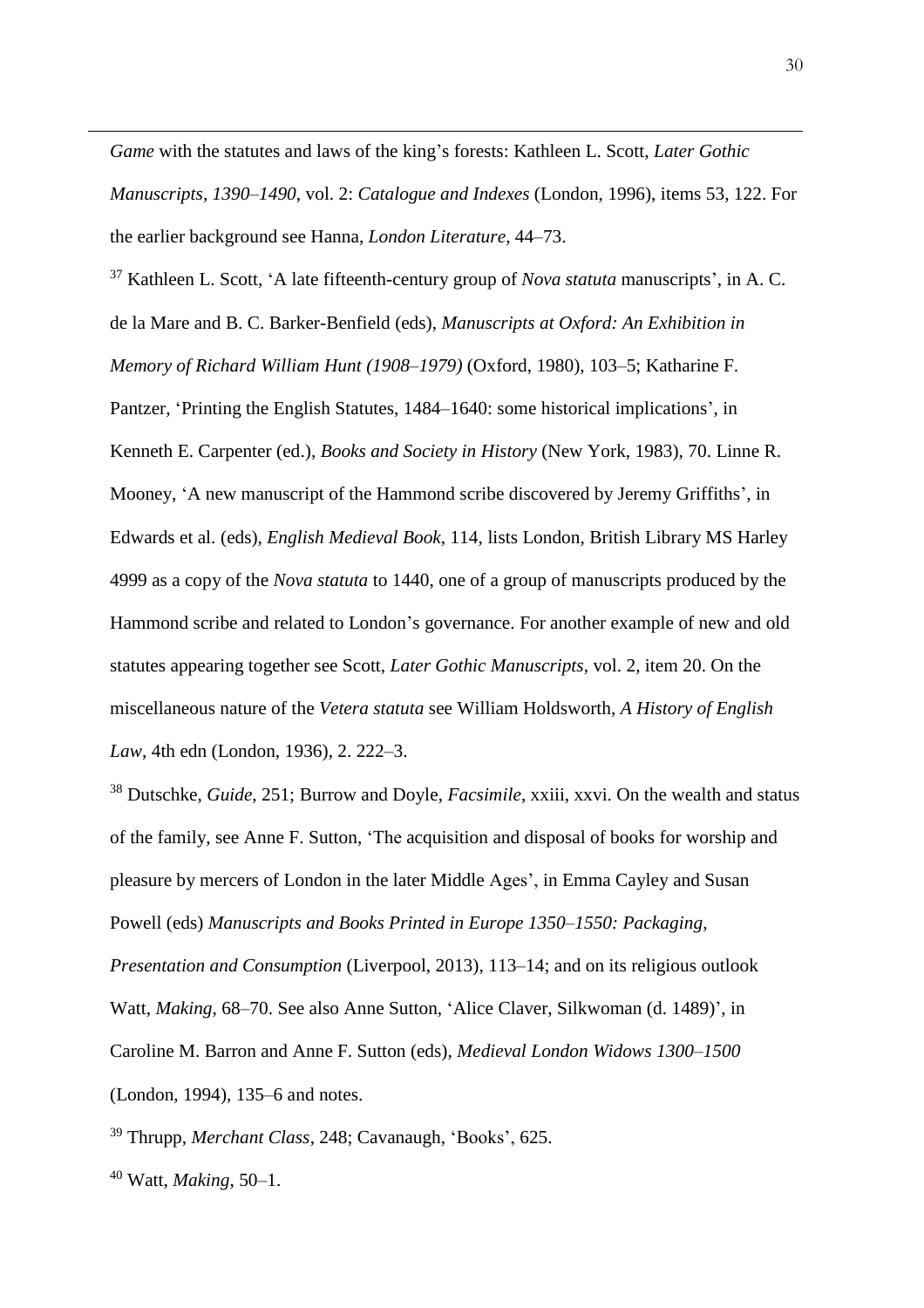<sup>41</sup> Watt, *Making*, 68–75.

 $\overline{a}$ 

<sup>42</sup> The emblem of a mazer or goblet features on the coats of arms adopted by merchant families, especially goldsmiths. Thrupp, *Merchant Class*, 146–7, 252.

<sup>43</sup> For discussion and colour illustrations, see Sheila Sweetinburgh, 'A tale of two mazers: negotiating donor/recipient relationships at Kentish medieval hospitals', *Archaeologia Cantiana* 136 (2015), 117–37.

<sup>44</sup> Thrupp, *Merchant Class*, 147.

<sup>45</sup> *The Holy Bible, containing the Old and New Testaments, with the Apocryphal Books, in the Earliest English Versions, Made from the Latin Vulgate by John Wycliffe and His Followers*, ed. Josiah Forshall and Frederic Madden, vol. 4 (Oxford, 1850).

<sup>46</sup> More prosaically, the emblem of John the Baptist's head might signal an association with a fraternity linked to a trade guild. John the Baptist was the patron saint of the Tailors' fraternity, which welcomed members who were not tailors; and of the fraternity for younger members of the skinners' guild. Matthew Davies and Ann Saunders, *The History of the Merchant Taylors' Company* (Leeds, 2004), 19–23, fig. 15; Caroline M. Barron, 'London 1300–1540', in D. M. Palliser (ed.), *The Cambridge Urban History of Britain*, vol. 1: *600– 1540* (Cambridge, 2000), 429, 432; George Unwin, *The Gilds and Companies of London*, 4th edn (London, 1963), 58, 176, 205–6.

<sup>47</sup> Mary D. Lobel and W. H. Johns (eds), *The City of London from Prehistoric Times to c.1520* (Oxford, 1989), 85 and map of 'The Parishes'.

<sup>48</sup> The house of the minoresses, otherwise known as the Franciscan order of Poor Clares, was located to the east, outside Aldgate: Lobel and Johns (eds), *City of London*, map 4. <sup>49</sup> For comparative figures see Jens Röhrkasten, 'Londoners and London mendicants in the late Middle Ages', *Journal of Ecclesiastical History* 47 (1996), 471–2.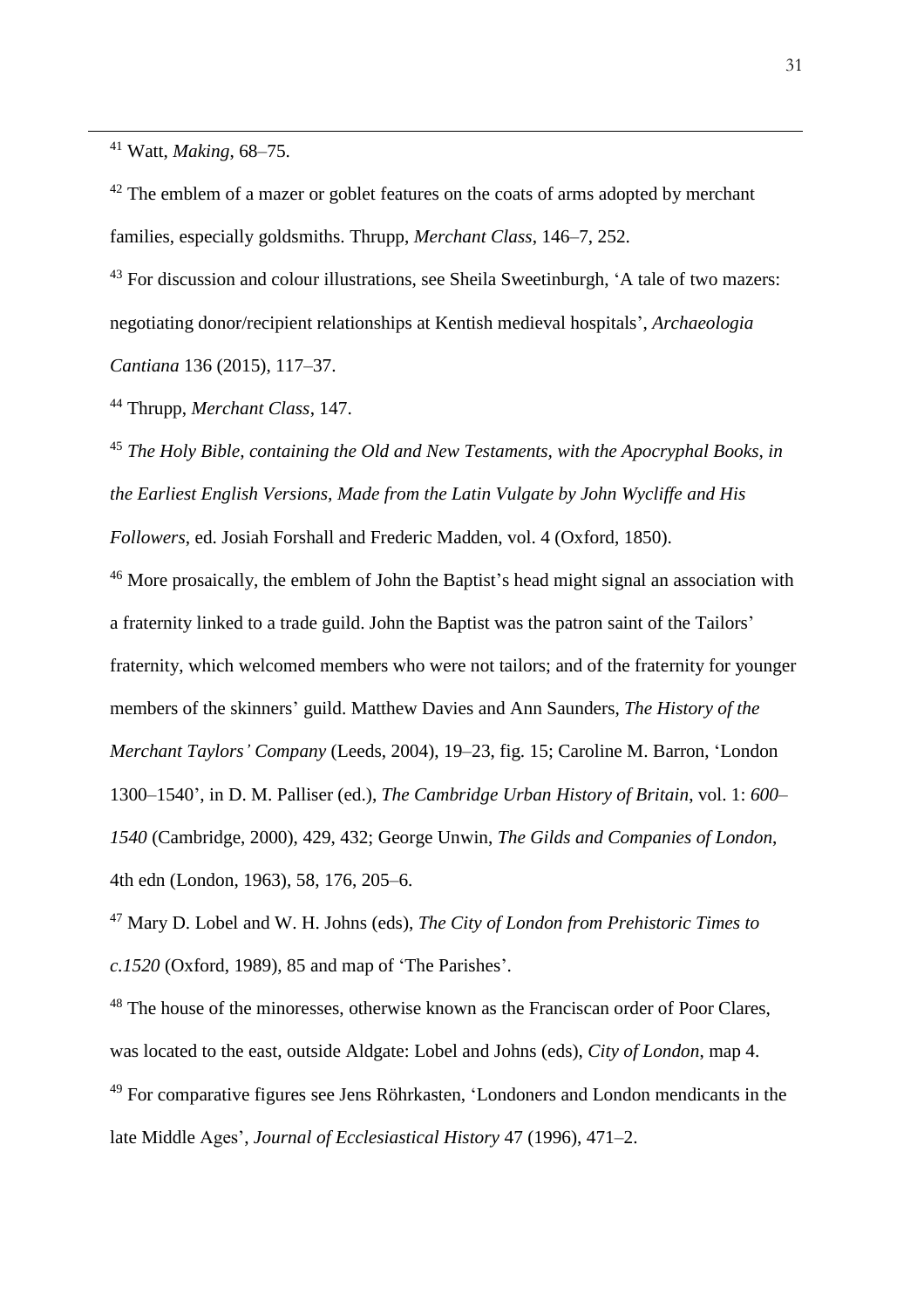<sup>50</sup> J. A. F.Thomson, 'Piety and charity in late medieval London', *Journal of Ecclesiastical History* 16 (1965), 187–8.

 $\overline{a}$ 

<sup>51</sup> Such specificity was not uncommon: see Nigel Saul, *English Church Monuments in the Middle Ages: History and Representation* (Oxford, 2009), 14–15. For similar instructions in other London wills mentioning the mendicants, see Röhrkasten, 'Londoners', 465–6. <sup>52</sup> A *fraternitas beate Marie* is mentioned in 1410 and 1433: Jens Röhrkasten, *The Mendicant Houses of Medieval London, 1221–1539* (Munster, 2004), 474. The will of William Gee (d. 1485), who was buried near the Hoton tomb, includes a similar detail, namely a request that he be buried in the north aisle of the nave, near the image of the blessed Virgin Mary: Kingsford, 'Additional materials', 111. On fraternities at the friars' houses see Caroline M. Barron, 'The parish fraternities of medieval London', in Caroline M. Barron and Christopher Harper-Bill (eds), *The Church in Pre-Reformation Society: Essays in Honour of F. R. H. Du Boulay* (Woodbridge, 1985), 23. On the importance of lay confraternities to the friars, and a member's expectation of burial in the conventual church, see Caroline Bruzelius, 'The dead come to town: preaching, burying, and building in the mendicant orders', in Alexandra Gajewski and Zoe Opacic (eds), *The Year 1300 and the Creation of a New European Architecture* (Turnhout, 2008), 207 and, more generally, Susan Brigden, 'Religion and social obligation in early sixteenth-century Lonon', *Past and Present* 103 (1984), 94–102.

<sup>53</sup> On similar requests see Röhrkasten, 'Londoners', 467, who includes Hoton (n. 156). <sup>54</sup> Bruzelius, 'Dead come to town', 210–11.

<sup>55</sup> *The Chronicle of Thomas of Ecclestone* De adventu fratrum minorum in Anglie, trans. Laurence Anthony Hess Cuthbert (Edinburgh, 1909), xiv, 12, 26–7, 147–50.

<sup>56</sup> Charles Lethbridge Kingsford, *The Grey Friars of London: Their History with the Register of Their Convent and an Appendix of Documents* (Aberdeen, 1915), 165–9. For an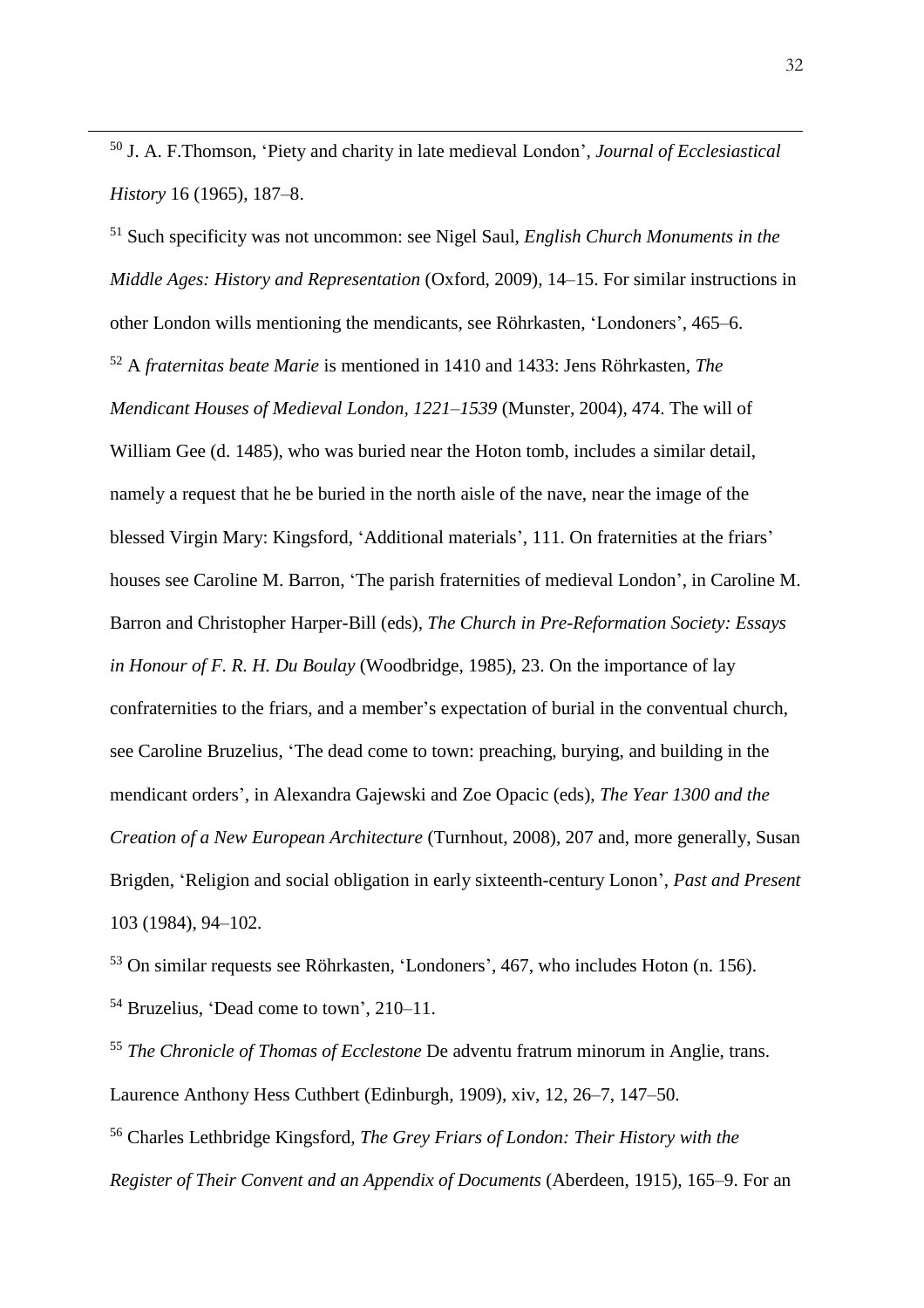annotated list of windows and donors see Frances A. Maggs, 'Londoners and the London house of the Greyfriars', MA diss. Royal Holloway, University of London, 1996: 69–71. <sup>57</sup> Maggs, 'Londoners', 18, 60–5; Paul Herbert, 'Excavations at Christchurch Greyfriars', *London Archaeologist* 3 (1979), fig. 3C for a ground plan; G. H. Cook, *English Monasteries in the Middle Ages* (London, 1961), 217.

<sup>58</sup> John Edward Price, 'On recent discoveries in Newgate Street', *Transactions of the London and Middlesex Archaeological Society* 5 (1881), 403–24, reproduces a 1617 plan, 'Ye Plat of ye Graye Friers', that gives a vivid and detailed impression of the site, its extensiveness and the dominance of the church with its many windows. See also *The Panorama of London circa 1544 by Anthonis van den Wyngaerde*, ed. Howard Colvin and Susan Foister (London, 1996) drawing V; and the 'Agas' woodcut of 1562–3 in Adrian Prockter and Robert Taylor (eds), *The A to Z of Elizabethan London*, (London, 1979), 8. The buildings were destroyed in the Great Fire of 1666 and the church rebuilt by Sir Christopher Wren between 1687 and 1707. Wren's church was hit by fire bombs in 1940 and now stands as an empty, roofless shell and public garden that offer some respite to city traders in the nearby Stock Exchange. On the history of the church to the present day see Christopher Thomas and Bruce Watson, 'The mendicant houses of medieval London: an archaeological review', in Nicholas Rogers (ed.), *The Friars in Medieval Britain* (Donington, 2010), 272– 5; Tony Johnson, 'Excavations at Christ Church, Newgate Street', *Transactions of the London and Middlesex Archaeological Society*, 25 (1974), 220–1.

<sup>59</sup> Röhrkasten, *Mendicant Houses*, 408–9, 459.

 $\overline{a}$ 

<sup>60</sup> Röhrkasten, *Mendicant Houses*, 411, 468. Cf. 467: 'Large numbers of laymen and women wanted to express their spiritual affiliation to mendicants not just through requests of intercession but through the physical presence of their body in the friars' churches and cemeteries.'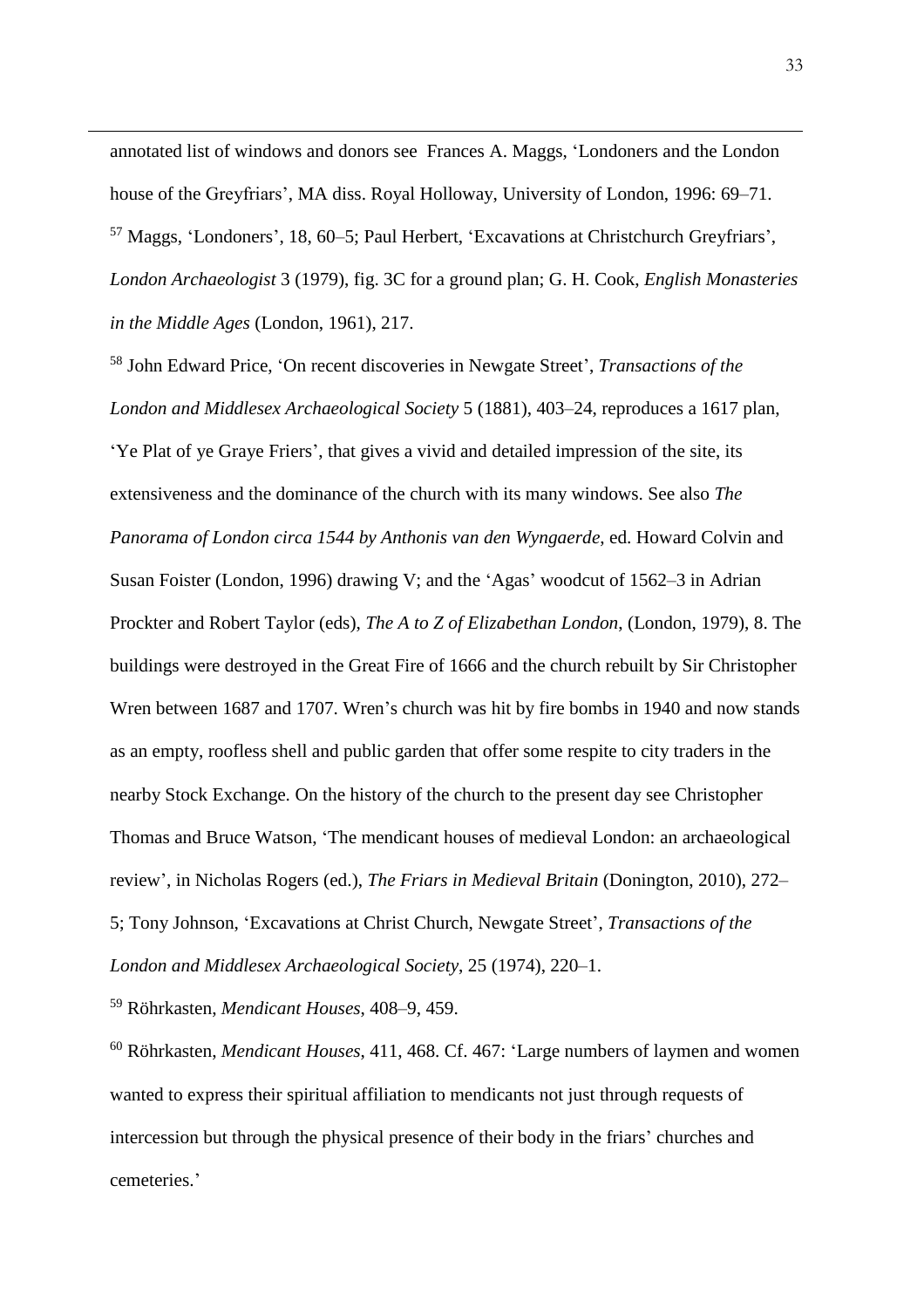<sup>61</sup> Kingsford, *Grey Friars*, 5–6 and 39–40, who notes that 'a great part of the church must have been practically paved with tombstones' (5). Greyfriars could boast the bodies of Queen Margaret and Queen Isabella; Joan, queen of Scotland; the garter knights Lord Mountjoy and Sir John Robsart; John, lord Cobham; Robert, lord Lisle (who had entered the Franciscan Order); the Countess of Norfolk; a number of provincial ministers of the Franciscans; and the hearts of Edward II, John Pecham (a Franciscan and archbishop of Canterbury) and Eleanor of Provence, wife of Henry III, as well as the remains of Italian merchants and prominent citizens such as chief justice Robert Tresilian and the former mayor, Sir Nicholas Brembre who, like Launde, played a decisive role in the defeat of Wat Tyler and who was knighted by Richard II for his efforts: Röhrkasten, *Mendicant Houses*, 468; Cavanaugh, 'Books Privately Owned', 467, 523; Kingsford, *Grey Friars*, 4. Some fragments of the sepulchral monuments emerged in the course of the 1975 excavations: Johnson, 'Excavations', 228–31, with illustrations. For a drawing of the medieval church foundations and Wren superstructure see Herbert, 'Excavations', fig. 4.

<sup>62</sup> Kingsford, *Grey Friars*, 7.

 $\overline{a}$ 

 $63$  Johnson, 'Excavations', 221. See also the account of the monuments soon after their destruction, by John Stow, *A Survey of London*, ed. C. L. Kingsford (Oxford, 1908), 1. 319– 22.

<sup>64</sup> London, British Library, MS Cotton Vitellius F. xii, ff. 274–337, edited by Kingsford, *Grey Friars*, 70–144.

<sup>65</sup> E. B. S. Shepherd, 'The church of the Friars Minor in London', *Archaeological Journal* 59 (1902), 238–87; Johnson, 'Excavations', 227.

<sup>66</sup> Maggs, 'Londoners', 45–7. Cf. Vanessa Harding, 'Burial choice and burial location in later medieval London', in Steven Bassett (ed.), *Death in Towns: Urban Responses to the*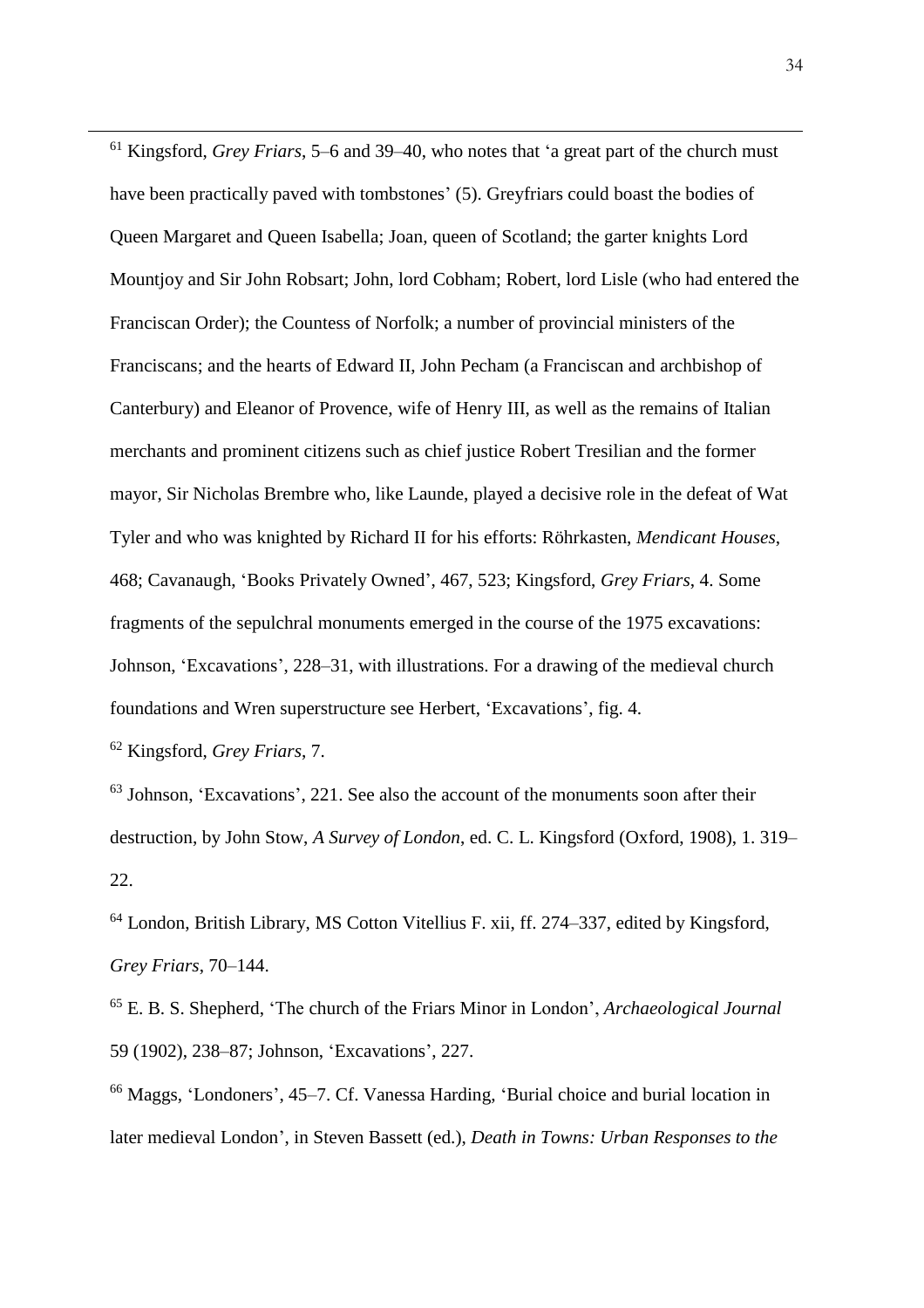*Dying and the Dead, 100–1600* (Leicester, 1992), 124, 131. The practice was not peculiar to Greyfriars: see Saul, *English Church Monuments*, 116.

<sup>67</sup> Kingsford, *Grey Friars*, 7, 18.

 $\overline{a}$ 

<sup>68</sup> Kingsford, 'Additional material', *passim*. In *Grey Friars*, 236, Kingsford notes that 9 fellows of Gray's Inn and 7 advocates of the Prerogative Court of Canterbury are buried at Greyfriars, the church being close to their centres of activity. Cf. Maggs, 'Londoners', 76– 88.

<sup>69</sup> Thrupp, *Merchant Class*, 190.

<sup>70</sup> Röhrkasten, *Mendicant Houses*, 436; Caroline M. Barron, 'Richard Whittington: the man behind the myth', in A. E. J. Hollaender and William Kellaway (eds), *Studies in London HIstory Presented to Philip Edmind Jones* (London, 1969), 232; Kingsford, *Grey Friars*, 21–3, 44.

<sup>71</sup> On the contents of the library, see Röhrkasten, *Mendicant Houses*, 479–87; Kingsford, *Grey Friars*, 231–5. The Greyfriars *Polychronicon* (in Latin) survives as Oxford, Bodleian Library, MS Laud misc. 545: Neil Ker, *Medieval Libraries of Great Britain: A List of Surviving Books* (London, 1941), 123; H. O. Coxe, *Laudian Manuscripts*, ed. Richard William Hunt (Oxford, 1973), 396. McLaren, *London Chronicles*, 117, notes that 'the accessibility of other materials at such an institution encourages us to consider the possibility that the text [of the London chronicle] was also first written there within the context of the Greyfriars library'. The chronicle was edited by John Gough Nichols (ed.), *The Chronicle of the Greyfriars of London* (London, 1852).

<sup>72</sup> Cf. Thrupp, *Merchant Class*, 161–3.

<sup>73</sup> Kingsford, 'Additional material', 92–3. Januensis was the thirteenth-century Genoese archbishop Jacopa da Verrazze. Copies of his sermons, which included advice on domestic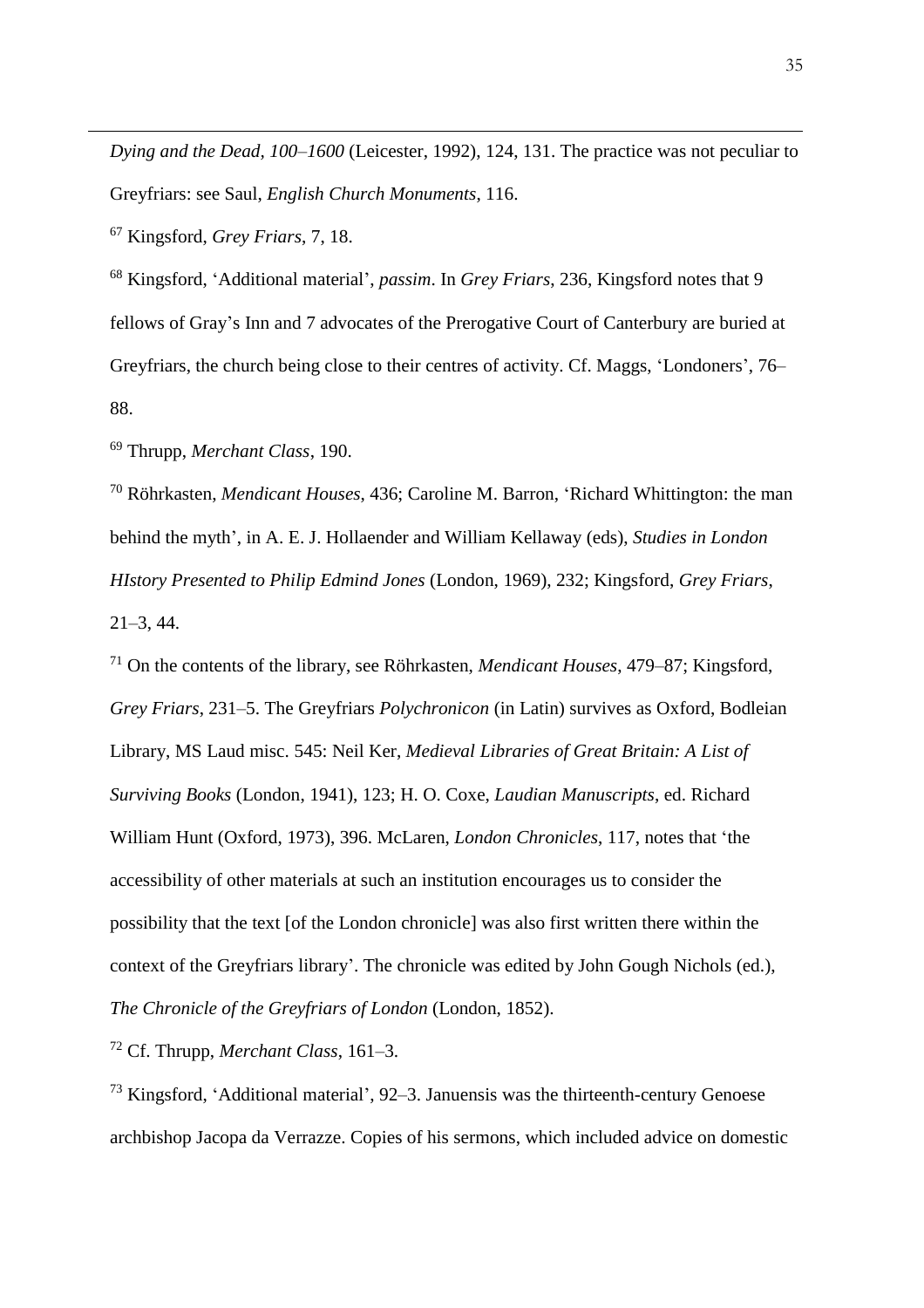relations, are relatively widespread but usually occur in clerical possession: Cavanaugh,

'Books Privately Owned', 264, 326, 390, 553, 826, 872.

<sup>74</sup> Kingsford, 'Additional material', 94–5.

 $\overline{a}$ 

<sup>75</sup> Kingsford, 'Additional material', 107.

<sup>76</sup> C. Paul Christianson, 'A century of the manuscript-book trade in late medieval London', *Medievalia et Humanistica* NS 12 (1984), 148, 149, 153, 162, n. 12. See also his 'Evidence for the study of London's late medieval manuscript-book trade' in Griffiths and Pearsall (eds), *Book Production*, 97, 106 n. 25; 'A community of book artisans in Chaucer's London', *Viator* 20 (1989), 210–11; *A Directory of London Stationers and Book Artisans 1300–1500* (New York, 1990), 17, 35–6. Robert Church should be added to the list (derived from Christianson) of London men identified as scribes or textwriters after 1403 in Mooney, 'Locating', 189. The amalgamated gilds of textwriters and limners were known as the mistery of stationers from *c*.1417: Christianson, *Directory*, 24.

<sup>77</sup> The term *civis* was an important and recognised category of social demarcation, indicating the enfranchised nature of those 'who had sworn loyalty to the city government and undertaken to bear their share of taxation and public duty'. Thrupp, *Merchant Class*, 2. Privileges included local political rights, buying and selling, and keeping shops for retail purposes. Access to citizenship was through trade guilds and it was to citizens that the mayor and aldermen were responsible: Thrupp, *Merchant Class*, 3, 67.

<sup>78</sup> William McMurray, *The Records of Two City Parishes* (London, 1925), 199, 444. <sup>79</sup> Jonathan Mackman and Matthew Stevens, *Court of Common Pleas: the National Archives, Cp40 1399-1500* (London, 2010), *British History Online* http://www.britishhistory.ac.uk/no-series/common-pleas/1399-1500 [accessed 28 May 2019], CP 40/641, rot. 211d, Easter Term 1421.

<sup>80</sup> Mackman and Stevens, *Court of Common Pleas*, CP40/670, rot. 135d Trinity Term 1428.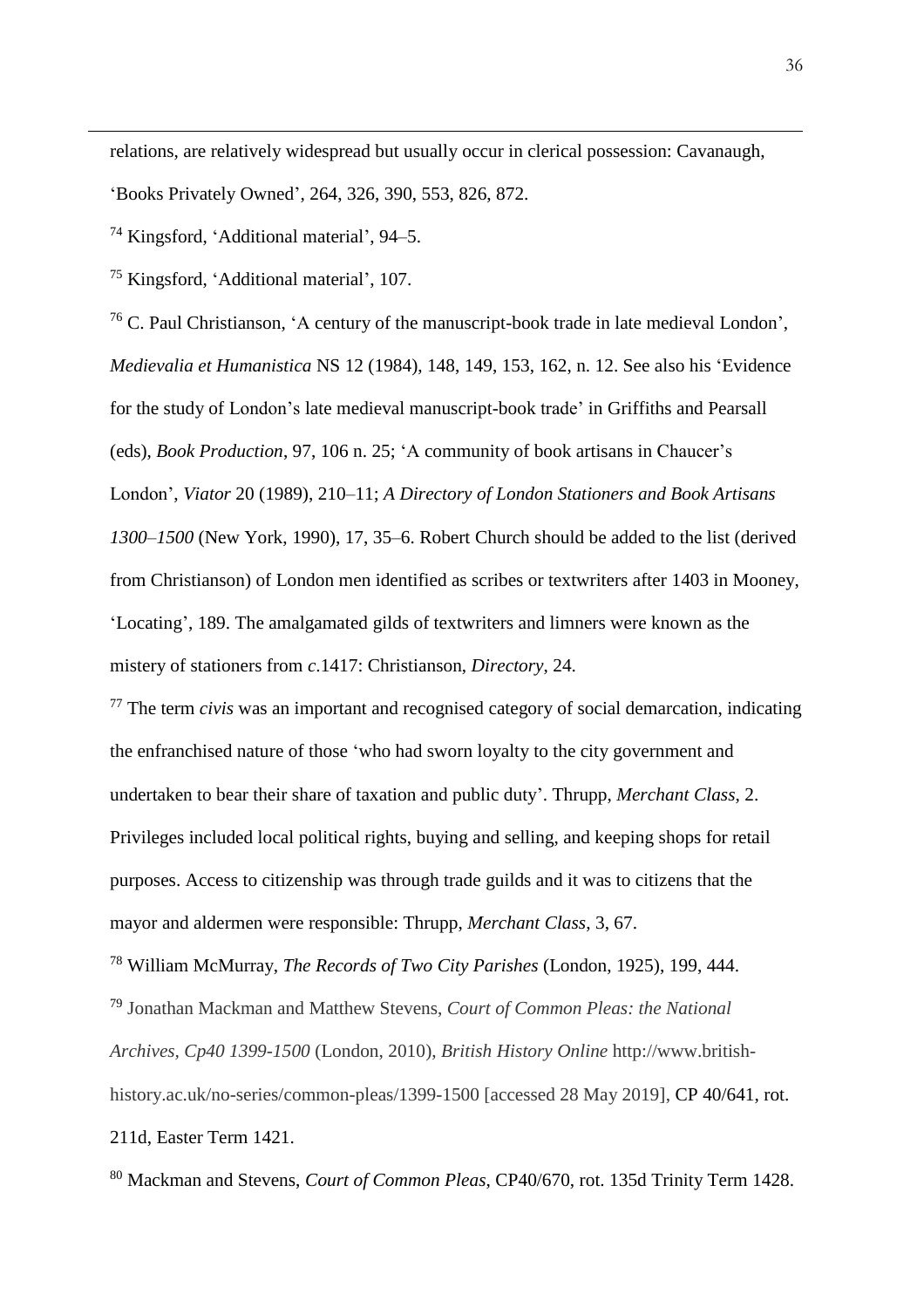<sup>81</sup> Mackman and Stevens, *Court of Common Pleas*, CP40/749, rot. 128 Easter Term 1448.

<sup>82</sup> Mackman and Stevens, *Court of Common Pleas*, CP40/750, rot. 371 Trinity Term 1448. <sup>83</sup> For cases in which Mordon was an attorney, see Helena M Chew (ed.), *London Possessory Assizes: A Calendar* (London, 1965), Roll EE, items 235, 237, 239, 240, 242, 244, 248, 253 and Roll FF, items 255, 257, 258, 261, 265, 266, 267. The court process is described on pp. xix–xxii. I am grateful to an anonymous reader for the *Review of English Studies* who directed me to this source. See also Penny Tucker, *Law Courts and Lawyers in the City of London, 1300–1550* (Cambridge, 2007), Appendix 8.4.

<sup>84</sup> *London Possessory Assizes*, ed. Chew, Roll FF, item 267.

<sup>85</sup> On Cawode see Patricia Basing (ed.), *Parish Fraternity Register: Fraternity of the Holy Trinity and SS. Fabian and Sebastian in the Parish of St. Botolph without Aldersgate*,

(London, 1982), xiv–xv.

 $\overline{a}$ 

86 'Appendix: Membership and office-holding (141-3)', in Basing (ed.), *Parish Fraternity Register*, 82–6. On the wealth of the Fraternity and its members, see xiii, xxi–ii.

<sup>87</sup> Basing (ed.), *Parish Fraternity Register*, xxiii; Gustav Milne, *Excavations at Medieval Cripplegate, London: Archaeology after the Blitz, 1946–68* (London, 2001), 48–53.

<sup>88</sup> For examples see Basing (ed.), *Parish Fraternity Register*, 19, 70, 72 (receiving rent), 20 (receiving quarterage), 30 (validating an election), 44–5, 63 (property transactions), 75 (recording expenses).

89 'The Register: Cartulary (62-125)', in Basing (ed.), *Parish Fraternity Register*, 38–68, item 124.

90 'The Register: Cartulary (62-125)', in Basing (ed.), *Parish Fraternity Register*, 38-68, item 78.

<sup>91</sup> On the role of common attorney in city courts see Tucker, *Law Courts*, 272, 273, 286–7, 290–300, 304, 307–13. Tucker opines (p. 308) that Mordon 'may be the man who was in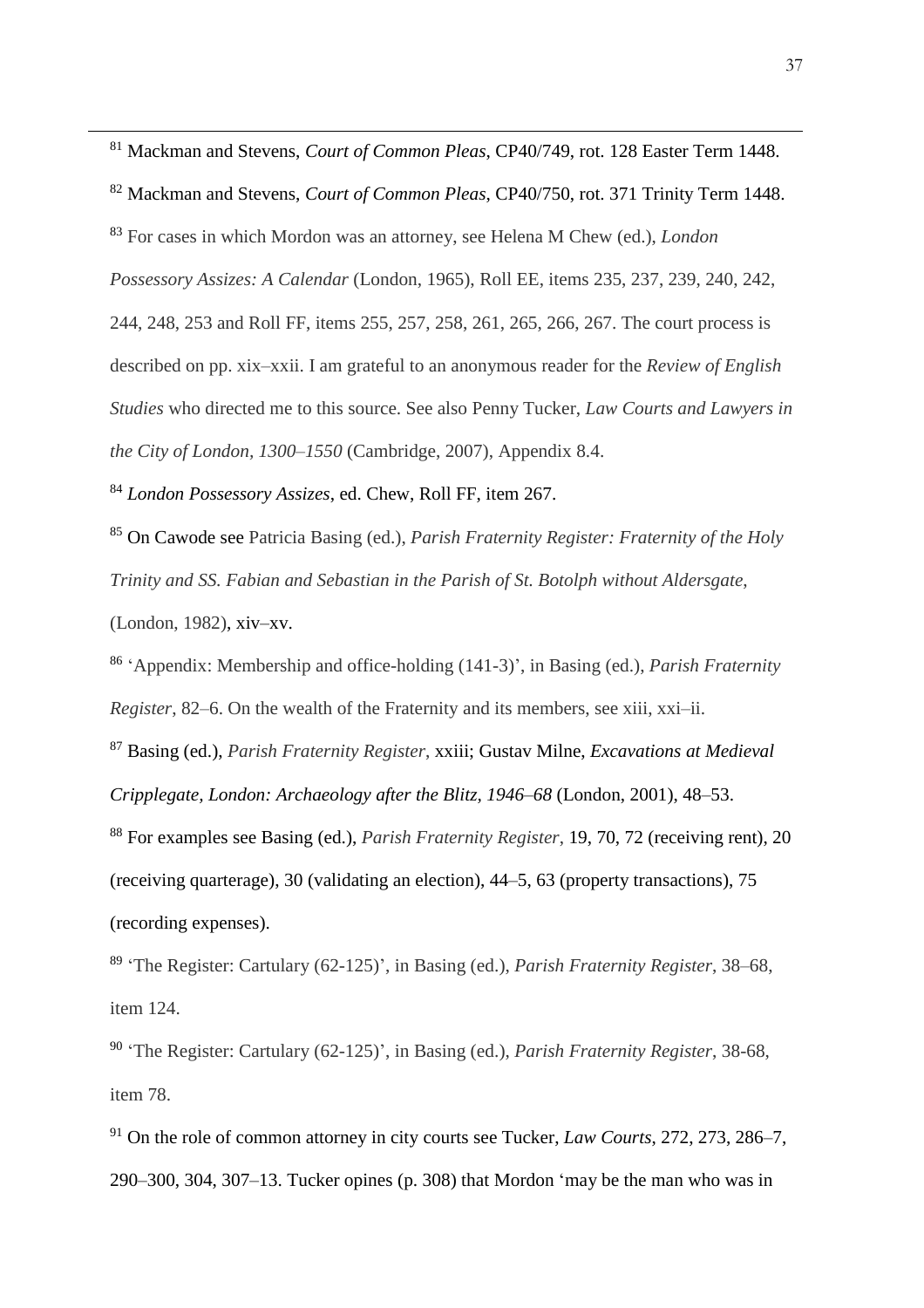1431 granted a retainer by the prior of Charterhouse'. This seems likely, since part of the Charterhouse estate lay in the parish of St Botolph.

<sup>92</sup> Lobel and Johns (eds.), *City of London*, map of 'The Wards'. The Franciscans had also acquired land in St Anne's parish in the early fourteenth century: Maggs, 'Londoners', 64; Röhrkasten, *Mendicant Houses*, 50.

<sup>93</sup> Thrupp, *Merchant Class*, 200.

 $\overline{a}$ 

<sup>94</sup> The median age at death of London merchants in the fifteenth century was from forty-nine to fifty: Thrupp, *Merchant Class*, 194.

<sup>95</sup> Kingsford, *Additional Materials*, 115.

<sup>96</sup> Wendy Scase, 'Reginald Pecock, John Carpenter, and John Colop's "Common-Profit" books: aspects of book ownership and circulation in fifteenth-century London', *Medium Aevum* 61 (1992), 262–3. Sutton, 'Acquisition', 95–114, records the predominantly religious texts bequeathed for common profit, while noting that wealthy mercers would have had access to many different kinds of book.

<sup>97</sup> On bequests by Londoners to the city's mendicant houses, and for some cautionary remarks on the evidence provided by their wills, see Röhrkasten, 'Londoners', 449–51; J. A. F. Thomson, 'Piety and charity in late medieval London', *Journal of Ecclesiastical History* 16 (1965), 189–90; and more generally Clive Burgess, 'Late medieval wills and pious convention: testamentary evidence reconsidered', in Michael Hicks (ed.), *Profit, Piety and the Professions in Later Medieval England* (Stroud, 1990), 14–33.

<sup>98</sup> Röhrkasten, *Mendicant Houses*, 415, 423, 432.

<sup>99</sup> For relative values see Cavanaugh, 'Books Privately Owned', 11–13, 16.

<sup>100</sup> Kingsford, 'Additional material', 115.

<sup>101</sup> Röhrkasten, 'Londoners', 468–9; Kingsford, 'Additional material', 62; Saul, *English Church Monuments*, 38, 111.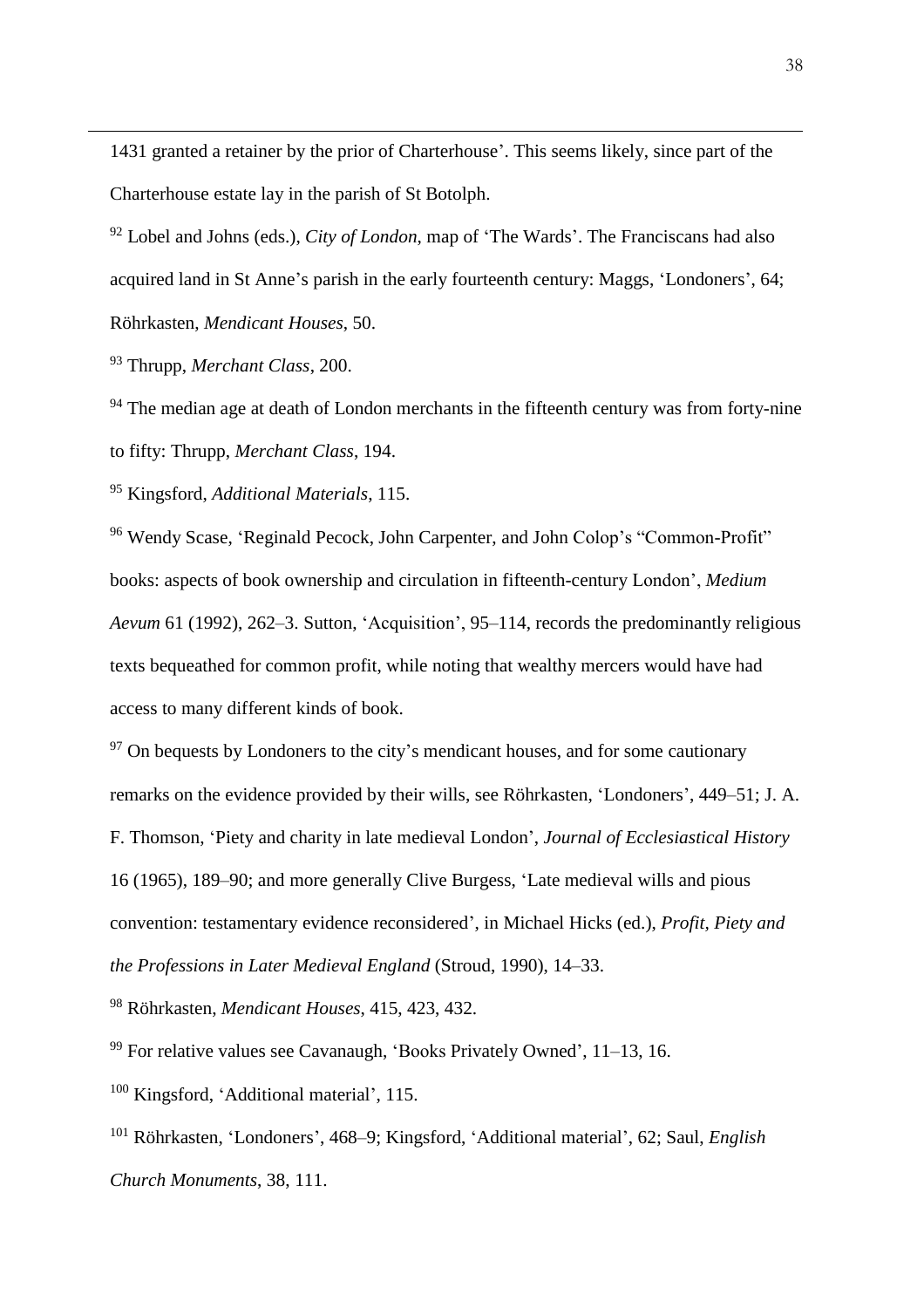<sup>102</sup> Thrupp, *Merchant Class*, 153–4.

 $\overline{a}$ 

<sup>103</sup> The fact that William Hoton's will was registered in the Commissary Court may also indicate that he was not a citizen: Barron, 'Parish fraternities', 21. See also Barron, 'London 1300–1540', 400.

<sup>104</sup> Caroline M. Barron, *London in the Later Middle Ages: Government and People 1200– 1500* (Oxford, 2004), 4.

<sup>105</sup> Chronicles were also of great interest to merchants. See Thrupp, *Merchant Class*, p. 163; and Boffey, *Manuscript and Print*, 8, 151–61, on the involvement of one merchant group, the drapers, in book production and consumption. In a will of 1393 William King, draper and alderman, bequeathed a book of chronicles in French: Cavanaugh, 'Books Privately Owned', 486.

<sup>106</sup> For examples of lawyers leaving copies of statutes in their wills see J. H. Baker, 'The books of the Common Law', in Lotte Hellinga and J. B. Trapp (eds), *The Cambridge History of the Book in Britain*, vol. 3: *1400–1557* (Cambridge, 1999), 413, 415, 416, 422, who indicates that in the absence of extensive law libraries personal ownership of the statutes and other law books was not unusual.

<sup>107</sup> On the linguistic aspect see Sebastian Sobecki, *Unwritten Verities: The Making of England's Vernacular Legal Culture, 1463–1549* (Notre Dame, 2015), ch. 2.

<sup>108</sup> Nigel Ramsay and James M. W. Willoughby, *Hospitals, Towns, and the Professions*, Corpus of British Medieval Library Catalogues, 14 (London, 2009), 130–3, 134–5. Note the 1488 bequest of Edmund Pickering of Gray's Inn that included statutes and a chronicle (items 1 and 3).

<sup>109</sup> Richardson, *Middle-Class Writing*, 46–9; Nigel Ramsay, 'Scriveners and notaries as legal intermediaries in later medieval England', in Jennifer Kermode (ed.), *Enterprise and Individuals in Fifteenth-Century England* (Stroud, 1991), 118–31.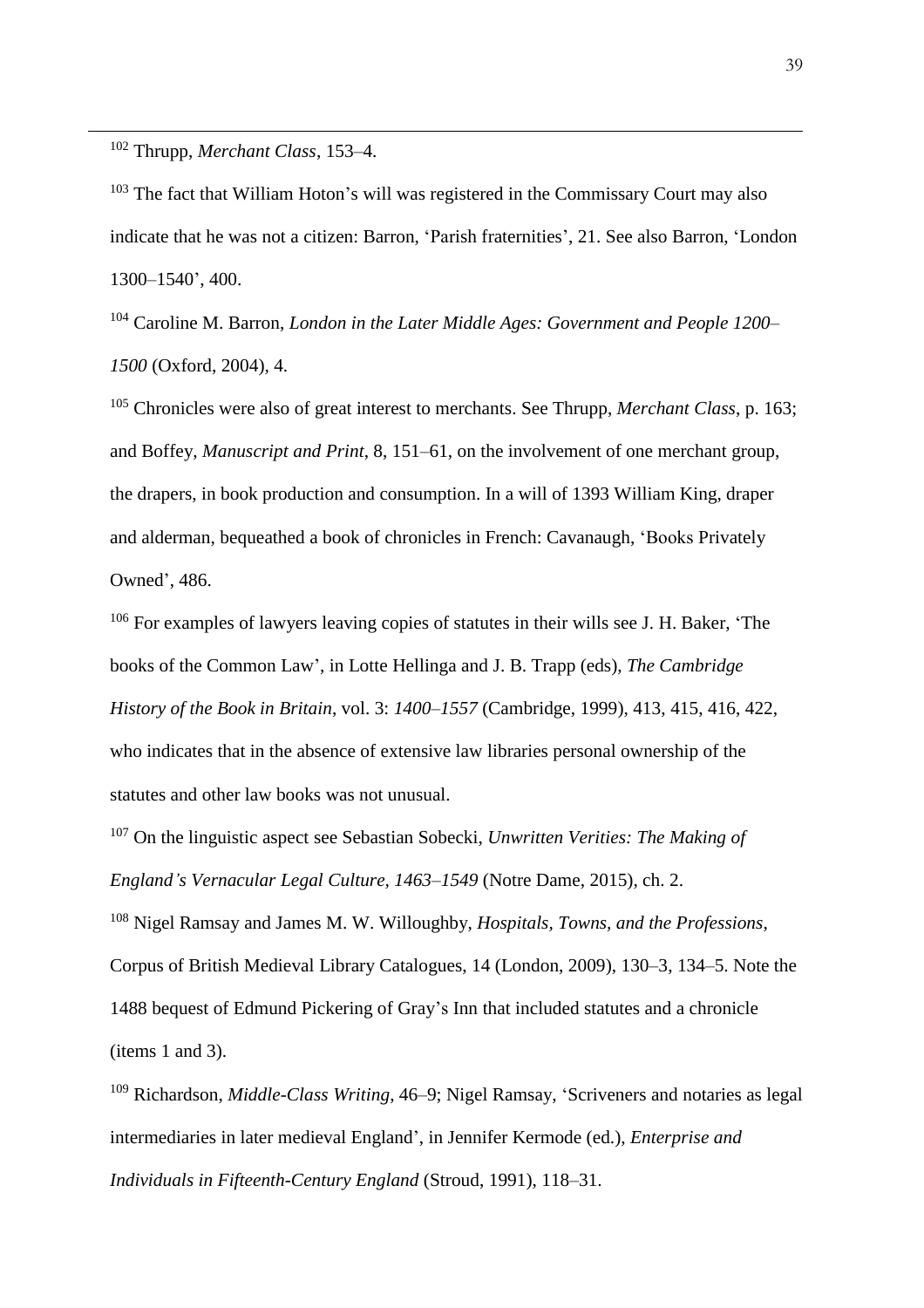<sup>110</sup> The Paston family, for example, owned copies of statutes and other law books and John Paston appears as an early student at the Inner Temple in 1443. See Davies, *Catalogue*, 1. 146; Skemer, 'Reading the law', 128–9.

<sup>111</sup> His name does not feature in the *Calendar of the Letter Books Preserved among the Archives of the City of London at the Guildhall*, ed. Reginald R. Sharpe, 11 vols (London 1899–1912), nor in the *Calendar of Plea and Memoranda Rolls Preserved among the Archives of the Corporation of the City of London at the Guildhall*, ed. A. H. Thomas, 6 vols (Cambridge, 1926–61).

<sup>112</sup> London, National Archives, C 1/7/256. *List of Early Chancery Proceedings Preserved in the Public Record Office*, vol. 1 (London, 1901), 49, 166; C. A. Walmisley, *An Index of Persons Named in Chancery Proceedings*, vol. 2 (London, 1928), 110.

<sup>113</sup> R. B. Dobson, *Durham Priory, 1400–1450* (Cambridge, 1973), 125.

<sup>114</sup> The surname Hoton may derive from the place with which the family was associated. Houghton (-le-Spring) is seven miles north-east of Durham. Note also Robert Hoton, a squire of Newton-on-Derwent, Yorkshire, who in 1446–7 requested burial in his parish church of Wilberfoss, east Yorkshire, leaving service books in his will: Cavanaugh, 'Books Privately Owned, 444–5.

<sup>115</sup> Dobson, *Durham Priory*, 129.

 $\overline{a}$ 

<sup>116</sup> The envoy on f. 95 reads 'Go, smal book, to the noble excellence | Of my lady of Westmerland, and seye | Hir humble seruant with al reuerence | Him recommandith vnto hir nobleye | And byseeche hir on my behalue and preye | Thee to recyue for hir owne right, | And looke thow in al manere weye | To plese hir wommanhede do thy might. | Humble seruant to your gracious noblesse | T. Hoccleue.' (ed. Ellis, 255). The range of Joan Neville's literary interests is conveniently summarized by Anthony Tuck, 'Beaufort [*married names* Ferrers, Neville], Joan, countess of Westmorland' in the online *ODNB*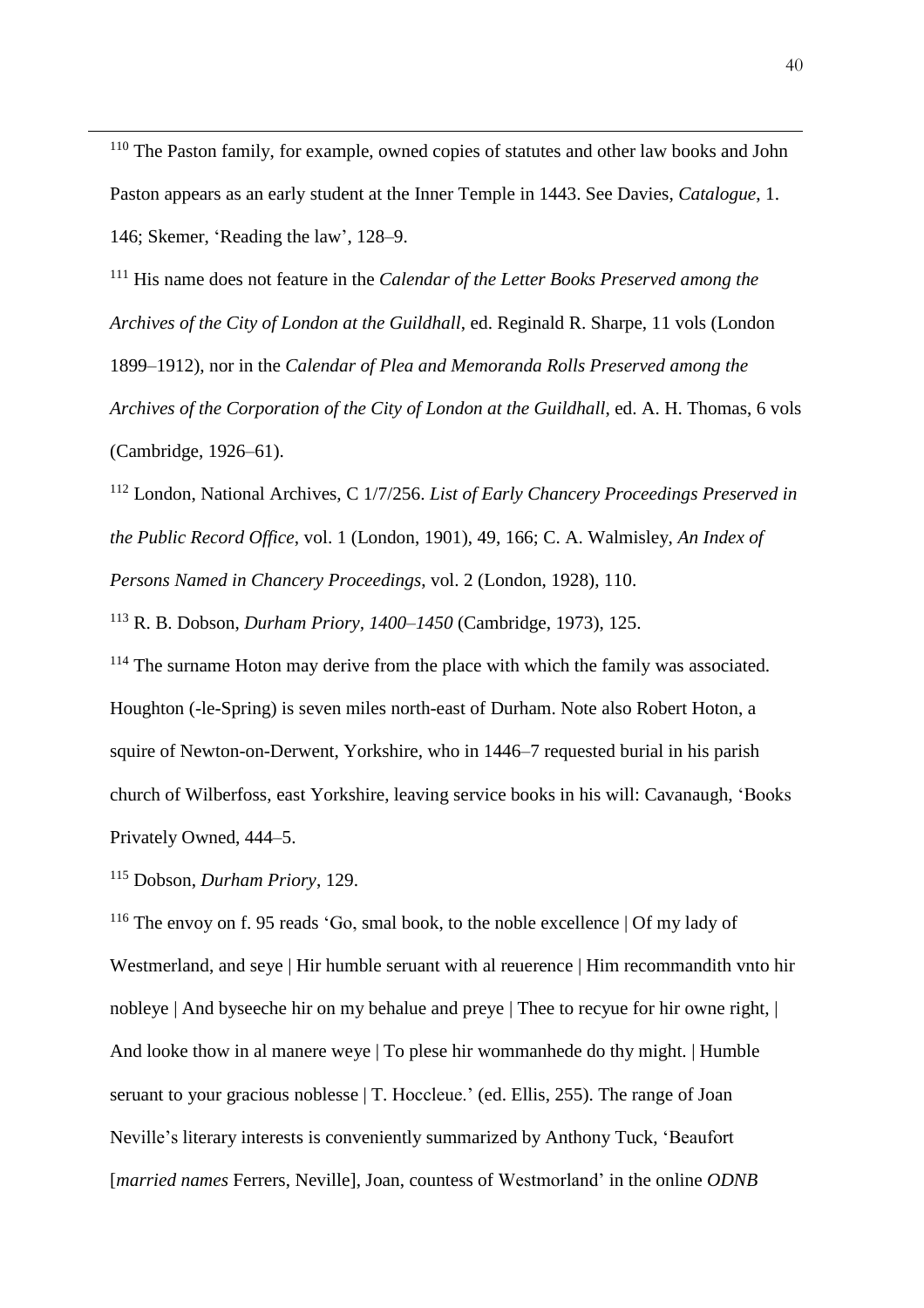(version 03 January 2008). See also Carole M. Meale, 'The patronage of poetry', in Julia Boffey and A. S. G. Edwards (eds), *A Companion to Fifteenth-Century Poetry* (Cambridge, 2013), 13–14; Thompson, 'Thomas Hoccleve', 84; A. S. G. Edwards, 'Fifteenth-Century Middle English verse author collections', in A. S. G. Edwards, Vincent Gillespie and Ralph Hanna (eds), *The English Medieval Book: Studies in Memory of Jeremy Griffiths* (London, 2000), 109; and Watt, *Making*, 55–8, 124–5.

<sup>117</sup> Charles R. Young, *The Making of the Neville Family in England, 1166–1400* (Woodbridge, 1996), 141.

 $\overline{a}$ 

<sup>118</sup> Anthony Tuck, 'Neville, Ralph, first earl of Westmorland', online *ODNB* (version 03 January 2008).

<sup>119</sup> Mark Arvanigian, 'Managing the north in the reign of Henry IV, 1402–1408', in Gwilym Dodd and Douglas Biggs (eds), *The Reign of Henry IV: Rebellion and Survival, 1403–1413* (York, 2008), 82–104.

<sup>120</sup> Milne, 'Excavations', 40–5; Caroline M. Barron, 'Centres of conspicuous consumption: the aristocratic town house in London 1200–1550', *The London Journal: A Review of Metropolitan Society Past and Present* 20 (1995), 1–16; Lobel and Johns (eds), *City of London*, map 2.

<sup>121</sup> Linne Mooney, 'A holograph copy of Thomas Hoccleve's *Regiment of Princes*', *Studies in the Age of Chaucer* 33 (2011), 286–96; Watt, *Making*, 45–8; text in Frederick J. Furnivall and I. Gollancz (eds), *Hoccleve's Works: The Minor Poems*, rev. edn. Jerome Mitchell and A. I. Doyle, EETS es 61 and 73 (1970), 56–7 (line 11).

<sup>122</sup> Watt, *Making*, 49–51; text in Furnivall and Gollancz (eds), *Hoccleve's Works: Minor Poems*, 49–51 (line 54).

 $123$  Hoccleve describes how, in winter, he hires a boatman to take him from the Paul's Head tavern, near Westminster, downriver to his Privy Seal hostel on the Strand, because the 'way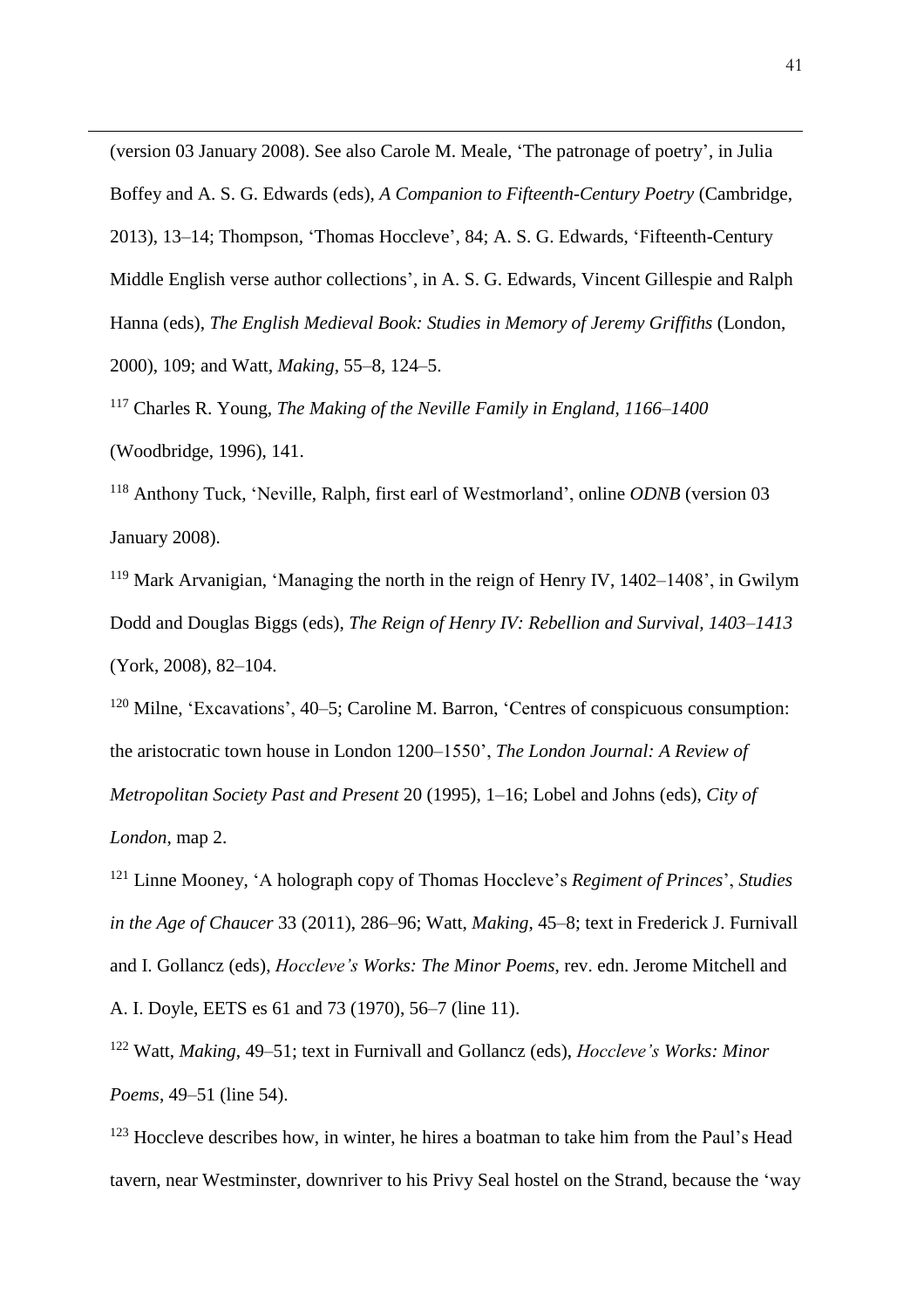was deep' – too muddy. See Paul Strohm, *Theory and the Premodern Text* (Minneapolis, 2000), 9.

<sup>124</sup> Note the qualifications in Lindenabum, 'London texts', 284–5. Works by Hoccleve, chronicles and statutes do occur separately in bequests by merchants of the period: Kathleen L. Scott, 'Past ownership: evidence of book ownership by English merchants in the later Middle Ages', in Carol M. Meale and Derek Pearsall (eds), *Makers and Users of Medieval Books: Essays in Honour of A. S. G. Edwards* (Cambridge, 2014), 151, 152.

<sup>125</sup> Watt, *Making*, 160–5; Knapp, *Bureaucratic Muse*, 29–36. MacMillan, 'Talk of the tavern', 436, usefully describes the network of discursive practices on *Male Regle*. In the poem, *governour* and *governaunce* occur in both public and private contexts, e.g. at lines 11, 243, 275, 278.

<sup>126</sup> Christianson, *Directory*, 30–4, including two illustrations – of the neighbourhood of St Paul's in the fifteenth century, and of London *c*.1560–70 *after* the topographical plan 'Civitatas Londinum', ascribed to Ralph Agas; his *Memorials of the Book Trade in Medieval London: The Archives of Old London Bridge* (Cambridge, 1987), 48–53; and see also Linne R. Mooney, 'Locating scribal activity in late medieval London', in Margaret Connolly and Linne R. Mooney (eds), *Design and Distribution of Later Medieval Manuscripts in England* (York, 2008), 183–204.

<sup>127</sup> Christianson, 'Evidence', 89.

 $\overline{a}$ 

<sup>128</sup> Lindenbaum, 'London Texts', 296; Christianson, 'Evidence', 88–91 and fig. 10; Paul C. Christianson, 'A community of book artisans in Chaucer's London', *Viator* 20 (1989), 208– 10.

<sup>129</sup> Horobin, 'Forms of Circulation', 25; A. S. G. Edwards, 'John Shirley and the emulation of courtly culture', in Evelyn Mullally and John Thompson (eds), *The Court and Cultural Diversity* (Cambridge, 1997), 317.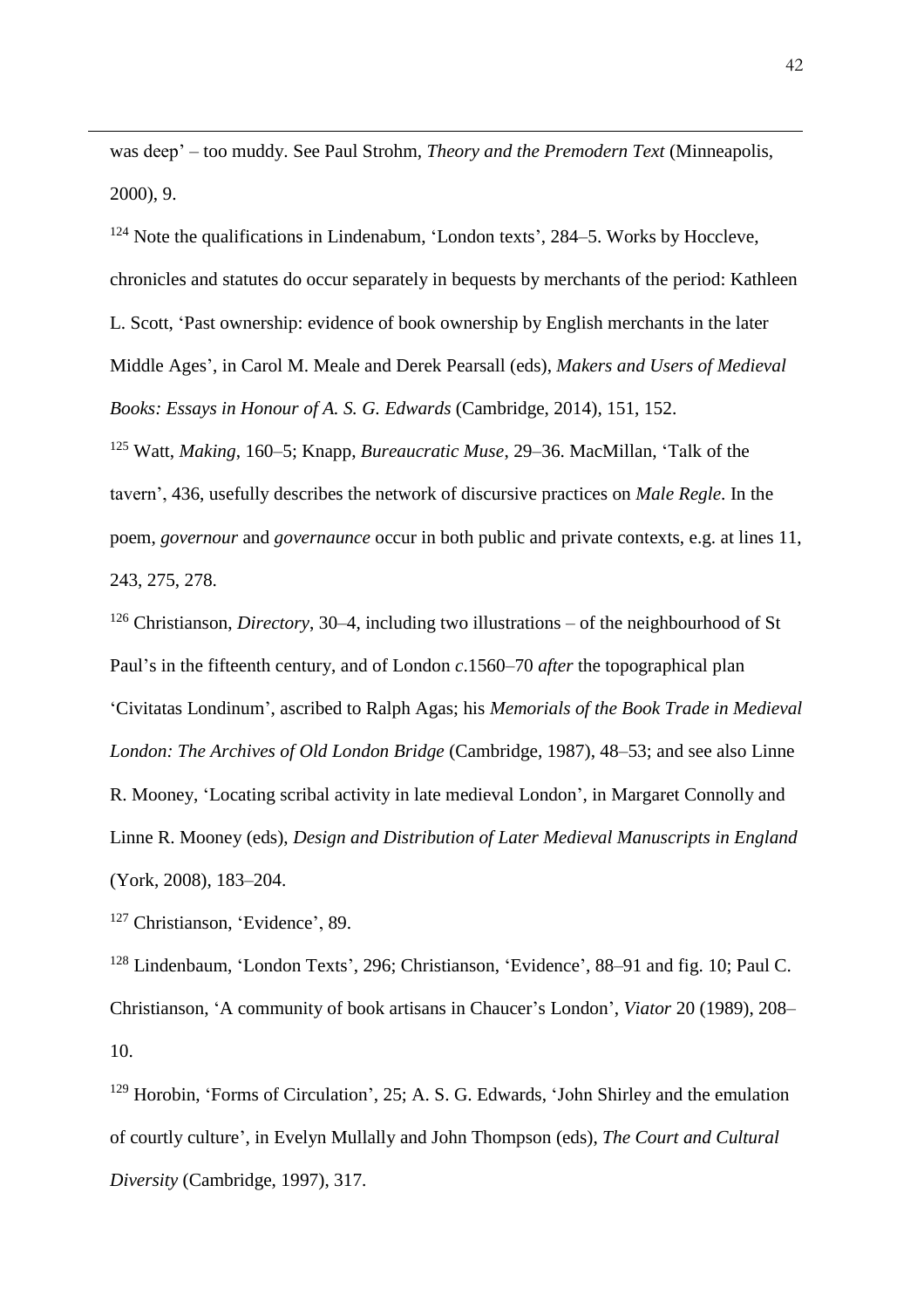<sup>130</sup> Margaret Connolly, *John Shirley: Book Production and the Noble Household in Fifteenth-Century England*, (Aldershot, 1998), ch. 3. It is also reasonable to presume that Greyfriars, though no doubt benefiting from the book producing skills of its own monks, participated in the commercial book culture that surrounded it: Paul C. Christianson, 'The rise of London's book-trade', in Hellinga and Trapp (eds), *Cambridge History of the Book*, 3*.* 127, 129; David Watt, '"I this book shall make": Thomas Hoccleve's self-publication and book production', *Leeds Studies in English* NS 34 (2003), 133, 145, 151; A. S. G. Edwards and Derek Pearsall, 'The manuscripts of the major English poetic texts', in Griffiths and Pearsall (eds), *Book Production*, 257–78.

 $\overline{a}$ 

<sup>131</sup> A. I. Doyle and M. B. Parkes, 'The production of copies of the *Canterbury Tales* and the *Confessio Amantis* in the Early Fifteenth Century', in M. B. Parkes and Andrew G. Watson (eds), *Medieval Scribes, Manuscripts and Libraries: Essays Presented to N. R. Ker*

(London, 1978), 182–5, 198–9. The nature and extent of Hoccleve's contribution to Chaucer manuscripts is disputed. See Warner, *Chaucer's Scribes*, 115–33; Simon Horobin, 'Thomas Hoccleve: Chaucer's first editor?', *Chaucer Review* 50 (2015), 228–50; Mooney and Stubbs, *Chaucer's Scribes*, 123–31.

<sup>132</sup> Lindenbaum, 'London Texts', 299; Christianson, 'Community', 210; but note Doyle and Parkes, 'Production', 198.

<sup>133</sup> Thompson, 'Hoccleve', 89–91; John A. Bowers, 'Hoccleve's Huntington holographs: the first "collected" poems in English', *Fifteenth-Century Studies* 15 (1989), 29–30.

<sup>134</sup> On Hoccleve's use of booklets see Simon Horobin, 'Forms of circulation', in Boffey and Edwards (eds), *Companion*, 23–4; Watt, '"I this book shall make"', revised for his *Making*, ch. 2, in which see esp. p. 66. For more general discussion see Ralph Hanna, 'Booklets in medieval manuscripts: further considerations', *Studies in Bibliography* 39 (1986), 100–11;